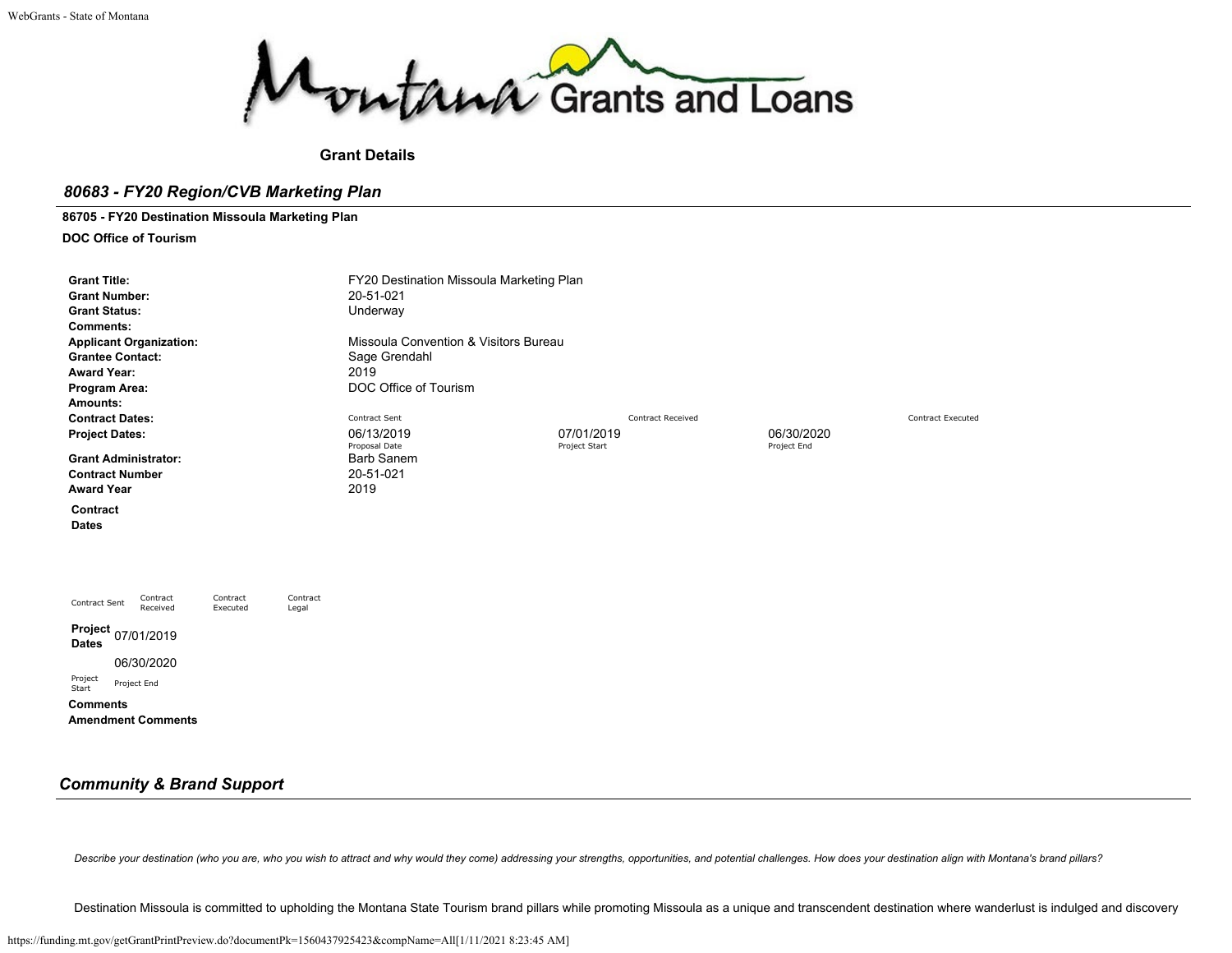is a given.

As we market Missoula, we play to its strengths, of which there are quite a bit. We also think ahead, and take into account opportunities on the horizon that we can use to Destination Missoula's advantage. As a staff, we keep our eyes open to inevitable challenges and work toward solving them efficiently and effectively. And we do it all with a foundation of pure gratitude that we get to live in and tout such an exceptional place.

In a valley that unfolds at the confluence of three rivers and seven wilderness areas, Missoula, Montana is anything but ordinary. Here, nature inspires a philosophy of slowing your pace to mountain time and living out loud, taking it all in. Adventure is always top of mind in this paradise where recreation is second to none and a balanced and full life is priority number one.

Missoula is the second-largest city in Montana, but to those visitors from large urban areas, Missoula is a vibrant, eclectic and authentic small town bursting with charm and personality, perfectly situated halfway between Montana's two awe-inspiring treasures—Glacier and Yellowstone national parks.

Served by Missoula International Airport and three major highways, Missoula is the ideal hub from which to explore the many wonders of Montana. Accessibility to world-class recreation makes Missoula an unparalleled place for outdoor exploration. Where else can you hit up one of the West's best farmers market, kayak or river surf right downtown, and hike or bike an epically scenic trail in 60,000 acres of wilderness (and wash it all down with a finely-crafted Montana beer, good food and friendly conversation at a local brewery) all in the same day?

Missoula is also a regional destination for shopping and dining, featuring three distinct shopping districts and an abundance of eateries and places to drink, like fine dining, authentic steakhouses, food trucks, iconic taco joints, cafés, coffee shops, distilleries and taprooms, with something to fit all budgets and palates.

Missoula is Montana's most cosmopolitan and diverse community and the heart of arts and culture in the state, blending contemporary culture and historical heritage seamlessly. Visitors find this arts and cultural hub brimming with a seemingly endless array of entertainment and events. Think symphony, theater, film festivals, nationally recognized artists live in concert, author readings at independent bookstores, college sports, ballet, opera and even roller derby. And, Missoula proudly live our history, from Native Americans and the Lewis and Clark Expedition to smokejumpers and Glacial Lake Missoula. Missoula is also a regional hub and state leader in commerce, education and health care.

Some might call it unique, cool or hip. Others will experience it as serene, welcoming and replete with natural beauty. Missoula is alive, pulsating with a unique small mountain-town spirit, offering pristine open spaces, places to go, incredible things to see and do and the best people around. Missoula's unique character is shown through marketing efforts, while incorporating brand fonts, colors and stunning, authentic imagery.

## **STRENGTHS**

## ARTS AND CULTURE

Nurtured by nature, culture is alive and well in Missoula, home to the most diverse and extensive arts and music community in Montana. From writers to performing artists, from painters to photographers, from historians to museum curators, all are inspired by the beauty, charm and roots of their surroundings. Missoula is fortunate to be home to numerous famous and creative people, who add a dimension and depth to the community that is usually only seen in larger cities. Regionally, nationally and in many cases internationally renowned, Missoula's cultural community creates an essence that urban travelers want but do not expect in Montana, making Missoula a surprisingly unique destination with an allure that draws visitors back again and again.

### IMMEDIACY OF ACCESS

In Missoula, the great outdoors really are right outside your door and a river really does run through it. On any given day anglers are gracefully casting in the Clark Fork River. Downstream, kayakers and river surfers perform athletic feats atop the man-made Brennan's wave. Tubing is an alternative form of transportation in the summer as people ride the river right through town, sometimes on their lunch breaks! Off the water, the trail system that crisscrosses the city keeps people grounded, and bicyclists cycle the country's friendliest streets. The surrounding hills and mountains offer a powder paradise for winter lovers, like backcountry and cross-country skiing, plus Montana's Snowbowl, providing downhill adventure right in Missoula's backyard. So, whether you run, ski, paddleboard, river surf, kayak, bike, hunt, fish, hike, backpack, float or camp, you can indulge your passion in and minutes from Missoula.

### REGIONAL HUB

Missoula is a regional center for retail, health care, education, forestry, ecology, transportation and culture. People come from across the state and region to shop in Missoula's historic downtown boutiques and at Southgate Mall—Western Montana's largest mall. The preeminent health care provided by renowned physicians and hospitals makes Missoula a center for Western Montana's health care. Home to the University of Montana, Missoula hosts students from around the world who seek an education that is highly valued and recognized on a campus that is one of the country's most picturesque. This level of education also produces a population of "top in the field" professionals who work in and serve our community. In order to support these industries, Missoula must also be a transportation hub. Missoula can be reached by two major highways—U.S. Highway 93 and State Highway 200—and Interstate Highway 90. Missoula International Airport hosts six major air carriers and has non-stop flights to Portland, Seattle, San Francisco, Oakland, Los Angeles, Phoenix, Las Vegas, Denver, Atlanta, Minneapolis, Dallas, Salt Lake City and Chicago. With over 115,000 more seats in the market than last year, Missoula is quickly becoming an accessible and affordable destination hub. The Missoula airport is currently undergoing a massive expansion project and by 2021, there will be more terminals and more flights into Missoula.

### SPORTS AND ADVENTURE

In Missoula, we play long after the game is over because our outfield is endless. Our proximity to three pristine rivers and seven wilderness areas, and within 100 miles of five ski areas, means adventure is virtually limitless here. We're a recreation hot spot where play is revered and where teams come together for the love of sport and play nurtured by natural beauty and fresh mountain air. Missoula is also home to a professional baseball team, Griz sporting events and the world-famous Missoula Marathon. This Boston qualifying race was named #1 in the Runner's World 10 Bucket List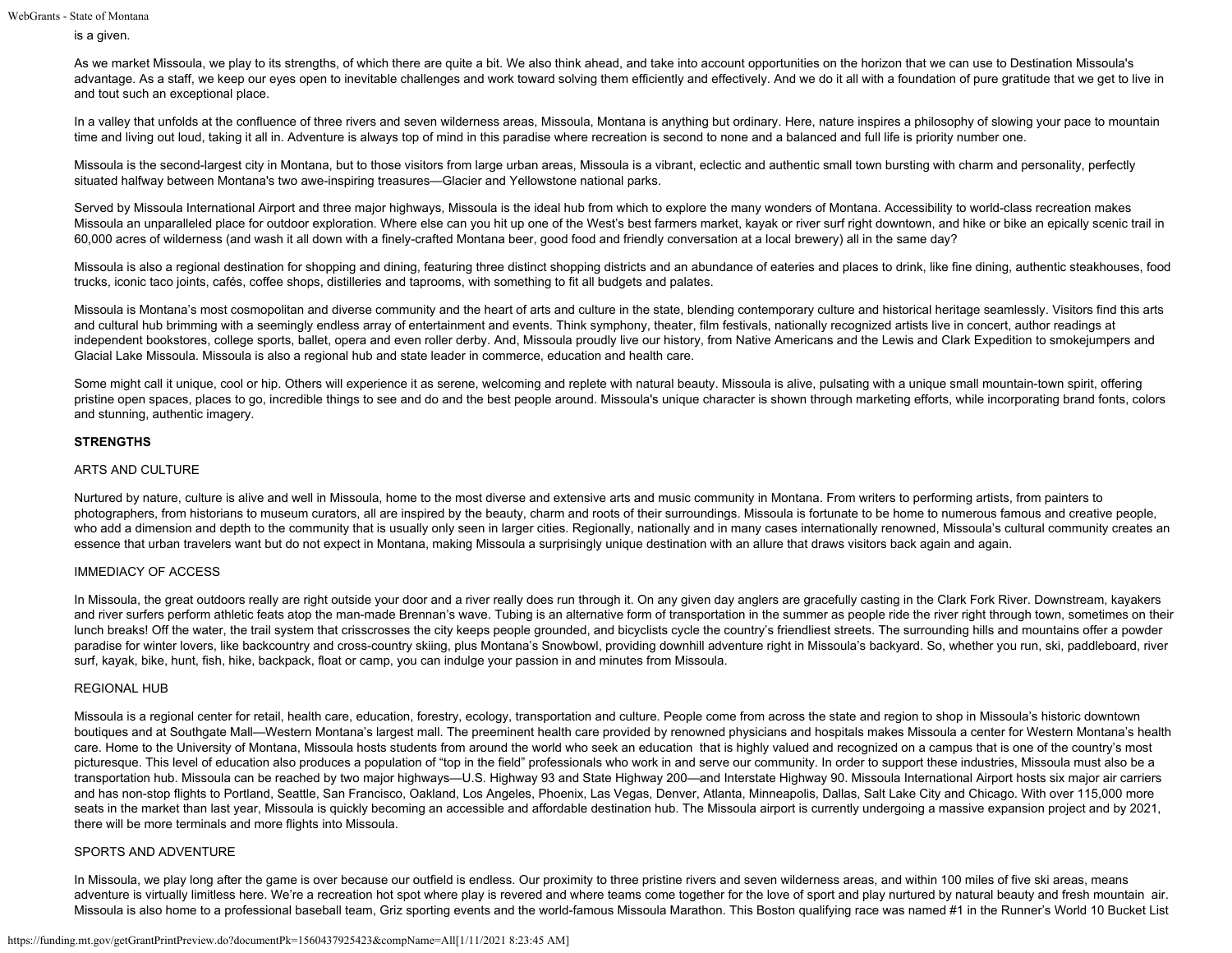Marathons to Run in the 2018 list, and named #1 marathon in the U.S. by BibRave. "The love and passion that runners had for the Missoula Marathon during the nomination and voting process absolutely blew us away. So it's no surprise that, after being named Best Marathon by Runner's World back in 2010, Missoula is back on top for two years in a row and was voted the best Marathon in America for the BibRave 100!" (Runner's World 2018). Having also hosted such events as the U.S. Freestyle Kayak Championships and USA Cycling Pro XCT, Missoula has a proven track record for hosting major recreation- based events.

Missoula successfully hosted the 2017 and 2018 USA Cycling Collegiate Mountain Bike National Championships. . Destination Missoula and the Missoula Tourism Business Improvement District worked for a number of years in close collaboration with the USAC to bring this opportunity into Montana. Through a close partnership with the biking community in Missoula and Destination Missoula's proven track record with Missoula XC, Destination Missoulaable to bring top collegiate athletes and future Olympians from across the country to compete in Missoula. By successfully hosting these events at the collegiate level, Missoula is now on track to successfully bid for USAC professional racing.

Missoula is also proud to be the host city for University of Montana athletics, where Montana Grizzly pride runs deep. Grizzly athletics brings people from across the region to enjoy Missoula's unwavering tradition of college sports. In January of 2019, Stadium Journey Magazine ranked all the FCS stadiums across the country, and Washington Grizzly Stadium came in No. 1 in the nation. Stadiums were ranked on food and beverage inside the stadium, overall atmosphere, neighborhood where the stadium resides, the fans, access to and inside the stadium, overall return on investment and unique features not covered in other categories. Not only was Washington Grizzly Stadium hands down No. 1, its overall score of 4.4 would rank it No. 11 in the FBS stadium rankings with the likes of Bobby Bowden Field at Doak Campbell Stadium (Florida State), Ben Hill Griffin Stadium (Florida) and Jordan-Hare Stadium (Auburn).

Missoula's much-anticipated Fort Missoula Regional Park made its debut in the spring of 2017, with the opening of the soccer/multiuse fields and facilities at the west end of the park. In June of 2018 the fully completed park was opened to the public. The regional park features a five-field, lighted softball complex with moveable fences, two additional softball fields, nine full-size multiuse fields for soccer, football, lacrosse and rugby, one lighted artificial turf multiuse field, pickleball, basketball and volleyball courts. The addition of these amenities allows Missoula to bid for and host major tournaments that Destination Missoulapreviously not been able to for lack of infrastructure. These tournaments will have a significant economic impact on Missoula. This new park is the realization of a years-long effort to create a recreation epicenter in Missoula, including walking trails, open space, playgrounds, picnic shelters and pavilions, historic interpretation and more. Since the opening of the Park, Destination Missoula has supported their efforts with 15 leads to TBID hotels for a potential of over 9,030 room nights.

## MUSIC, ENTERTAINMENT AND NIGHTLIFE

Part of our charm is that we march to the beat of our own drum here in Missoula, and we wholeheartedly celebrate the mountain sound and the rhythm the rivers afford. Missoula's music scene is broad, running the gamut from orchestral to bluegrass and country to hip hop, and the city has hosted such icons as Pearl Jam, Paul McCartney, The Rolling Stones, Mumford and Sons, Chris Stapleton, Sheryl Crow and many more. Missoula's outdoor venues steal the scene during the summer. Osprey Stadium is a go-to for summer entertainment for crowds up to 10,000 people. Summer 2017 saw two outdoor amphitheaters open. Big Sky Brewing upgraded their concert facilities to feature an amphitheater next to the brewery with a capacity of 5,000. Logjam Presents and Kettlehouse Brewing opened the 4,000 seat Kettlehouse Amphitheater in Bonner (7 miles from Missoula) along the banks of the beautiful Blackfoot River. With a vast and seemingly endless array of arts and entertainment events and an abundance of restaurants, cafés, coffee houses, breweries, wine bars and distilleries, having fun off the trail is just as easy to do. The varied music venues in Missoula are receiving national acclaim with The Top Hat and The Wilma listed in Pollstar's Top 100 Clubs and the Kettlehouse Amphitheater listed in the Top 50 Amphitheaters in the US!

### **OPPORTUNITIES**

#### TRANSPORTATION

In January 2015, Mountain Line began a three-year Zero-Fare demonstration project with a goal of expanding total ridership by 45%. By the final year of the Zero-Fare demonstration project, the results were phenomenal. Ridership grew from just over 900,000 rides in 2014 to 1.4 million rides in 2016, an increase of more than 50%, and the growth continues today. Zero-Fare bus service improves the quality of life for Missoula's entire community by dramatically increasing ridership. More transit riders means better air quality, less traffic and parking congestion, more students getting to class, more employees getting to work, and more seniors and people with disabilities staying active and mobile. Destination Missoula—with partners from across the community—contribute to make Zero-Fare a reality and feel that it is an example to other Montana communities. It is a huge benefit to visitors, as there is service from the Missoula International Airport to all reaches of town. Mountain Line will be launching six zero-emissions, all electric buses to their fleet in the summer of 2019, marking the beginning of an exciting new chapter in Missoula's public transit story.

In the last two years, Missoula also welcomed UBER and LYFT to the community. These unique app-based services put a ride or a delivery at your fingertips. Since the apps provide the ability for the ride to be cashless, it is a safe way for people to commute. It also provides a new, flexible source of income for Missoulians. Destination Missoula has worked closely with UBER on special events and new ways to market their product in the Missoula area.

Missoula International Airport had another record-setting year in 2018. MSO handled 848,444 passengers, an increase of 75,819 or 9.8% over 2017. With the addition of American Airlines and the direct flight to Dallas, Missoula is served by six airlines to 13 non-stop flight destinations, which makes it comparable to much larger cities. It is anticipated that in 2019 there will be more than 1.1 million available seats in Missoula's market - an 8% increase over 2018.

### ECONOMIC UPTURN

With the upturn in our economy, Missoula is beginning to see new growth in sectors that directly relate to tourism. Many new retail stores, restaurants and breweries have opened or are slated to open in Missoula in all three shopping districts. Southgate Mall's expansion will create even more opportunities for economic growth. Missoula will also see new hotels opening, existing hotels renovating, increased private student housing in the city core and has started the complete reconstruction of our airport to accommodate our increasing demand for air service.

#### INFRASTRUCTURE

The face of Missoula is changing rapidly, all the while preserving the heart of what makes this community one truly extraordinary place. These are a few of the major projects that will be completed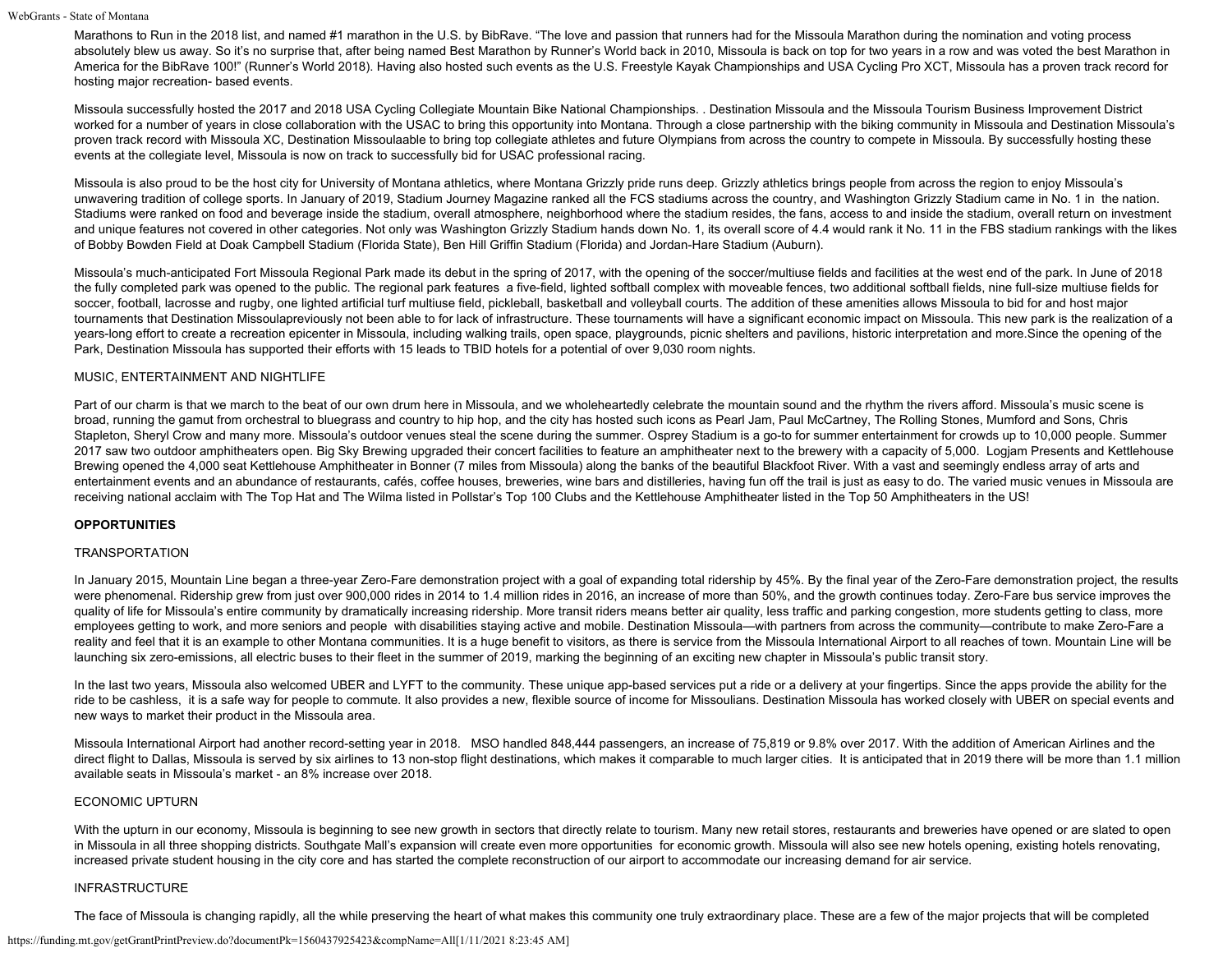within the next few years:

### **MID-TOWN GROWTH**

SOUTHGATE MALL – The Mall is in the middle of a 70,000-square- foot expansion project bringing new dining, shopping, entertainment, residential housing, retail and office space to the midtown district of Missoula. With more than \$64 million in private investments and additional funding from the City of Missoula, this project has created a new street network in the surrounding neighborhoods to create ease of access for these neighborhoods to surrounding schools and entertainment options, and to enhance livability and raise property values. This multi-year project will create \$320,000 per year in new property taxes, 700 new construction jobs and 375 new permanent jobs, and it will safeguard 1,250 existing jobs. This year has seen the opening of a new dine-in AMC movie theatre and Lucky's Market grocery store. The Mall recently sold from a local ownership group to a large out-of-state investment group.

## **DOWNTOWN MISSOULA REVITALIZATION**

Downtown Missoula has recently seen an influx of new businesses which are adding a fresh new face to the town. Two new brewery/restaurants have opened up in the downtown: Conflux Brewing, located on Main Street and Gild, located in the Hip Strip district. Sweat Studio and Skin Chic provide options for wellness travelers, and Sake Tome has made its home on Front Street serving up fresh sushi in a modern venue. With the opening of projects like Roam Student Housing and the Residence Inn by Marriott in the old Mercantile building featuring retail and restaurant space on the ground levels, downtown Missoula is growing steadily.

DOWNTOWN ROAM STUDENT HOUSING PROJECT – The new \$38 million, 164-unit, 488-bed downtown student housing project is complete and open for residents! The building features two levels of parking, providing 300 spaces and space for ground-floor retail. Each student has a private bath and bedroom, common living space, access to multiple study lounges, a yoga studio, ski and biketuning rooms, outdoor gear storage rooms, music practice rooms and an entertainment lounge.

RESIDENCE INN BY MARRIOTT – This project is located at the site of the old Missoula Mercantile building. Last year saw the deconstruction of the old building and construction of a new 174-room Residence Inn by Marriott. The hotel is open for business and provides convenient and central lodging for guests, This \$35 million project isfive stories with 24,000 square feet of main-level retail space and 1,500 square feet of meeting space. In keeping with the historic nature of the site, developers have designed a public connector through the building connecting Pattee Street and Higgins Avenue, which features the Missoula Mews and honors the incredible history of the site. The retail space will feature three new restaurants, a spa/cycling studio, clothing store and a Montana gift store - all to be opened by the end of this year. The hotel creates 100 new hotel jobs, 200 retail jobs, hasa \$6 million/year wage impact, creates \$13 million in new revenue and provides \$8 million in new taxes over 10 years.

MISSOULA PUBLIC LIBRARY – The Missoula Public Library is the busiest library in the state, with 700,000 visitors annually, 60,000 cardholders and more than 1 million items loaned out per year. The current library is inadequate to meet the growing demand, and the current building is not structurally sound to add more levels. A public bond of \$30 million was passed, and the new building will include \$5.5 million in private investment and an addition \$500,000 investment from the library and its foundation. Construction started this year, with an estimated opening of early 2020. The new library will represent Missoula's core values. It will be a lifelong learning hub for Missoula County, a permanent anchor of downtown Missoula, and a popular cultural destination for Western Montana's many visitors.

- 100,000 to 120,000 square feet: five levels, including increased parking
- Innovative partnerships with Children's Museum Missoula/Families First, UM spectrUM Science Discovery Center, and Missoula Cable Access Television
- Collection growth from 200,000 to 600,000 eventual items
- Increased and improved access to learning tools and resources
- Energy efficiency, and the highest possible LEED certification
- Climate control for preserving Missoula's community history
- Tripled capacity for computer access and faster internet
- More public gathering spaces and meeting room flexibility

RIVERFRONT TRIANGLE FOX HOTEL PROJECT – This \$150 million project will feature a 200+ full-service hotel and 60,000-square-foot conference center. The final project envisions 200 one or twobedroom units of workforce, market rate and senior rental housing, 50 two or three- bedroom condominium units, 25,000 square feet of anchor retail space, two restaurants with outdoor seating facing the Clark Fork River, 50,000 square feet of office space and two underground parking structures for the conference center and housing and one ground level parking structure providing a total of 800 new parking spaces. Developers also envision partnering with the City of Missoula and development agencies to facilitate a new pedestrian/bike bridge across the river to McCormick Park linking the trail system on both sides of the river.

### **SAWMILL DISTRICT**

Located on the southside of the Clark Fork just outside of downtown, the Sawmill District is a new-construction consisting of condos, restaurants, retail and office space. This year also saw the completion of The Sawyer, another private student housing project. A 57-unit, 218 bedroom pod-style living apartment building. This trendy new neighborhood abuts the Riverfront Trail System, providing easy access to the rest of town, and is in close proximity to Ogren Park, the Missoula Osprey Stadium at Allegiance Field, Silver Park, Currents Aquatic Center, MoBash Skate Park and numerous other recreational opportunities.

### **MISSOULA INTERNATIONAL AIRPORT**

The Missoula International Airport has begun work on its \$110,000,000 expansion project. The project will be completed in two phases and is expected to be completely finished by 2021. Demolition of the west terminal has begun. When complete, the new airport terminal will be approximately 175,000 sq. ft. and three stories with 8 gates over two concourses. The plans also include room for future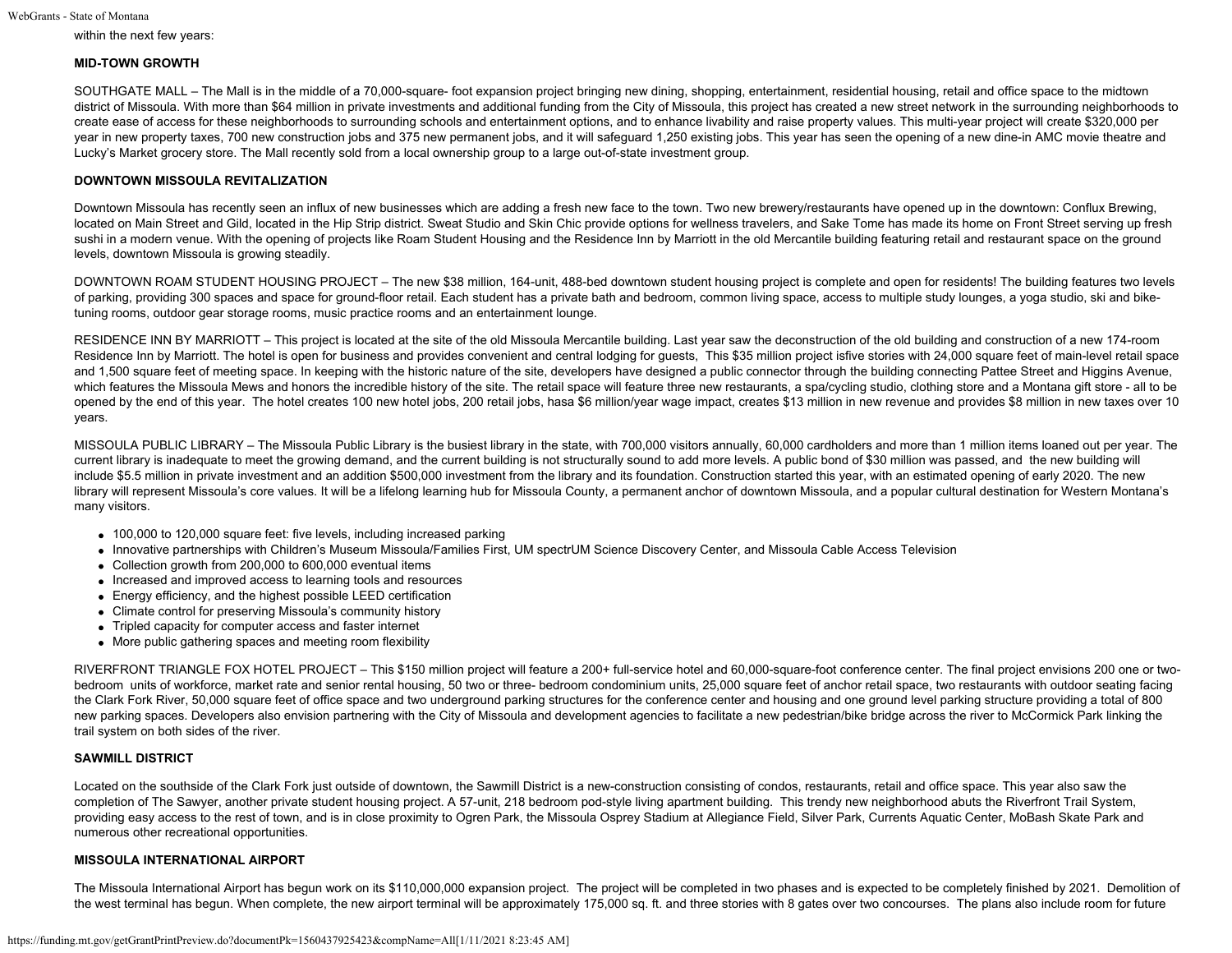expansion of the airport.

## RETAIN TRANSIENT VISITORS

Approximately 3 million people pass through Missoula annually, but only 1.5 million spend one or more nights in the community. Destination Missoula will be producing marketing campaigns directed specifically to Canadian visitors and concentrating on park-to-park visitors. Destination Missoulawill also be working on initiatives such as wayfinding to entice visitors off the highways and to stay at least one night. Destination Missoula will be producing new visitor center signage that will coordinate and work within the wayfinding system and also more easily identify the visitor center location in the heart of downtown Missoula.

### CULINARY AND SPIRITS TOURISM

Two of the hottest trends in travel right now are culinary trips and spirits trips, and Missoula is the perfect place for both. In 2018, culinary travel was estimated to generate a \$268 billion industry and 39 million people identifying themselves as culinary travelers.

*"Food has an unmatched ability to communicate a unique sense of place. Local cuisine provides a direct connection to the history of a region, the soul of its people, and the rhythm of daily life." - Skift.com.*

*"Food tourism is nothing new, but its exponential growth is remaking how destinations position themselves in the global tourism market." –Greg Oates.*

*"Whereas travelers in past generations may have opted for the five-star hotel restaurant or the gourmet wine and cheese pairing event, culinary travelers are more interested in the local food experiences often usually reserved for the middle and lower-middle class residents of the place travelers visit. Farmers markets, food stalls, food trucks, pubs, and other more native food venues represent a sense of time and place for today's culinary traveler, who is more predisposed to these type of food experiences than those in the fine dining world.*

*But authenticity is only one part of the equation. Culinary travelers also seek to explore the artistry, traditions, and heritage surrounding the food and beverages of a specific city, country, or region, as well as the people who create the food and drink of a certain place. Chefs, winemakers, brewers, farmers, and other artisans are held in high regard by today's food tourist, and while the gourmet wine tasting might be a thing of the past, a behind-the-scenes demonstration of how the wine and cheese is actually produced is much more appealing to food tourists who desire to know more about the ingredients and processes of the end product." DCS - Bon Appetit: The Rise of the Culinary Traveler*

Missoula's food scene has always been strong, but with the introduction of new retail and restaurant space downtown and in the Sawmill District, Missoula is witnessing a cultural food movement. Favorite food trucks like Wally and Buck now have storefronts in downtown, and Conflux and Gild, two new breweries in town, also serve up delicious pub food. Sake Tome, the sushi place overlooking the river, adds a city element to our charming small town.

Missoula's continued growth in this sector sets us up solidly as a food travel destination. From Missoula's locally sourced restaurants to food trucks, breweries, distilleries, cider house and wineries, Missoula has the unique experiences these travelers expect. Destination Missoula will market directly to this niche.

# TOURISM MASTER PLAN

Destination Missoula and the Missoula Tourism Business Improvement District will spearhead a Tourism Master Planning process for Missoula and the surrounding. Destination Missoula's goal is to create a community wide discussion based on extensive research regarding tourism's role in Missoula. The plan will assess infrastructure and management needs into the future so that the Missoula community has a roadmap to balance our resources and our quality of life with the economic resources provided by a healthy tourism economy. The plan will encompass partners across our community from city and county government, outdoor recreation interests, the University of Montana, the business community, economic development to bring awareness of the tourism industry and to help quide the final plan. Extensive research will be done with Missoula's visitors and also Missoula's residents to explore the role tourism plays in helping to sustain and advance Missoula's community values and quality of life.

### **CHALLENGES**

### AIR ACCESS

Missoula air service expansion is limited by the terminal facilities. Missoula International Airport has begun work on a major facilities expansion. The facilities will grow from four gates to eight and will be easily expandable for future growth. It will be intuitive and efficient to navigate and will have all the amenities passengers desire in a modern terminal while still maintaining the uniqueness that one would expect from a Montana airport. Destination Missoula works closely in partnership with the Missoula International Airport to continually investigate and expand service and new direct flights into Missoula. The Missoula Tourism Business Improvement is also a major sponsor for flight guaranty funds to help initiate new direct flights. Towards this end, Destination Missoula is working in partnership with the Missoula International Airport, Missoula Economic Partnership and other private and public entities in Missoula to form a coalition of funding partners for new flights in order to remain competitive. That being said, until the terminal and gates are expanded, Missoula is limited in its ability to bring new airlines into the market. Destination Missoulawill continue to concentrate on expanding seasonal flights to year-round in the routes that make sense.

# SEASONALITY

Although Missoula has a more balanced annual visitation than most Montana cities, the vast majority is within the months of April through October, leaving an average of \$20,996,139 (down from \$22 million in 2017), in vacant room nights during the months of November through March. Since Missoula is not a major winter destination, Destination Missoulawill continue to center marketing efforts to bolster Missoula's shoulder seasons through group and tour travel, sporting and cultural events, and meetings and conventions. This marketing strategy is having an effect as Missoula's annual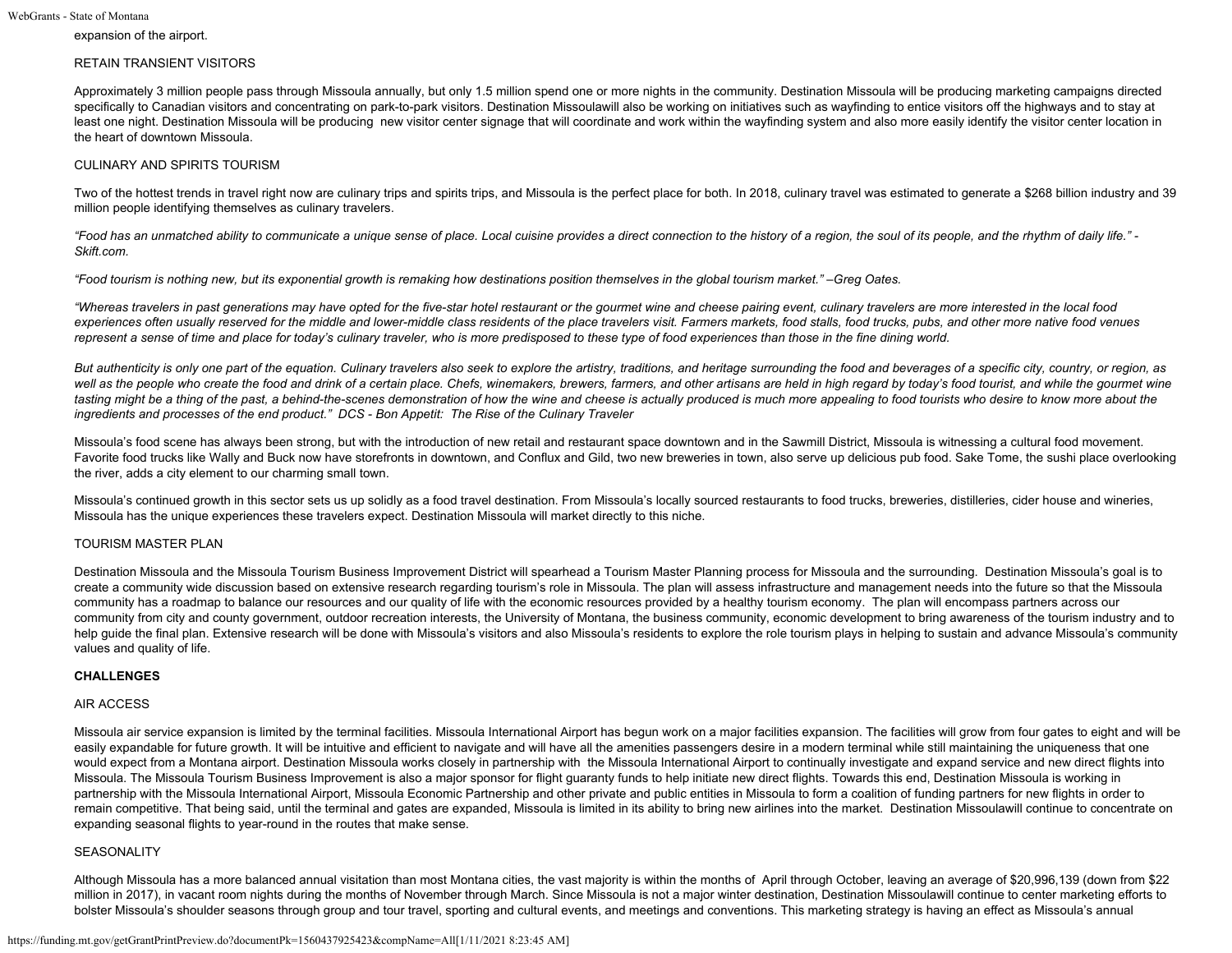occupancy numbers have risen from 55.8% six years ago to 64.5% in 2017-18.

#### CLIMATE CONCERNS

Climate change has created unpredictable conditions for tourism, especially in the late spring and early summer seasons. It is hard to say if the river will flood and be too high for floating and fishing in June, or if the coloration will mimic the gorgeous summertime photos that are spread to inspire people to visit. The dry summers have created fire conditions that have impacted travel to Missoula in the past few years, with the summer of 2017 causing much more distressing circumstances than that of 2018. Regardless, the unpredictability caused by climate change is proving a challenging when advising visitors on travel timetables and plans. Winter sports are also impacted by climate change, as it is hard to determine if snowshoeing, cross country skiing, snowmobiling and downhill skiing are activities that can be conducted as late as once was the norm.

#### INTERNATIONAL TRAVEL

Although Destination Missoula, through our sales department, will continue to focus efforts on increasing and broadening group and tour travel, it will definitely be another year of uncertainty in this sector. Given the current political policies and climate, it is unclear at this point how our international travel market will be affected. Working in cooperation with the Montana Office of Tourism and Business Development and Glacier Country Tourism, Destination Missoula will attend trade shows directly targeting these markets and looking to increase awareness about Missoula in International markets, specifically Canada, China and Western Europe. The U.S. Department of Commerce reports that international travel to the U.S. dropped 3.8% in 2017 from 77.3 million visitors to 75.1 million for a loss of \$4.6 billion to Missoula's economy. This trend is worrisome when looking at the top countries/regions that visit the U.S.—Canada (25.5%). Mexico (24.8%), U.K. (12.2%), Japan (9.5%) and China (7.9%). According to Department of Commerce statistics, U.K. visitation dropped moderately, but visitation from the Middle East dropped 40.3%, Africa 32.1%, Caribbean 22.3%, Central America 18.8%, Eastern Europe 17.1%, South America 15.5% and Mexico 7.5%. At this time there are no current figures for 2018 international travel to the US available through the U.S. Department of Commerce. Figures will not be available until June 2019. Anecdotally, figures are expected to be down due to trade wars implemented this past year.

#### LOW CONVERSION OF TRANSIENT TRAVEL

As mentioned in Opportunities, Missoula does not convert approximately 1.5 million transient travelers a year, who either drive through or stop shortly for gas and to eat but do not spend the night. It is difficult to pull them off the interstate. Destination Missoula will be continuing marketing campaigns directed specifically to Canadian visitors and concentrating on park-to- park visitor. Destination Missoulawill also be working on initiatives such as wayfinding to entice pass-through visitors to stay at least one night. Even though the Canadian dollar is down, Missoula has had a very good response to the campaigns Destination Missoula did in Canada over the last year.

#### LACK OF TOURISM INFRASTRUCTURE

Although Missoula has many wonderful venues, in order to take the next step in growth, there is a need for infrastructure currently missing in the community. The largest indoor arena is owned by the University of Montana, and although they are willing and accommodating partners, the university's schedule for the arena is paramount. Also, Missoula does not have one facility that can accommodate citywide conferences or conventions. In order to accommodate events of this size, Destination Missoula has to bid them out to a number of venues, which is not ideal to meeting and event planners. As previously mentioned, plans are underway for the new Riverfront Triangle Fox Hotel Project, with a 60,000-square-foot conference center, but the finished center is a number of years in the future.

#### TIMELINE OF IMPLEMENTATION AND FUNDING FOR WAYFINDING

Although the Missoula Wayfinding project is through the planning stages, the time needed for fundraising a million- dollar project and the staged implementation of the system means a full completion of the system may be many years down the road. Destination Missoula is working with city and county government and leading organizations across the city to implement the Wayfinding system in a well-thought-out phased approach that takes available funding sources and the visitor experience into consideration. Missoula is having difficulty with MDT regulations for ability to place gateway signage at both the Madison Street and Orange Street entrances to town. Both highway entrances are currently undergoing renovations to place roundabouts at those intersections, making it the ideal time to add gateway signage.

#### PARKING

With all of the new projects in downtown Missoula—especially new hotels and restaurants—and new employment opportunities, parking in downtown Missoula continues to be an issue until new parking facilities are built. Limited parking reduces access to the wonderful amenities that can be found in downtown Missoula. Luckily, Mountain Line bus does offer Park and Ride options for large events, providing much-needed access when parking is at its most limited.

#### ORGANIZATIONAL FUNDING

With constantly trying to find new and innovative ways to raise private funding, Missoula's lack of full participation in the Tourism Business Improvement District, and the constant uncertainty of bed tax funding, stable funding for Destination Missoula is always an issue and a priority. Destination Missoula, in partnership with other tourism industry organizations, works on a continual basis to educate Missoula and Montana's legislators and citizens on the importance of tourism to a healthy state economy and to work towards preserving and enhancing bed tax funding. Destination Missoula also works in partnership with the Missoula Tourism Business Improvement District to expand participation in the TBID and private partnership in Destination Missoula. Missoula is currently in the process of renewing and expanding the TBID and hope to have that completed by the end of this fiscal year.

### LACK OF COMMUNITY-WIDE STRATEGIC ORGANIZATION

Although Missoula is seeing progress in this realm, due to a lack of communication and a comprehensive event strategic plan, Missoula does not have cohesion and lacks strategic community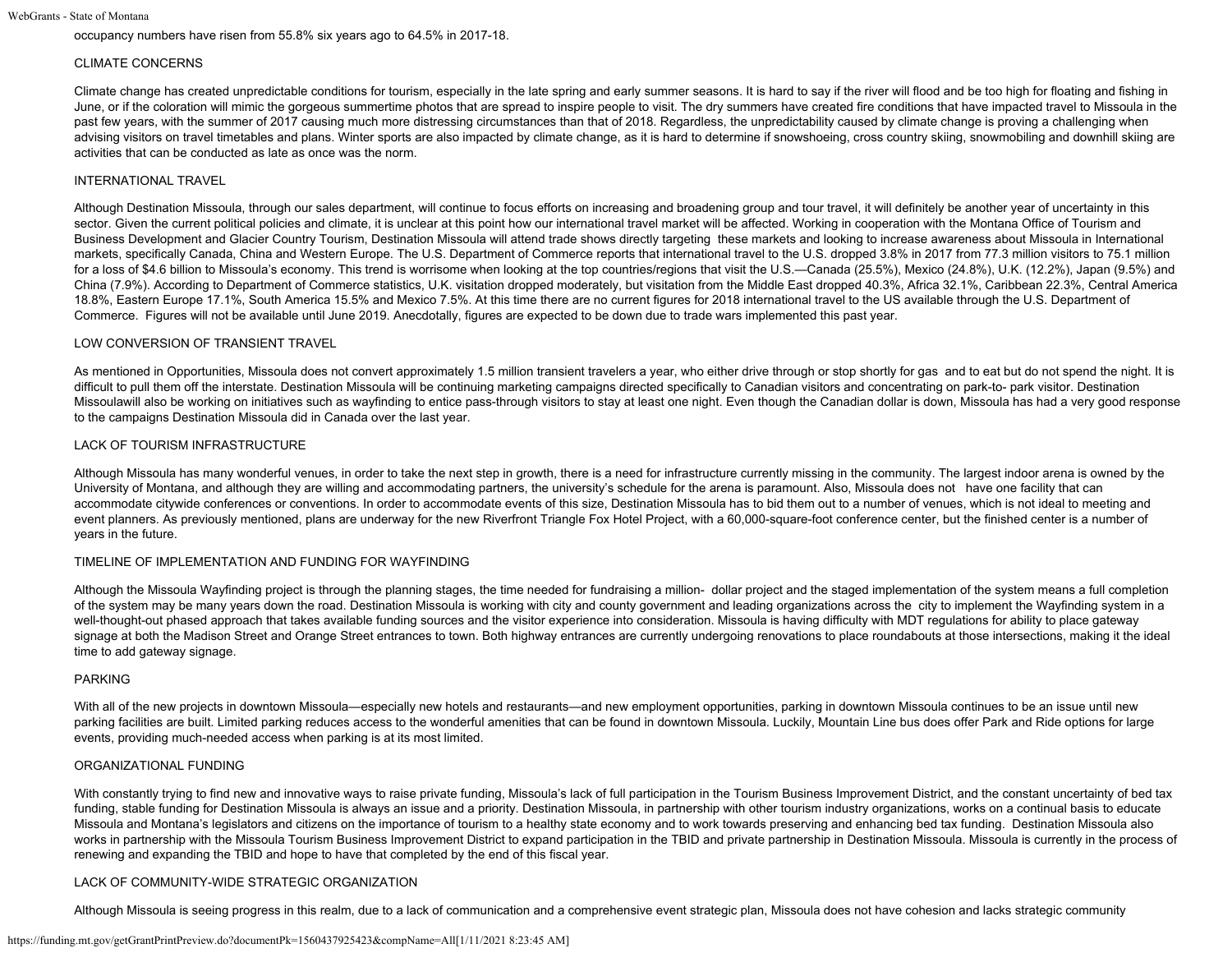organization of citywide events. It is difficult to maximize economic opportunities and enhance visitor experiences around events with the lack of cohesion.

Destination Missoula initiated a partnership with the Missoula Chamber of Commerce to produce a single Missoula Visitor and Relocation Guide and to add cohesion to the look, feel and functionality of the chamber website to interface with the Destination Missoula website, giving visitors and locals alike a better, more unified experience. This is a three-year project and due to the success of the partnership, both entities look to renew the partnership for an additional three years.

In the upcoming year, Destination Missoula and the Missoula Tourism Business Improvement District will begin an RFP process for a Tourism Master Plan for Missoula and the surrounding five valleys. It is the intention of the organizations to initiate research on both Missoula's citizens and visitors to help us better understand the optimal balance between Missoula's community and tourism. From that research and understanding and with community-wide input, Destination Missoula will create a vision and direction for tourism growth and infrastructure into the future, and how Destination Missoula's organizations can guide that plan to fruition.

**Describe your destination.**

In order to convert a person from someone who may be interested in Missoula to an actual visitor to your destination, Destination Missoula must reach them at all three phases of the decision process-Inspiration, Orientation and Facilitation.

Destination Missoula will be following the state brand by using large iconic imagery and brand font in print and digital advertising, on the website and on social media. These images inspire people to visit Missoula and to see what is so utterly captivating and unique about it. Destination Missoulacreated the "There's This Place…" campaign to enhance this concept.

With the understanding that video is the new language of brand communication, especially in inspiring millennial and Generation Z travelers, Destination Missoula entered into a unique partnership opportunity with Matador Network to develop a Missoula branding video: http://matadornetwork.com/tv/missoula-river-runs. This video rapidly went viral with more than 1 million views and with reactions, shares and positive comments beyond what Matador has ever experienced with other DMO partnerships. Due to the overwhelming success of the first video, Missoula shot a second video with Matador Network highlighting Missoula's music, art, recreation and dining, titled "Where Music and River Flow." This video was highly received and was widely circulated on social media. Destination Missoula, in partnership with Yakima, Patagonia, and 10 Barrel Brewing Company, sponsored the video,"Off Season Montana". This video was filmed and produced by Flyfish Journal and featured incredible footage of fly fishing in the Missoula area. This is a great collaboration and opportunity to promote Missoula in the off season. These three videos serve to inspire visitors to visit our town.

Destination Missoula will implement a number of tools that will help orient to where Missoulain the country, region and state.Destination Missoula's unique official Missoula Area Visitor Guide gives people an overview of our community and what it has to offer, including maps, directions to our visitor centers, numbers to reach our call center, and our website. implemented an itinerary builder on our website. The website is responsive to all devices for ease of use. This gives the visitor the opportunity to plan ahead where they will stay, eat, what attractions and events they want to attend and what loop tours they can take from Missoula to enjoy what this area has to offer. Destination Missoula will also be doing a complete redesign of the site this year to implement the latest technology for our visitors.

Finally, by using the itinerary builder or taking advantage of easy access to the information they need to book their trip, including the ability to talk to a knowledgeable travel expert on the phone (either through the call center or in one of our VICs), or through the chat function of the website, Destination Missoula will help facilitate the final sale and a successful, memorable trip.

**Optional: Include attachments here DM** 2019-20 Marketing Plan (1).pdf

*a. Define your target markets (demographic, geopgraphic and psychographic).*

GEOGRAPHIC

Top 10 States of Inquiry

- Montana
- Washington
- California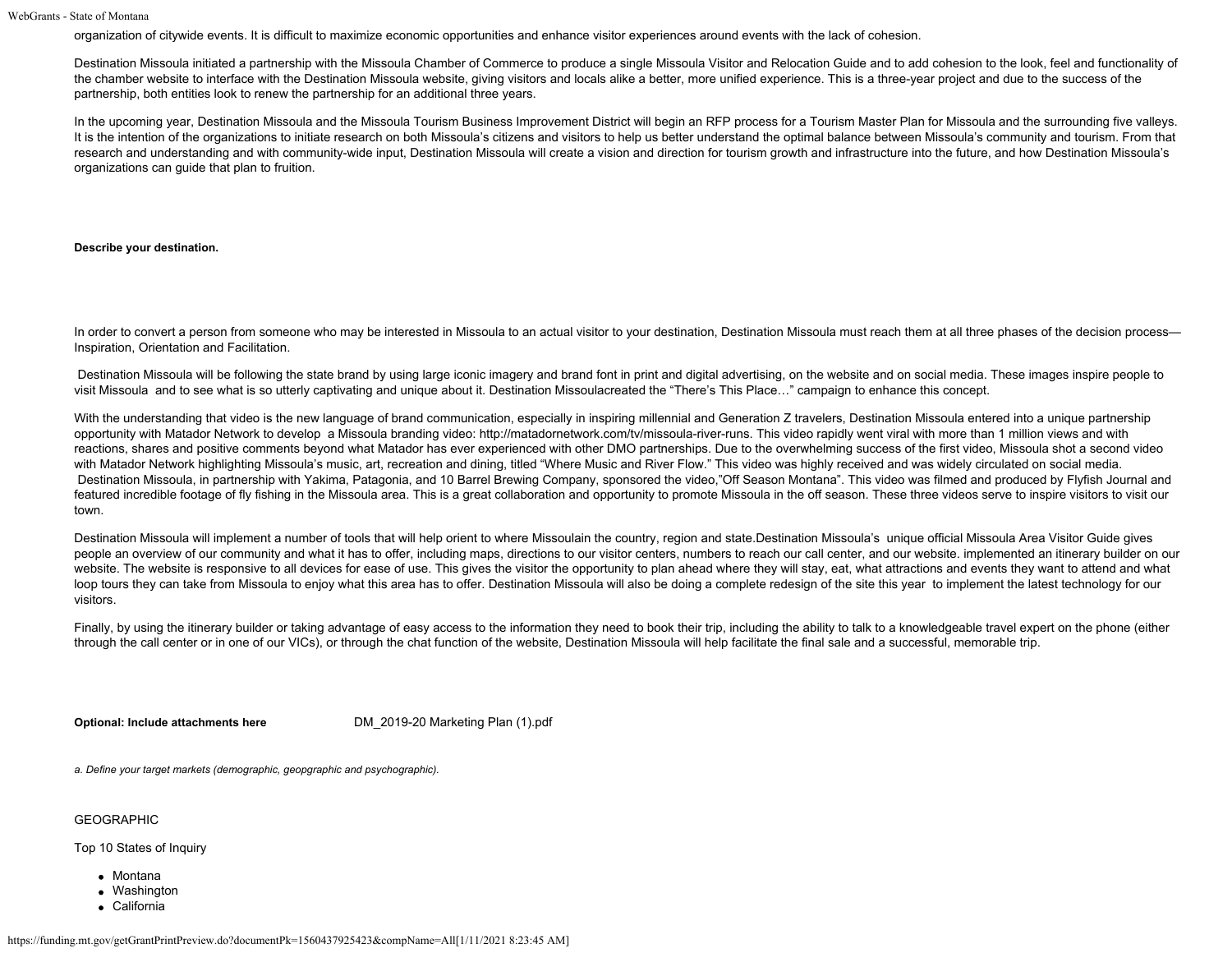- Texas
- Florida
- Illinois
- Pennsylvania
- Michigan
- Wisconsin
- **Missouri**

The strategy of targeting a particular type of traveler can be enhanced by also targeting a particular geographic area. It is most effective to market to those who are predisposed to come to this area.

Destination Missoula will market to geographic areas that are also targeted by Glacier Country and Montana Office of Tourism and Business Development and whose residents have shown a history of traveling to Missoula in order to maximize efficiency and cost-effectiveness. Destination Missoula will be concentrating on more "niche"

marketing this year, particularly direct flight and drive markets. Direct flight markets include Seattle, Salt Lake City, Las Vegas, Minneapolis, Chicago, Denver, Portland, Los Angeles, San Francisco, Oakland, Atlanta, Dallas and Phoenix. Destination Missoula will also direct outreach to drive markets, which includes an approximate 200 – 300-mile radius from Missoula: Spokane, Washington; Coeur d'Alene, Sandpoint, Lewiston, Boise, Salmon and Idaho Falls, Idaho; and Yellowstone Park, Bozeman, Butte, Great Falls, Glacier National Park, Kalispell, Montana; and Alberta, Canada.

To ensure the most effective use of marketing funds and energies, markets will be pursued in the following order:

- The primary states from which most inquiries come: Washington, California, Texas, Utah, Ohio, Oregon, New York, Idaho.
- The secondary states from which most inquiries come: Colorado, Illinois, Massachusetts, Minnesota, Arizona, Florida, Pennsylvania, Michigan, Wisconsin, Missouri.
- The states immediately surrounding Montana and Canada.
- Direct flight markets including Seattle, Salt Lake City, Las Vegas, Minneapolis, Chicago, Portland, Denver, Los Angeles, San Francisco, Oakland, Atlanta, Dallas and Phoenix.
- Residents from other parts of Montana.

### DEMOGRAPHIC

In addition to the geographic target markets, there are four primary demographic markets Destination Missoula will target with tourism promotion and marketing. Each of these markets represents a strong and growing segment of the tourism marketplace. Destination Missoula will pay particular attention through this marketing plan to niche marketing for destination weddings and reunions, small and mid-size market meetings, sporting events, signature events, arts and culture, music and entertainment, food and spirits, leisure and family travel. The average visitor to Missoula is 56 years of age with an income of \$75,000 – \$150,000 and 79% are either traveling alone or as a couple. Groups of 3 – 6 travelers represent 19% of Missoula visitors, and family travel is heaviest during the summer months. The demographic markets are described on the following page.

# INDIVIDUAL TRAVELERS

This group includes people traveling alone, adults traveling in small groups, and families. While these travelers may have taken advantage of a travel planner or the internet to facilitate their trip, they do not travel with a group and can be easily accommodated in one or two rooms and at any restaurant. Individual travelers come from all demographics. It is most important for DM to concentrate its marketing efforts on the following:

- Active empty-nesters
- Baby boomers
- Business travelers
- Cultural and historical- experience travelers
- Family travel
- Leisure travelers
- Outdoor enthusiasts
- Motorcyclists
- Recreational vehicle travelers
- Women
- Geo-travelers
- Multigenerational travelers
- Culinary and spirits travelers
- LGBTQIA travelers
- Adaptive travelers
- Music, concert and festival travelers
- Birders
- Sustainability travelers
- Wellness travelers

# SPORTS TRAVELERS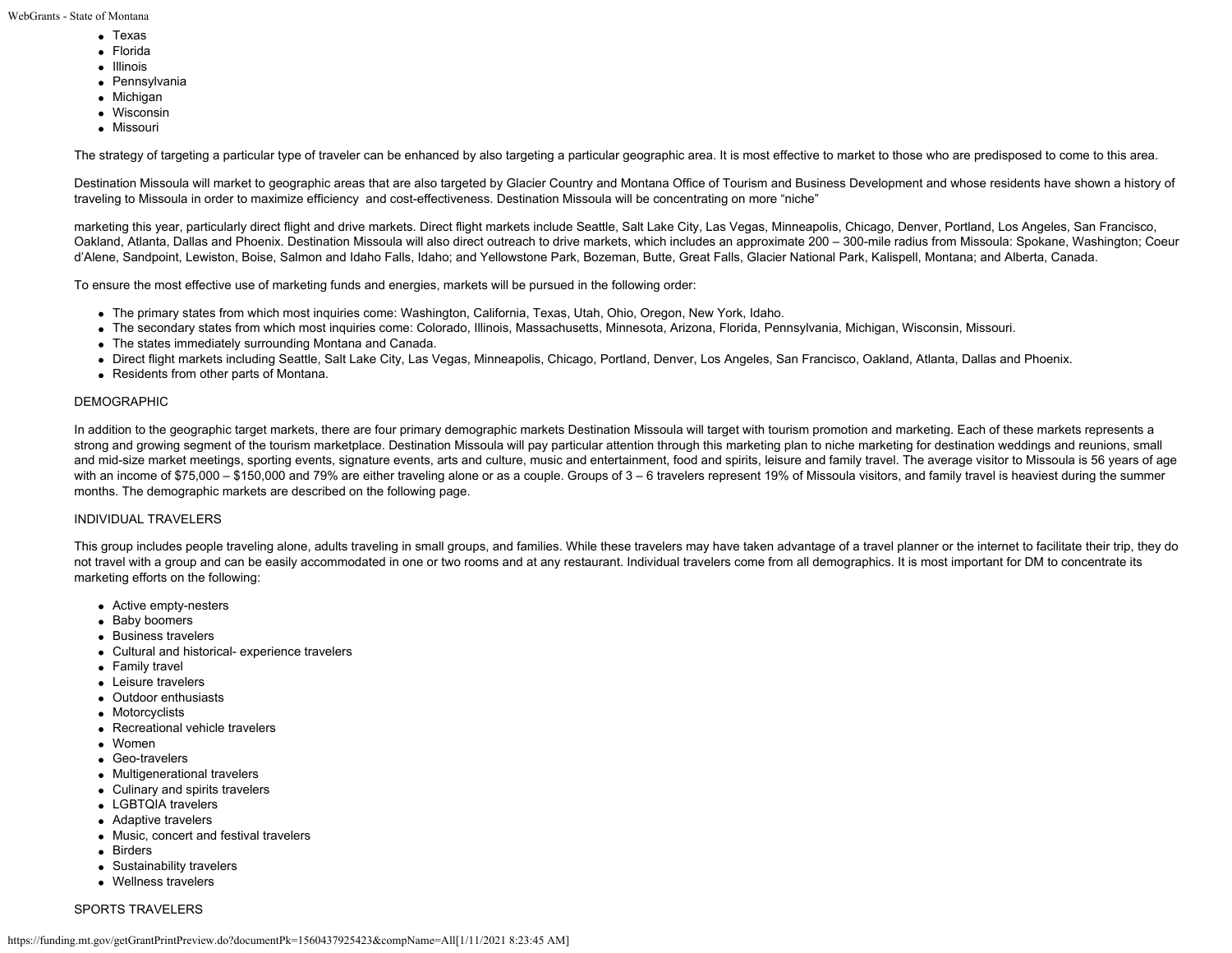The sports industry in the U.S. is a \$90.9 billion business. Over the past five years, 75.3 million U.S. adults attended organized sports events. Two fifths of all U.S. adults are sports travelers. In 2016, these visitors spent more than \$10.47 billion in the communities they visited, a 10% increase over 2015. Between 2012 and 2016, this industry has seen a 26.1% increase. In addition to the sporting event, the sports traveler is looking for the presence of good tourism infrastructure providing accommodations, restaurants, bars, clubs and other various forms of entertainment beyond the event. Just as cities have competed for decades for meetings, conventions and traditional tourist travel, they now compete to host sports events or attract the pursuit of favorite sports activities. Cities have also learned that most of the events take place whether the economy is good or in recession. This element of resistance to economic downturns has brought new cities and suppliers to the industry. As Missoula's sports infrastructure (i.e., Fort Missoula Regional Park) continues to grow, opportunities to economically benefit from this sector continues to grow. Because of our belief in the importance of this segment of the tourism industry, Destination Missoula and the Missoula TBID have a full time sports sales person on staff.

Youth sports has become a very large segment of the sports industry. It is estimated that it generates \$9 billion and is growing by up to 20% annually. The Youth Sports industry provides travel to Missoula from drive markets. Since Missoula is a regional hub for shopping and dining, many families can be inspired to use their youth sports trip to spend time in Missoula. Fort Missoula Regional Park, Glacier Ice Rink and the University of Montana sports facilities are exceptional venues to host youth soccer, baseball and softball, volleyball, football, hockey and more.

During the 2017 – 18 fiscal year, Missoula saw a \$124,318 economic impact from one sporting event that received a grant- from the DM Sports Commission/Missoula TBID. In addition, Destination Missoula's sales staff generated 18 group sports leads, totaling 8,286 potential room nights.

Demographics are as follows:

- Primarily male,  $18 54$  years old, and strong internet users.
- Gender  $68\%$  male,  $32\%$  female.
- 84% of all sport event travelers are spectators.
- Sports travelers tend to be affluent, college educated.
- Sports travelers are long-term travelers, travelling long into retirement.
- Willing to travel long distances, spending more time and money at destination.
- 58% of sports travelers will return to destination on family leisure trip.

### GROUP TRAVELERS AND EVENT RECRUITMENT

Group travelers are looking toward small communities to provide the homey atmosphere, which implies safety and personal care. They want a high-touch experience in a high-tech world. To get what they want, they personally spend more in an area than individual travelers, and 43% – 60% of their total package cost stays in the destination's economy. Niche markets that Missoula will be specifically targeting in group travel are motorcoach recruitment, motorcycle rallies, bicycle races and new-event recruitment. Missoula saw \$890,405 economic impact from 4 meeting and specialty events that received grant funding from the Destination Missoula/Missoula TBID event grant program.

### MEETINGS AND CONVENTIONS

Missoula enjoys the distinction of having urban amenities close to those outdoor opportunities a visitor would expect to find in a resort setting. This combination of attractive features gives Missoula an advantage over strictly urban or strictly resort settings.

Meetings have many of the same needs as group gatherings and produce similar economic benefit to an area. Missoula is very well suited for small to large meetings where ideas are inspired by nature and nurtured by unexpected sophistication, and where hospitality, technology and amenities are top notch. This small town has big offerings delivered by Missoula's service industry, which is second to none in terms of professionalism and warm hospitality. Missoula lets people come together in a world-class meeting place for corporate events, retreats, conferences and conventions. With the addition of new airline service and larger aircraft with additional seats coming into Missoula, the competition naturally decreases prices and Missoula becomes a more competitive flight destination. This will increase Missoula's ability to compete with other markets for large meeting and convention travel.

Destination Missoula's meetings and conventions website—missoulameetings.com—will be integrated into Destination Missoula's new website design and provide advanced functionality. Destination Missoula feels that a targeted print and online campaign is one of the most cost-effective means of reaching our target audience this year. This niche marketing will target industry-specific associations in our drive and direct fly markets, such as Spokane, Seattle, Portland, Minneapolis, Chicago and Dallas, with the addition of American Airlines service. Since Montana as a whole does not have a large presence at the meeting and convention shows, it is hard to make an impact against states and destinations that do have a large presence and offer better pricing. Through a print, online and social media campaign, plus attendance at specific trade shows, Destination Missoula can work with niche markets spreading what is unique about Missoula and the surrounding area that makes it worth the extra expense to hold a meeting here. uring 2017 – 18, Destination Missoula staff attended 4 meeting and convention shows and made 215 new contacts with planners. Missoula also hosted one meeting planner FAM with four meeting planners from across the country who generate several hundred RFPs annually. Overall for the year, Destination Missoula's staff generated 32 group meeting and convention leads for a total of 13,182 room night potential in this market segment. Group sales generated 50 leads in all market segments, totaling 21,468 potential room nights for Missoula and attended 7 meeting, consumer and international trade shows making 752 new contacts across all market segments.

*b. What are your emerging markets?*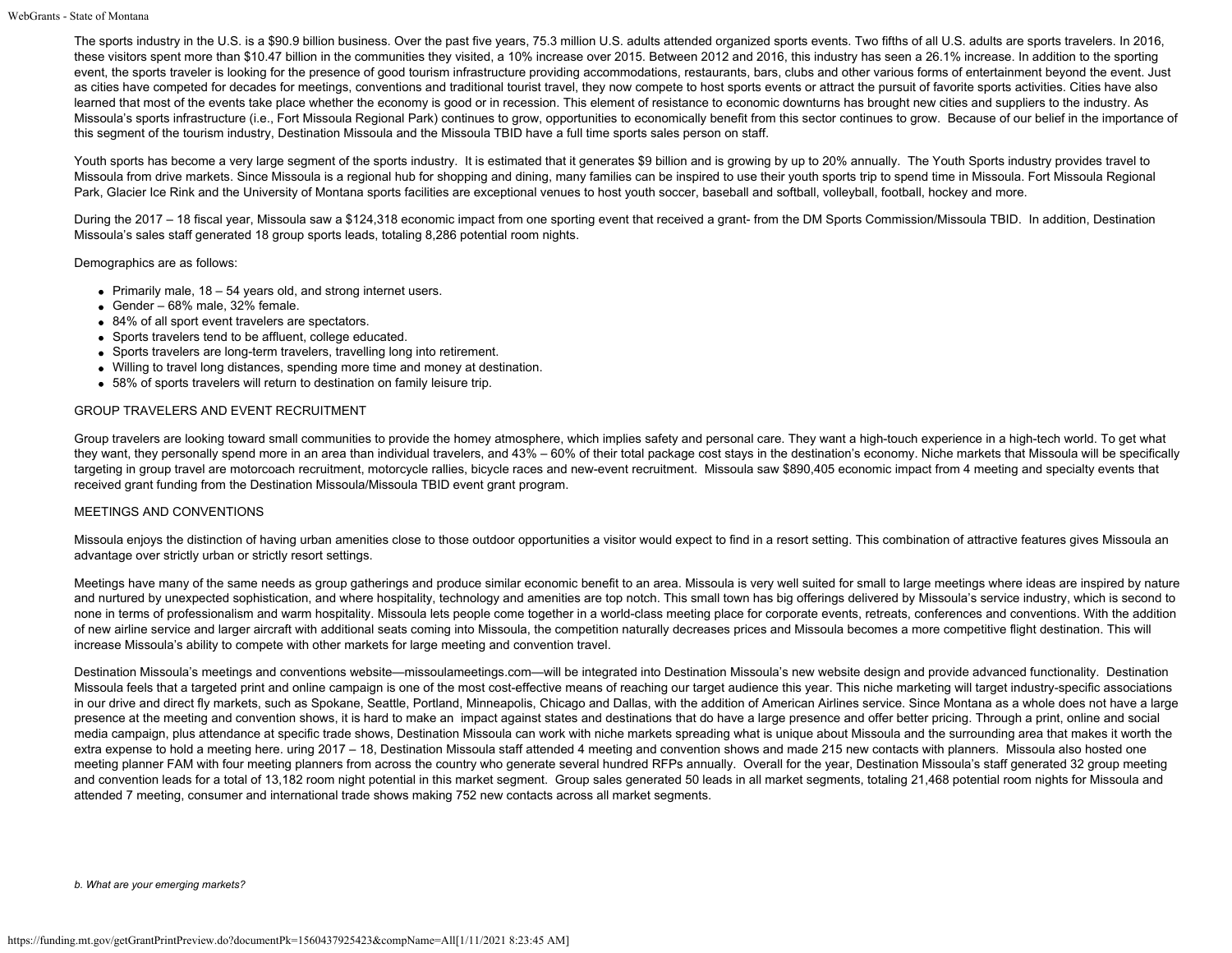The following areas are emerging tourism markets that Destination Missoula feels are a perfect fit for Missoula, and our marketing will be directly tailored to them:

## MUSIC AND ENTERTAINMENT

More than 32 million people in the U.S. travel to attend at least one music festival per year. Of those 32 million, 14.7 million are millennials. Missoula's burgeoning music and entertainment scene is the perfect fit for this niche market. With updates to venues such as The Top Hat and The Wilma Theatre, their sound systems, and the addition of two new amphitheaters, Missoula, with its enthusiastic audiences comprised of people as far away as Portland, is going to see the music scene explode over the next few years. Destination Missoula is actively partnering with music venues to market to music writers and media to bring them to Missoula for a full experience. Destination Missoula designed and launched a new music website for Missoula—missoula.live—to give people a comprehensive view of the music and entertainment experiences that Missoula to offer. Destination Missoula also launched a major print and digital music campaign throughout drive and direct flight markets.

Pollstar named Missoula's Logjam Presents as #83 on their list of Top 100 World-Wide Promoters, with venues like The Wilma and Top Hat taking #63 and #99 on their list of Top 100 Clubs. Additionally, the KettleHouse Amphitheater landed in their rankings of the Top 50 Outdoor Amphitheatres.

## FLIGHT MARKETS

Missoula International Airport had another record-setting year in 2018, handling 848,444 passengers, an increase of 75,819 or 9.8% over 2017.. With the addition of American Airlines and the direct flights to Dallas, Texas, Missoula is serviced by six airlines and 13 nonstop destinations, which makes it comparable to much larger cities. It is anticipated that in 2019 there will be more than 1.1 million available seats in our market, an 8% increase over 2018. Bringing American Airlines into the Missoula market created \$2.7 million in ticket price savings during the third quarter of 2018. Missoula also saw an additional 115,000 seats or a 26% increase during this time. As Missoula is constantly looking for opportunities to bring new service into Missoula, it is vitally important that Destination Missoula markets to any new service areas, as well as our existing direct flight markets to make sure our existing flights remain viable and service only continues to expand. With the\$110,000,000 airport expansion, additional gates, increased capacity, and passenger amenities, Missoula will only continue to grow as a destination for travelers.

## CULINARY

In the United States 39 million travelers identify themselves as culinary travelers. Annually, they created a \$268 billion economic impact accounting for 25% of total traveler spending in the U.S.. On average, they spend \$1,194 per trip with up to 50% spent directly on food and food-related activities. It is currently one of the fastest-growing sectors in tourism worldwide.

They tend to be a younger, more affluent and better educated traveler. Millennials, having become the largest traveling demographic in the U.S., list culinary experiences as very important. They feel it is the best way to get to "know the story" of a place. Trends are moving from the most expensive dining experience to the most authentic. The culinary traveler is looking for a unique experience and likes packages based around cooking classes, farmers markets, gourmet food shopping, winery, brewery and distillery tours and festivals. Culinary travelers tend to plan ahead using both print and online media sources. With Missoula's exciting and varied food scene from fine dining and cafés, to farm-to-table sustainability, food trucks, breweries, wineries and distilleries, culinary tourism is a perfect niche. As done in the past with our music scene, Destination Missoulawill be paying particular attention to the culinary and spirits tourism niche this year. It is Destination Missoula's intention to create a website and social media presence for this niche telling the rich stories of the people involved from our foods origins to who prepares it and everything between. Destination Missoula wants people to become intimately involved with our rich history of farming and ranching, our methods of sustainability, and how it comes to be the final product they enjoy through the stories of why these people do what they do, where they came from, and why it is uniquely Missoula. Missoula's culinary scene was highlighted to readers of Food Travelist and The Guardian newspaper from the U.K. Destination Missoula hosted writers from both publications. Food Travelist is a select group of 60+ travel writers, bloggers and photographers who have 6.5 million social media followers. The group's collective exponential influence is 30+ million potential impacts and 3+ million potential reach per week. The Guardian's audience reach is 25.4 million.

### CANADIAN TRAVEL

Due to the late release of statistics from the U.S. Department of Commerce, Office of Travel and Tourism Industries, Destination Missoula was unable to update these statistics for 2018. The following statistics are from 2017. Canadian travel to Montana last year saw a drop from 612,000 visitors to 562,000 visitors, creating 1,992,000 room nights and spending \$203 million in Montana. They are staying longer but spending less. They stay an average of 3.8 nights per visit, and their main interests are shopping, museums and galleries, cultural events, festivals and fairs and sporting events. Although overall visitation is down, travel inquiries for Missoula are up. Destination Missoula continues to market to Canada for regional drive events and contests and have had success attending the Calgary Outdoor Adventure and Travel Show annually.

### LGBTQIA

LGBTQIA travel is a \$211 billion industry in the U.S. These travelers average seven trips annually, four leisure and three business. Their average age is 48 with a household income of \$50,000 and up. They prefer mid-range hotels that understand their needs, and they tend to return to areas they feel do the best job of outreach and are safe and relaxing. LGBTQIA travelers look for culture, arts, food and wine, rest and relaxation, and nature is important to women. Of the 17 top cities they tend to visit, Missoula has direct flights into nine, and given the current political climate, Missoula's open and welcoming environment and status as a cultural hub make it a safe place for LGBTQIA people to visit.

# YOUTH SPORTS – SPORTS AND EVENTS

The youth sports travel sector is now a \$9 billion travel industry. The youth sports industry in the U.S. has ballooned to a \$15.3 billion business. There has been more than 55% growth since 2010. It is estimated that more than 35 million kids between the ages of 5 and 18 currently play at least one organized sport each year in the U.S. and 21 million are involved in non-school youth sports. Youth sports also generate family and multigenerational travel. 41% of children with a household income of \$100,000 or more participate in team sports and 19% of children with household incomes of \$25,000 or less participate. In 2016, American families spent \$10 billion on the road for what are now being called "tournications." Missoula continues to see success in our Youth Sports Events market thanks to partners like the Montana High School Association, Missoula Youth Hockey Association and Fort Missoula Regional Park.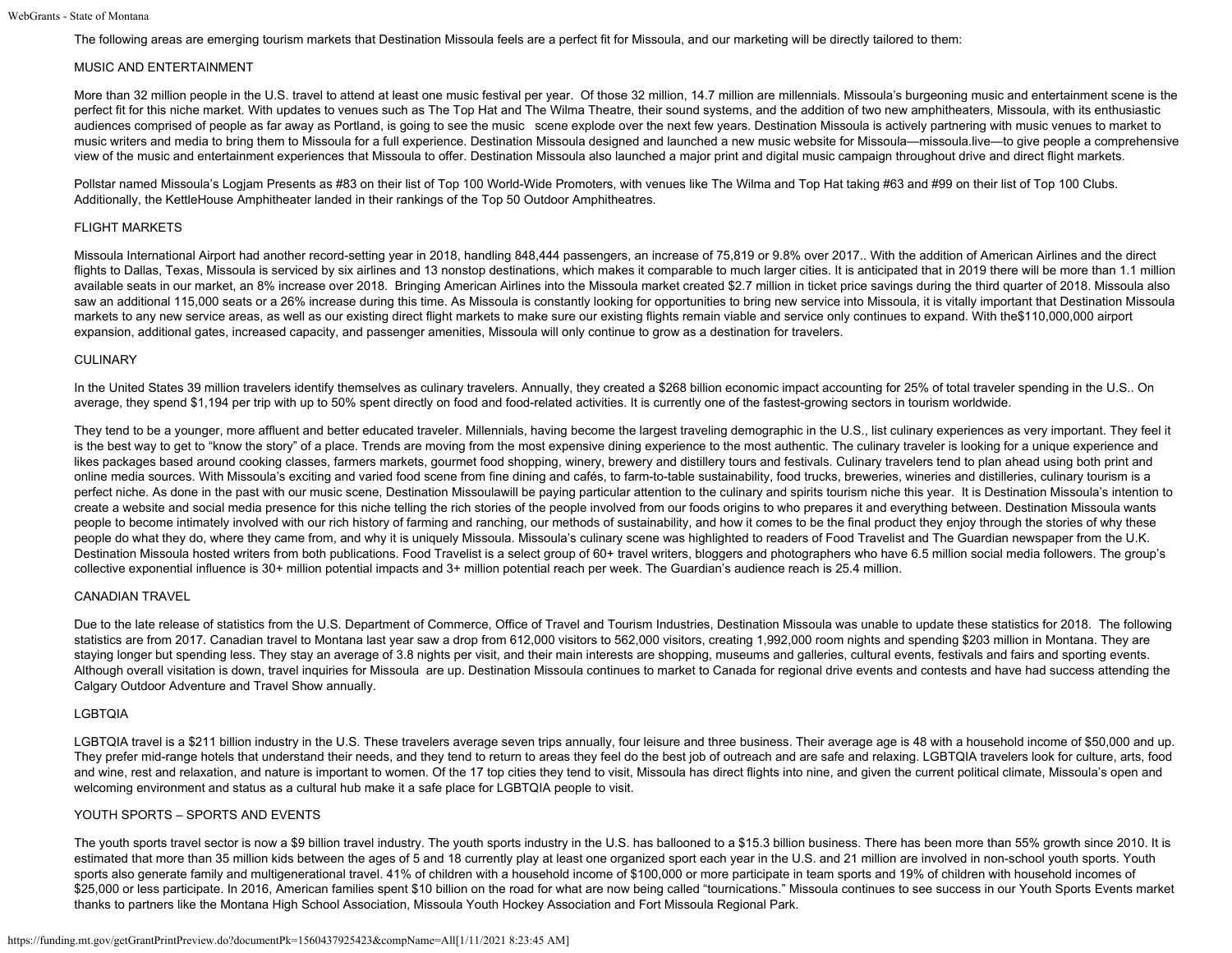# MOTORCYCLE

Motorcycle travel is one of the fastest growing segments in tourism. In 2014, 8.4 million bikes were registered in the U.S. With the Canadian and U.S. markets, it is a \$34 billion industry with over 11 million riders. The demographic trend has been older and more affluent as more baby boomer professionals become interested in motorcycle travel. The average HHI is \$85,000+ with 84% having attended college and 16% with postgraduate degrees. However, now you are starting to see more millennial riders. Women are becoming the fastest growing segment. Gen X women are three times more likely to own and regularly ride their bikes, and women motorcycle tour businesses are starting to thrive. An average trip lasts 10–14 days, spending \$3,100 per trip. They also love to attend related events averaging three events per year spending an average of \$400 per weekend event attended.

A 2019 study released by the Institute of Tourism and Recreation Research, states that in 2018 393,800 nonresident motorcyclists visited the state. They spent approximately \$110/day and stayed an average of 2.45 nights. Total spending in quarters 2 and 3 of 2018 by nonresident motorcyclists was \$80,030,000. Ten percent of all visitors enter Montana on motorcycles and 4% spend one or more nights in Missoula.

Missoula is on a major route for riders coming from the West Coast and those wanting to see Glacier National Park. Destination Missoula will be doing specific niche marketing and website itineraries to market to these riders. More specifically, Missoula will be targeting women motorcycle riders. Destination Missoula is also seeing more interest from international tour operators in motorcycle itineraries for their clients and will create specific itineraries scoped to this market.

#### INTERNATIONAL

As stated earlier, the current figures by the U.S. Department of Commerce will not be available until sometime in June of 2019, therefore exact impacts on travel this year are unknown at this time. Early speculation, taking into account the Government shutdown and trade wars, is that final figures will show a significant impact to U.S. travel. The uncertainties of attractions and national parks being understaffed or completely shutdown, long airport waits and delays, inadequate TSA and border patrol staffing became a formula for a ruined vacation or business trip. There is also a concern around the decline in favorability ratings for the U.S. which have dropped significantly over the past two years: Canada -26%, Mexico -34%, UK -11%, Japan -5%, Germany - 27% and China -8.2%. Mandala Research predicted in January of 2019 that these factors could have an overall impact of a 9-10% decline in international travel.

In 2016, the U.S. saw a final count of 75.1 million international visitors, a decline of 3.8% from 2015. These international visitors spent \$245 billion. International visitors spend an average of \$4,360 per trip and stay for 18 nights. Current top markets for the U.S. are Canada, Mexico, the United Kingdom and China. Looking forward through 2021, the fastest growing markets for the U.S. are forecast as China, India, Argentina, South Korea and Taiwan. Given the political climate and policies in the U.S., it is really unknown what will happen to international visitation in the coming years. This year the U.S. incurred a \$4.6 billion loss in international travel, and the trend of a decline of visitation from not only our top markets, but also many of our projected growth markets, is worrisome.

### UNIVERSITY OF MONTANA FAMILY AND RECRUITS

The University of Montana is located in Missoula. The university is comprised of students from all over the state, region and country, meaning prospective students and their families will visit Missoula when touring campus. During this time, students will have the opportunity to fall in love with Missoula as a place to live as well as attend school. Once accepted, student families will continue to visit Missoula for events, sports, graduation and general visits. This is a huge benefit to Missoula as it allows a constant influx of visitors. What is more, once these students graduate, many might choose to live in Missoula. Those who do relocate will come back to their old college stomping grounds for decades to come.

### **SUSTAINABILITY**

These travelers tend to be highly educated, mature, affluent, well-traveled, environmentally aware and sensitive to the social and cultural traditions, systems and mores of the destination they visit. They are similar to, and in many cases crossover with, the culinary traveler. Missoula is proud of the many sustainable initiatives that show our commitment to living our values. For example, Logiam Presents has implemented a Zero Waste policy at their venues with compostable cups, plates and cutlery and recycle cans with readily available bins. Mountain Line will be introducing six zeroemissions electric buses to their fleet in the summer of 2019. The Big Sky Documentary Film Festival is striving to be a Zero-Waste event by providing recycling and composting stations at all of their venues, limiting food vendors to those who provide recyclable and compostable silverware, promoting reuse by distributing reusable cups to guests and making the festival walking-friendly. The River City Roots Festival has taken on a similar goal by also providing compost and recycle stations, limiting food vendors, providing reusable cups in the place of single-use plastics and housing the events in a walkable zone. Both the City of Missoula and Missoula County have also recently committed an initiative for 100% clean electricity by 2030

#### BIRDING

It is estimated that approximately 45 million people in the U.S. are bird-watchers. According to a 2016 National Survey of Fishing, Hunting and Wildlife Associated Recreation produced by the U.S. Fish & Wildlife Service, birders contribute more than \$75 billion to the U.S. economy. A 2011 survey showed that bird- watchers spend nearly \$41 billion annually on trips and equipment and that local economies benefit from the \$14.9 billion bird-watchers spend on food, lodging and transportation. U.S. bird-watchers are usually highly educated, affluent, slightly more women (56%), usually travel solo or with a partner, but not large groups, and, although made up of all age groups, middle-aged and elderly people represent the largest group (40 – 70). They usually will spend 13 –14 days birding away from home.

Situated along pristine rivers offering exceptional riparian zones, Missoula and the Bitterroot Valley are brimming with numerous habitats and a wide variety of bird species. Both areas are havens for bird-watchers. Three of the best known spots in the area are Kelly Island, a 650-acre conservation area comprised of six islands at the confluence of the Bitterroot and Clark Fork rivers; Lee Metcalf National Wildlife Refuge, a 2,700-acre refuge with more than 225 identified species; and the 1,200-acre Teller Wildlife Refuge.

#### HISTORY AND CULTURE

Missoula proudly lives our history. Evidence of the prehistoric ice age floods and Glacial Lake Missoula are still etched on the mountains surrounding Missoula. The indigenous peoples of the Missoula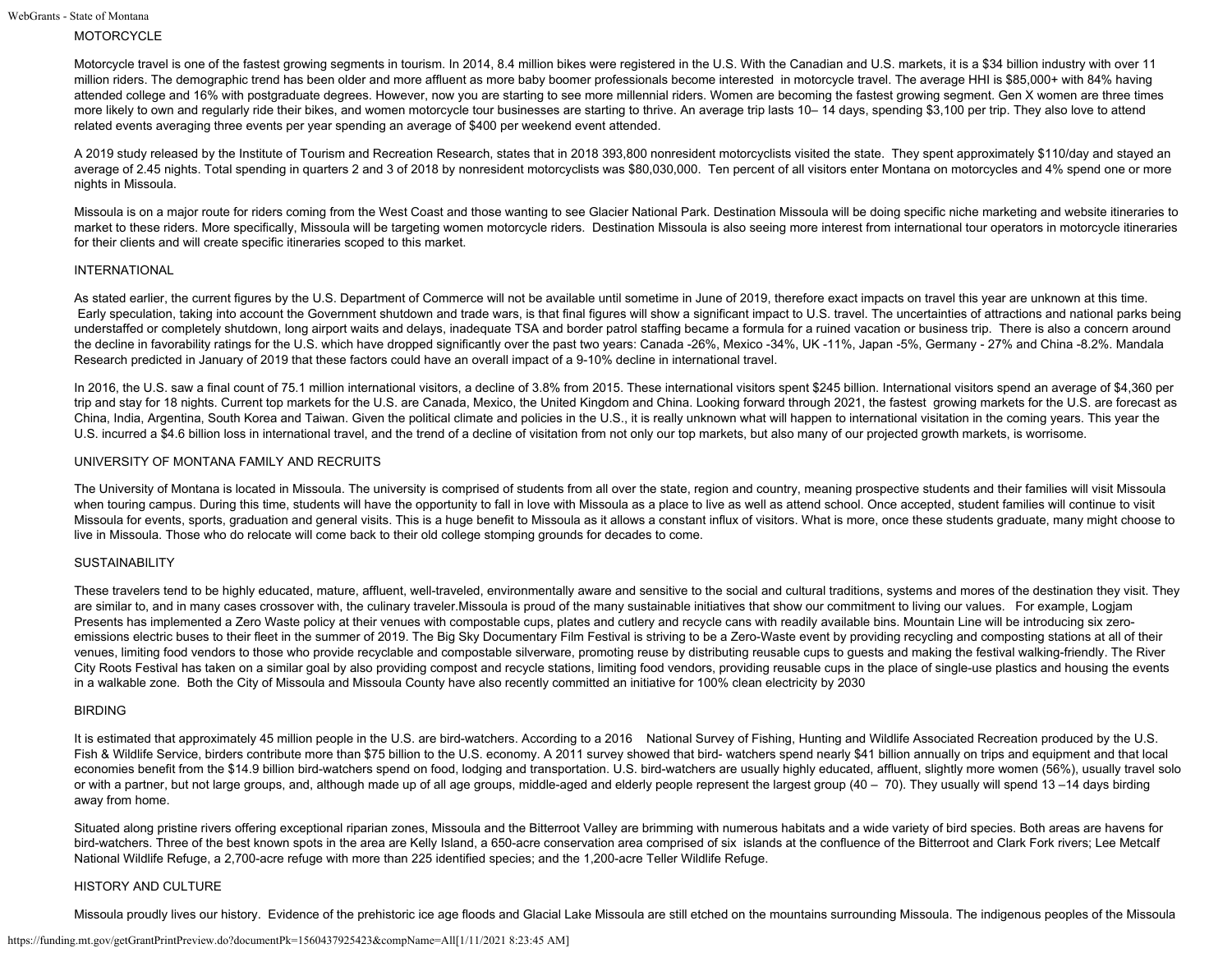valley were members of the Salish Tribes. Over the centuries, Salish, Kootenai, Pend d'Oreille, Nez Perce, Gros Ventre and the Blackfoot Tribes used the Missoula Valley as a travel route to the eastern plains and buffalo. They called the area "Nemissoolatakoo," from which "Missoula" is derived. The word translates roughly to "river of ambush/surprise," a reflection of the inter-tribal fighting common to the area. Their first encounter with non-natives came in 1805, when the Lewis and Clark expedition passed through the Missoula Valley. Missoula and the surrounding five valleys' rich history comes alive in places like Traveler's Rest State Park and the Historical Museum at Fort Missoula. Missoula is full of ways to become immersed in the history and culture - from historic downtown tours, river walks and tours of the Missoula Smokejumper's Center to walking portions of the Lewis and Clark trail, enjoying traditional pow wows and sharing meals from the many diverse cultures that have since made this special place home. Currently, the Downtown Missoula Partnership, has partnered with Historical Research Associates, the city's Historic Preservation Commission and the Historical Museum at Fort Missoula to produce a vision for a comprehensive heritage program in downtown Missoula, including both banks of the Clark Fork River. There are few, if any, communities the size of Missoula that have developed a defined heritage interpretive plan, and it could act as a prototype for other Montana towns to use.

#### **Optional: Include attachments here.**

*c. What research supports your target marketing?*

Research on each of the existing and emerging markets for Missoula is available from the following sources:

- Montana Office of Tourism and Business Development General Travel Statistics
- STR Reports Missoula-Specific Hotel Statistics and competitive market analysis
- U.S. Travel Association U.S. Travel Answer Sheet [\(https://www.ustravel.org/answersheet](https://www.ustravel.org/answersheet))
- Destination Analysts America's Tourism Challenge The Trump Slump Update ([http://www.destinationanalysts.com/americas-tourism-challenge-the-trump-slump-update/\)](http://www.destinationanalysts.com/americas-tourism-challenge-the-trump-slump-update/)
- Destination Analysts Welcome to 2019: The American Traveler Sentiment Weakens [\(http://www.destinationanalysts.com/welcome-to-2019-american-traveler-sentiment-weakens/](http://www.destinationanalysts.com/welcome-to-2019-american-traveler-sentiment-weakens/))
- Canadian Government Travel Statistics (http://www.statcan.gc.ca/start-debut-eng.html)
- U.S. Department of Commerce, Office of Travel & Tourism Industries Canadian Travel Statistics (http://travel.trade. gov/outreachpages/inbound.general\_information.inbound\_overview.html)
- Institute of Tourism and Recreation Research (http://www.itrr.umt.edu/nonres/2018DomCanInterExpend.pdf)
- University of Minnesota Tourism Research Reports Sustainable Tourism (http://www.tourism. umn.edu/ ResearchReports/MarketSegments/Sustainable)
- Hoteliers Hotel, Travel & Hospitality News Report: More Affluent Travelers, More Women Setting Travel Trends (http://www.4hoteliers.com/features/article/8196)
- GutsyTraveler.com Women Travel Statistics 80% of All Travel Decisions Made by Women (http://gutsytraveler.com/ women-travel-statistics)
- National Association of Sports Commissions 2017 Sports Tourism: A State of the Industry Report (www. sportscommissions.org)
- SSports Tourism: Sleeping Giant of the Tourism Market, Lavonne Wittmann
- Forbes. Com Youth Sports Tourism Keeps Booming, But How Deep Do Its Dollars Go In Communities (https://www.forbes.com/sites/bobcook/2017/08/25/youth-sports-tourism-keeps-boomingbut-how-deep-do-its-dollars-go-in- communities/#5e2a2d3755d4)
- Skift.Com The New Era of Food Tourism Trends and Best Practices for Stakeholders (research.skift.com/reports/the-new-era-of-food-tourism-trends-and-best-practices-for-stakeholders/
- U.S. Travel Comprehensive Culinary Travel Survey Provides Insights on Food and Wine Travelers (http://www.ustravel.org/news/press-releases/comprehensive-culinary-travel-surveyprovides-insightsfood- and-wine- travelers)
- Skift Megatrends Defining Travel in 2019, Yearbook/Issue:01
- About Tourism Destination Marketing and the "FOOD" Element: A Market Overview (https://aboutourism.wordpress.com/tag/culinary-tourism)
- Kaplan University Mapping the Study of Motorcycle Tourism (www.kaplanuniversity.edu)
- Motorcycle Tourism Motorcyclists the PURE Tourist (<http://www.slideshare.net/alig8r/motorcycle-tourism>)
- ITRR Motorcycle Touring in Montana: A Market Analysis
- USA Today Women Help Rev Up Motorcycle Industry (https://www.usatoday.com/story/money/business/2017/09/01/ women-help-rev-up-motorcycle-industry/573631001/)
- CMI Community Marketing & Insights 23rd Annual LGBT Tourism and Hospitality Survey (http://www.communitymarketinginc.com)
- Travel Weekly Music Tourism Has Potential, But Industry Must Pick Up The Tempo http://www.travelweekly.com/orth-America-Travel/Music-tourism-has-potential-but-industry-must-pick-upthe-tempo
- Increase the demand in Missoula for hotel rooms, attraction visits, concert and festival attendees, package tours, retail sales, restaurant receipts, local transportation and other events and activities that positively affect the economic impact of the local tourism industry.
- Boost the demand for and usage of venues in Missoula for groups and special events that, in turn, draw attendees to stay overnight in Missoula hotels.
- Via the Missoula Sports Committee and direct sales efforts, recruit, grow and retain sports events in the Missoula area and continue to expand visibility of Missoula as a premier athletic destination, especially in the youth sports market.
- Gain national and international media exposure for Missoula's diverse attractions, natural environment, rich history and unique personality to further educate and facilitate understanding of the Missoula product.
- Support and contribute to the enrichment of Missoula's multicultural, performing and visual arts, historic, recreation, education, sports, business and entertainment communities.
- Welcome all visitors, regardless of age, sex, sexual orientation, race, color, national origin, religion, marital status, veteran status or disability.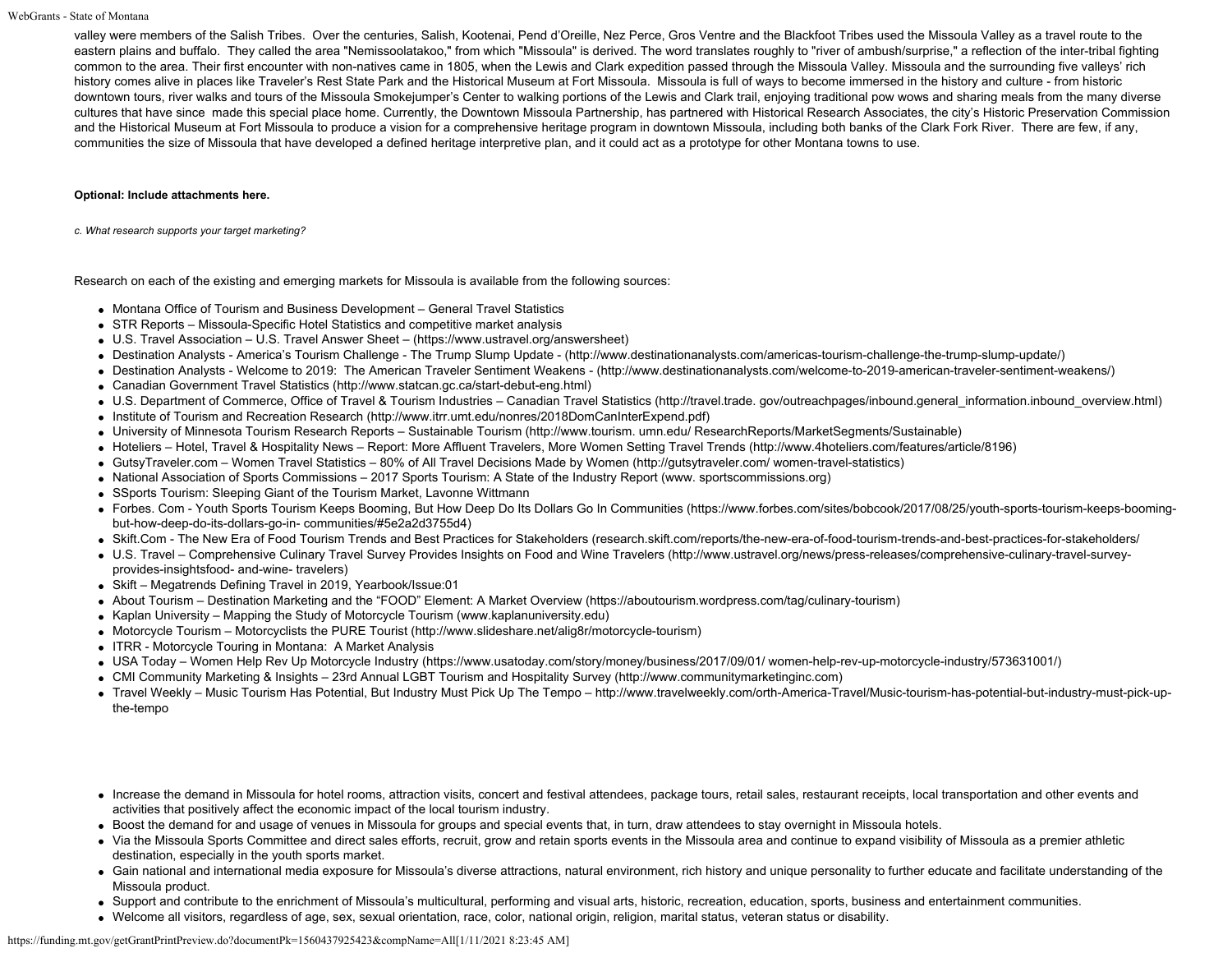- Through strong community outreach and with recognized expertise in the tourism industry, actively participate in and contribute to the overall strategic planning for the growth and sustainability of the tourism industry in Missoula.
- To educate and bring awareness to the community of the importance of tourism to Missoula's economic health and the preservation of its residents lifestyle.
- Actively seek cooperative community partners to assist Destination Missoula and the Missoula Tourism Business Improvement District in meeting the above goals.

*a. In what types of co-ops with MTOT would you like to participate?*

Destination Missoula strongly believes in the value of co-op opportunities with partners in the industry. Many times it is a way to reach markets with a larger message and presence than Destination Missoula can individually. The types of co-ops that Destination Missoula would like to participate in alongside the Montana Office of Tourism and Business Development are:

- Affordable print and digital advertising that includes reader service
- Matching funds programs that hit our target markets
- Shoulder season, outdoor, non-winter specific
- Arts and culture
- Entertainment
- Two Nations
- Mountain bike travel
- International

# **Optional: Include attachment here.**

*b. In what other types of co-ops would you like to participate? (Regions/CVBs, etc.)*

Destination Missoula also would like to participate in cooperative programs with Glacier Country Tourism and the other Regions and CVBs across the state with the following themes in mind:

- Park-to-park travel
- Arts and culture travel
- Canadian and international travel

*c. What types of co-ops have you done in the past? Were they successful - why or why not?*

Destination Missoula participated in many cooperative opportunities with industry partners in the past, many of which have been highly successful. Following are some of the more recent co-ops Destination Missoula participated in on all levels:

- Destination Missoula has participated in the Glacier Country summer and winter co-ops for a number of years and started a new co-op opportunity with Yellowstone Country for their winter campaign. Glacier Country co-ops have been highly successful, generating close to 25,000 fresh leads annually.
- Destination Missoula also participated in State joint ventures in the digital campaigns for Parent Magazine, Sojern, and Trip Advisor.

Destination Missoula participated in a co-op with Glacier Country, Kalispell CVB and Whitefish CVB for ad campaigns with nSight and Smart Meetings.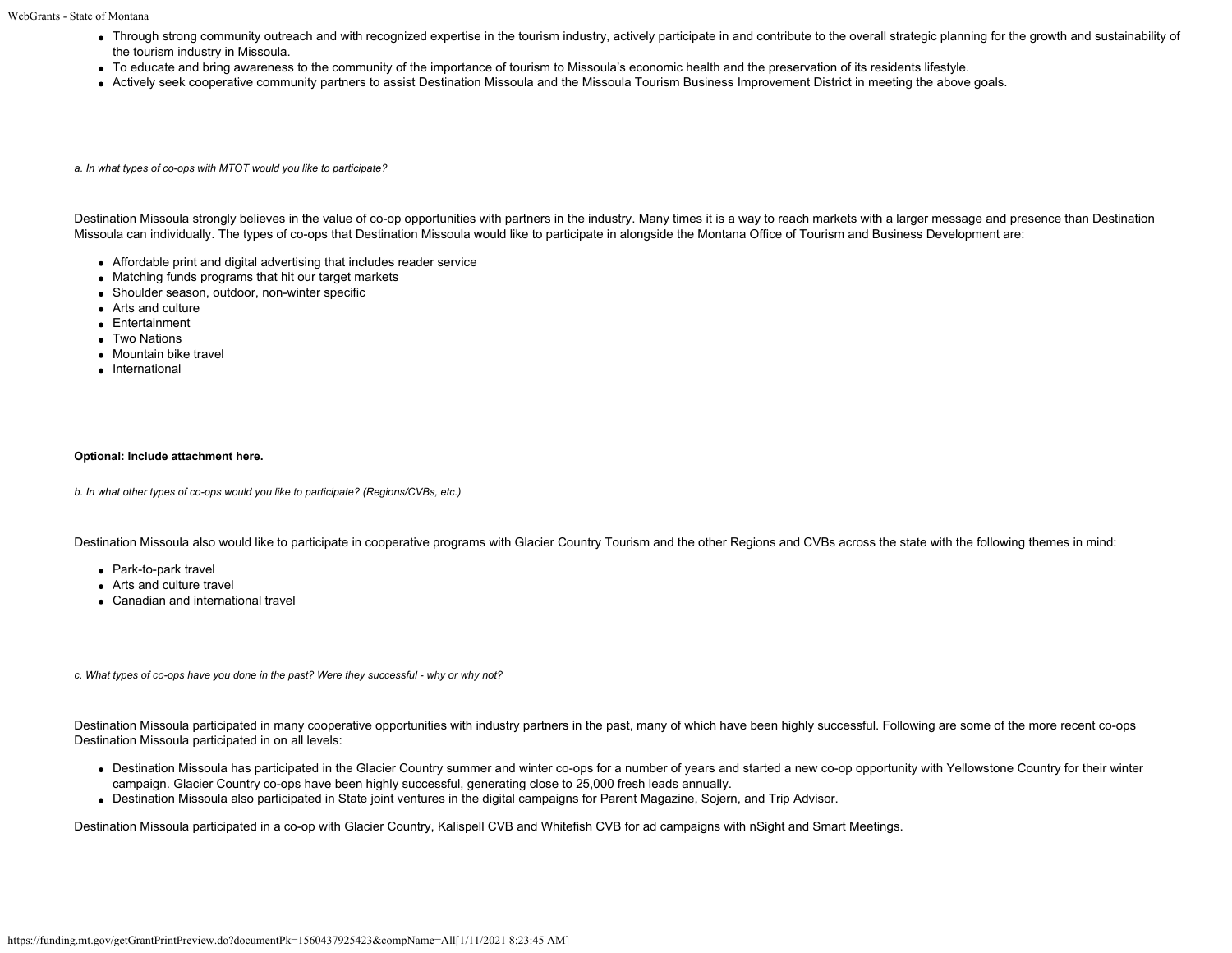**Optional: Include attachments here.**

**Optional: Include attachments here.** [Coop Pie Charts.docx](https://funding.mt.gov/fileDownload.jsp?filename=1556914931632_Coop+Pie+Charts.docx)

**Optional: Include attachment here:**

# *Marketing Segment, Method & Budget*

| <b>Marketing</b><br>Segment | <b>Marketing</b><br><b>Method</b> | <b>Describe</b><br>your<br>method. | <b>Provide supporting</b><br>research/statistics. | How do you plan to<br>measure success? | Provide a brief<br>rationale for this<br>method.                                                                                                                                                                                                                                                                                                                                                                                                                                 | <b>Estimated</b><br>budget for<br>method. | <b>Marketing Method Evaluation</b> | <b>Add'l Attchmnt</b> |
|-----------------------------|-----------------------------------|------------------------------------|---------------------------------------------------|----------------------------------------|----------------------------------------------------------------------------------------------------------------------------------------------------------------------------------------------------------------------------------------------------------------------------------------------------------------------------------------------------------------------------------------------------------------------------------------------------------------------------------|-------------------------------------------|------------------------------------|-----------------------|
|                             |                                   |                                    |                                                   |                                        | <b>WEBSITE</b><br>MARKETING,<br>OPTIMIZATION,<br><b>DEVELOPMENT AND</b><br><b>MAINTENANCE</b><br><b>Destination Missoula is</b><br>planning a complete<br>redesign of<br>destinationmissoula.org<br>for FY19. The site will<br>be a completely<br>responsive, state-of-the-<br>art website featuring<br>itinerary builders, large<br>photos and integrated<br>social media, including<br>blogs, Facebook,                                                                        |                                           |                                    |                       |
|                             |                                   |                                    |                                                   |                                        | Twitter, Instagram and<br>Pinterest. Destination<br>Missoula continued to<br>grow visitation to the<br>current site each year by<br>adding fresh content,<br>videos and photos to<br>inspire travelers. Last<br>year Destination<br>Missoula created<br>missoula.live to promote<br>the music scene in<br>Missoula, including<br>information on upcoming<br>events, venues, music<br>education and music<br>shops, which will be a<br>huge asset moving<br>forward for marketing |                                           |                                    |                       |
|                             |                                   |                                    |                                                   |                                        | Missoula as a premier<br>music destination in the<br>Rocky Mountain West.<br><b>Destination Missoula</b><br>will incorporate it's<br>current meetings site<br>and sports site into the<br>redesign of our main<br>website.<br>PLANNING CONTENT<br>Destinationmissoula.org                                                                                                                                                                                                        |                                           |                                    |                       |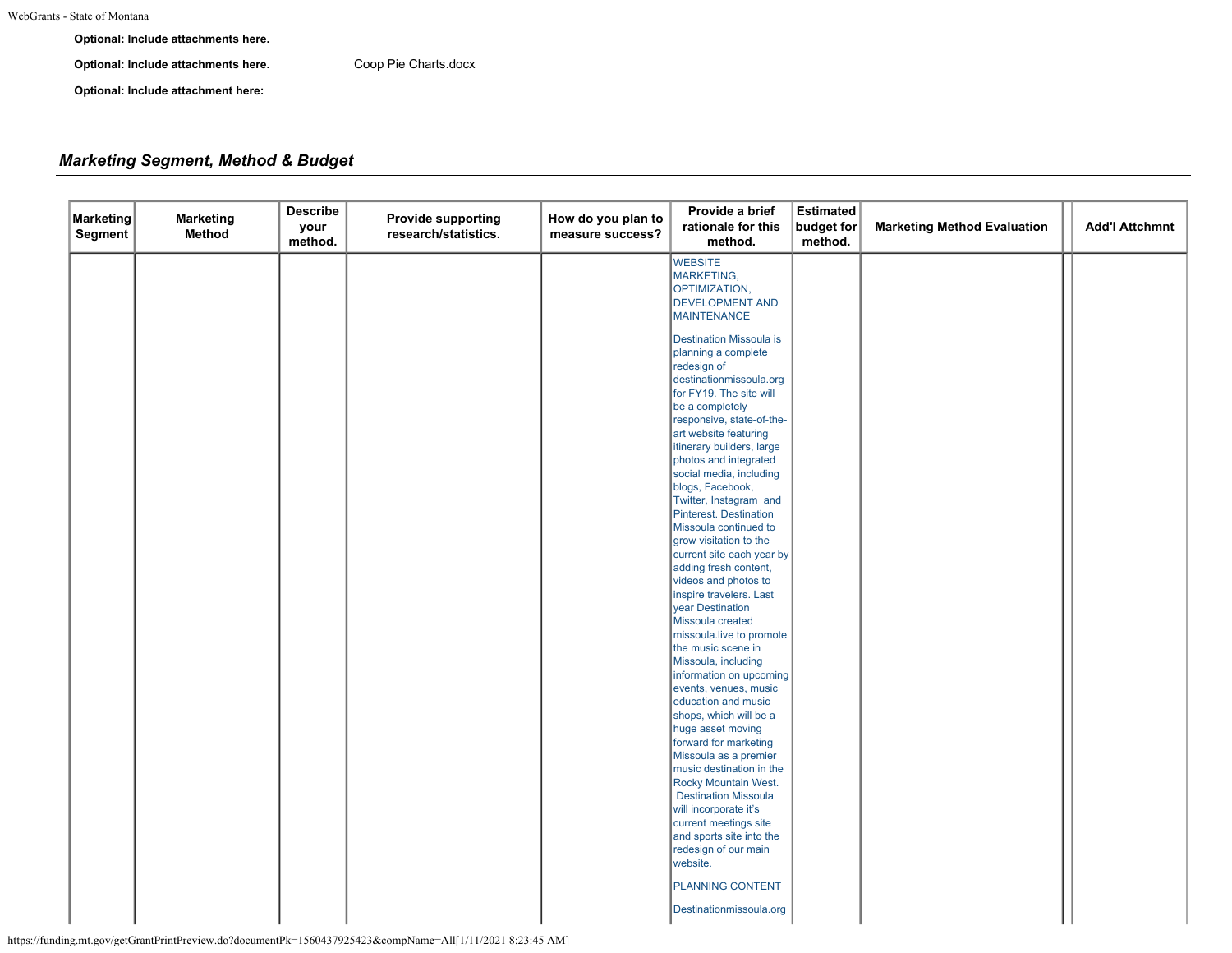will continue to receive additional content pages targeted on search trends that are monitored online, frequently asked questions of the call center staff, and topics that will assist with tourism partnerships and opportunities as they arise. Destination Missoula has also created a subsection of its blog called INSPIRE Missoula, a monthly series where prominent, inspirational members or groups in the community are interviewed about what makes this place so special. Additionally, content for the destinationmissoula.org blog is updated on a weekly basis, keeping content relevant, fresh and pertinent. Another monthly series is the "Your Monthly Guide to Missoula" posts, which highlight big events and recurring events each month in town. Lastly, Destination Missoula is creating a digital magazine to take advantage of the growing e-mag trend and to continue to deliver content in the most sophisticated and technological way. The e-mag will feature a story-telling model that integrates video, mapping, photography and the written word in an interactive, eyecatching and inspiring way. The e-mag will focus on locals: the people who make Missoula what it is and who contribute their ideas, their life's work, their passion, their creativity and their weirdness to this amazing place. This is an exciting opportunity to tell Missoula's story in an honest, thoughtprovoking way and, in turn, increase interest in Missoula.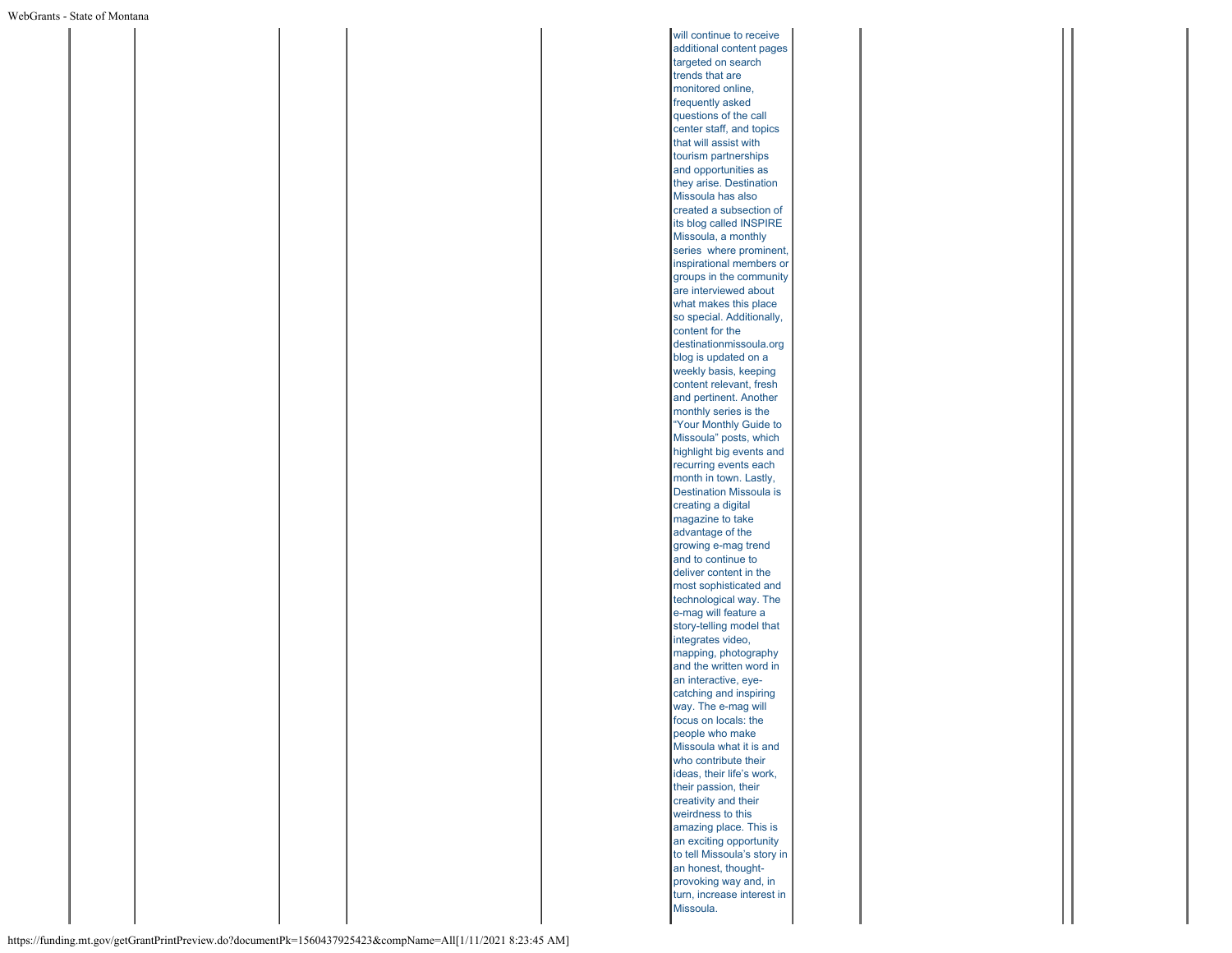| Consumer | <b>Website/Internet</b><br>Development/Updates | <b>Destination</b><br>Missoula will<br>use various<br>mediums to<br>promote<br>Missoula as<br>a premiere<br>and unique<br>travel<br>destination,<br>reaching<br>diverse<br>geographic<br>and<br>markets,<br>with the goal<br>of acquiring<br>new and<br>repeat<br>visitors, as<br>well as<br>increasing<br>their length<br>of stay and<br>brand<br>awareness. | WWW.DESTINATIONMISSOULA.ORG<br>generated over 1 million unique visits<br>last year showing it's a highly used tool<br>demographic in visitors' planning process. | Success will be measured<br>for the websites by visitor<br>and page views; SEM -<br>key word directed visitors<br>to the website; SEO -<br>visitors, search visitors,<br>non-traditional web<br>visitors, organic<br>placement on Google and<br>other search engines.<br><b>Destination Missoula's</b><br>overall goal is to grow<br>visitors to the website and<br>related digital resources<br>by optimizing the primary<br>website for search engine<br>searches, maintain<br>weekly monitoring of<br>trending hot keywords<br>and search phrases<br>among the major search<br>engines and maintain the<br>website with fresh content<br>-including text, video<br>and photography-to<br>drive page rank and user<br>access. Destination<br>Missoula will continue to<br>leverage the latest digital<br>audience tools and<br>products. Destination<br>Missoula will grow the<br>number of visitors to the<br>search via search engines<br>and other non-display ad<br>digital media marketing by<br>8% over prior year. (FY18<br>1,037,366 unique visits) | <b>Destination Missoula's</b><br>meeting planner website<br>missoulameetings.com<br>-has continued to be a<br>huge asset for<br>Missoula. The site has<br>seen more than 65,320<br>visitors in FY18. The<br>success of the site is<br>credited to the more<br>cohesive design, layout,<br>functionality and<br>consistent branding with<br><b>Destination Missoula's</b><br>main site,<br>destinationmissoula.org<br>as well as the work of<br>the Destination Missoula<br>sales team to promote<br>Missoula as a meeting<br>destination.<br><b>SPORTS WEBSITE</b><br><b>Destination Missoula will</b><br>incorporate our sports<br>and event planner<br>website-<br>playmissoula.org into<br>the newly design<br>website. By<br>incorporating this<br>information into our new<br>site will be more<br>cohesive in design,<br>layout, functionality and<br>brand and visitors will be<br>able to see the full<br>picture of what Missoula<br>has to offer. Success<br>will be measured by an<br>increase in optimization,<br>visitation and use by<br>sports and events<br>planners.<br><b>LIVE CHAT</b><br>The LiveChat feature on<br>the Destination Missoula<br>website allows for quick,<br>easy, personalized<br>access to information<br>through the use of<br>online chatting. Visitors<br>can easily reach a<br>Missoula representative<br>online and ask<br>questions. This appeals<br>to the visitor who is not<br>likely to make a phone<br>call or might feel that | \$0.00 | Because private funds were used for this<br>segment, it does not fall under the<br>Montana Office of Tourism regulations<br>and procedures reporting requirements.<br>This project was successful and we will<br>continue to use this method, because it<br>helps us achieve our marketing plan<br>goals. Metrics for measuring this method<br>are available upon request. |
|----------|------------------------------------------------|---------------------------------------------------------------------------------------------------------------------------------------------------------------------------------------------------------------------------------------------------------------------------------------------------------------------------------------------------------------|------------------------------------------------------------------------------------------------------------------------------------------------------------------|---------------------------------------------------------------------------------------------------------------------------------------------------------------------------------------------------------------------------------------------------------------------------------------------------------------------------------------------------------------------------------------------------------------------------------------------------------------------------------------------------------------------------------------------------------------------------------------------------------------------------------------------------------------------------------------------------------------------------------------------------------------------------------------------------------------------------------------------------------------------------------------------------------------------------------------------------------------------------------------------------------------------------------------------------------------|---------------------------------------------------------------------------------------------------------------------------------------------------------------------------------------------------------------------------------------------------------------------------------------------------------------------------------------------------------------------------------------------------------------------------------------------------------------------------------------------------------------------------------------------------------------------------------------------------------------------------------------------------------------------------------------------------------------------------------------------------------------------------------------------------------------------------------------------------------------------------------------------------------------------------------------------------------------------------------------------------------------------------------------------------------------------------------------------------------------------------------------------------------------------------------------------------------------------------------------------------------------------------------------------------------------------------------------------------------------------------------------------------------------------------------------------------------------------------------|--------|----------------------------------------------------------------------------------------------------------------------------------------------------------------------------------------------------------------------------------------------------------------------------------------------------------------------------------------------------------------------------|
|----------|------------------------------------------------|---------------------------------------------------------------------------------------------------------------------------------------------------------------------------------------------------------------------------------------------------------------------------------------------------------------------------------------------------------------|------------------------------------------------------------------------------------------------------------------------------------------------------------------|---------------------------------------------------------------------------------------------------------------------------------------------------------------------------------------------------------------------------------------------------------------------------------------------------------------------------------------------------------------------------------------------------------------------------------------------------------------------------------------------------------------------------------------------------------------------------------------------------------------------------------------------------------------------------------------------------------------------------------------------------------------------------------------------------------------------------------------------------------------------------------------------------------------------------------------------------------------------------------------------------------------------------------------------------------------|---------------------------------------------------------------------------------------------------------------------------------------------------------------------------------------------------------------------------------------------------------------------------------------------------------------------------------------------------------------------------------------------------------------------------------------------------------------------------------------------------------------------------------------------------------------------------------------------------------------------------------------------------------------------------------------------------------------------------------------------------------------------------------------------------------------------------------------------------------------------------------------------------------------------------------------------------------------------------------------------------------------------------------------------------------------------------------------------------------------------------------------------------------------------------------------------------------------------------------------------------------------------------------------------------------------------------------------------------------------------------------------------------------------------------------------------------------------------------------|--------|----------------------------------------------------------------------------------------------------------------------------------------------------------------------------------------------------------------------------------------------------------------------------------------------------------------------------------------------------------------------------|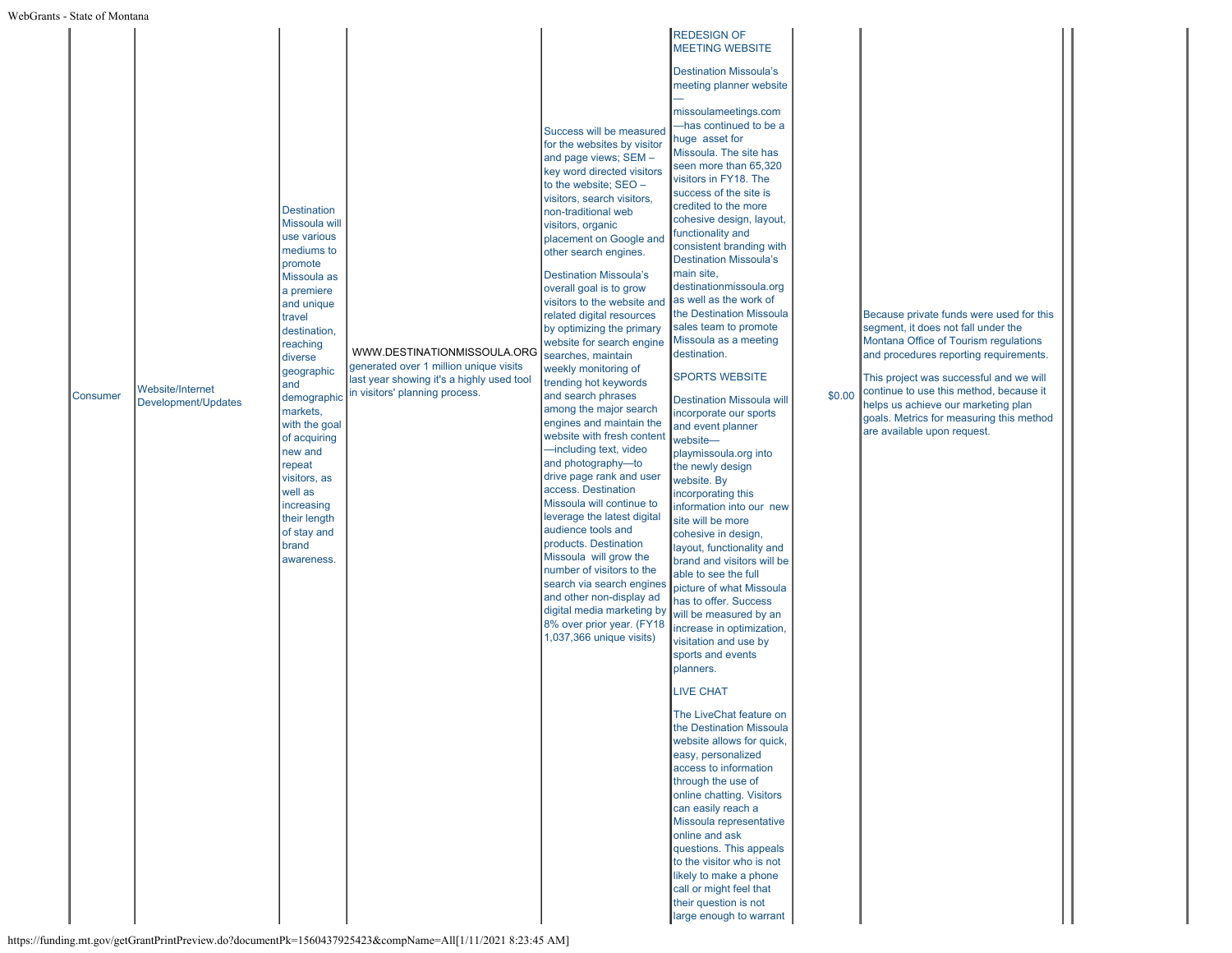a call. There were 6,438 live chat conversations in the past 12 months TEAR-OFF MAP Missoula's tear-off map is a great tool for visitor centers, front desks and other front-line hospitality workers. The maps serve as an opportunity to familiarize visitors with Missoula and expand their interest based on the different places they see near their location. The maps come in a large pad, so hospitality representatives can tear off one for each individual guest and write directions and recommendations directly on the map, better assisting visitors orienting themselves to Missoula and promoting extended stays. Destination Missoula produces 30,000 maps annually. TRAVEL GUIDE ONLINE The online travel guide provides us with an opportunity to reach international travelers, last-minute travelers and digital-friendly travelers, with an expanded amount of travel information at a much lower cost than the printed, mailed version of the travel guide. The online version can be viewed online or downloaded as a PDF and printed or viewed on a mobile device. Destination Missoula will continue to provide updates of the online guide and maintain the latest technologies for readers. Destination Missoula will also offer video and website jumps to the digital layout. Destination Missoula's goal is to grow visibility and usage of the print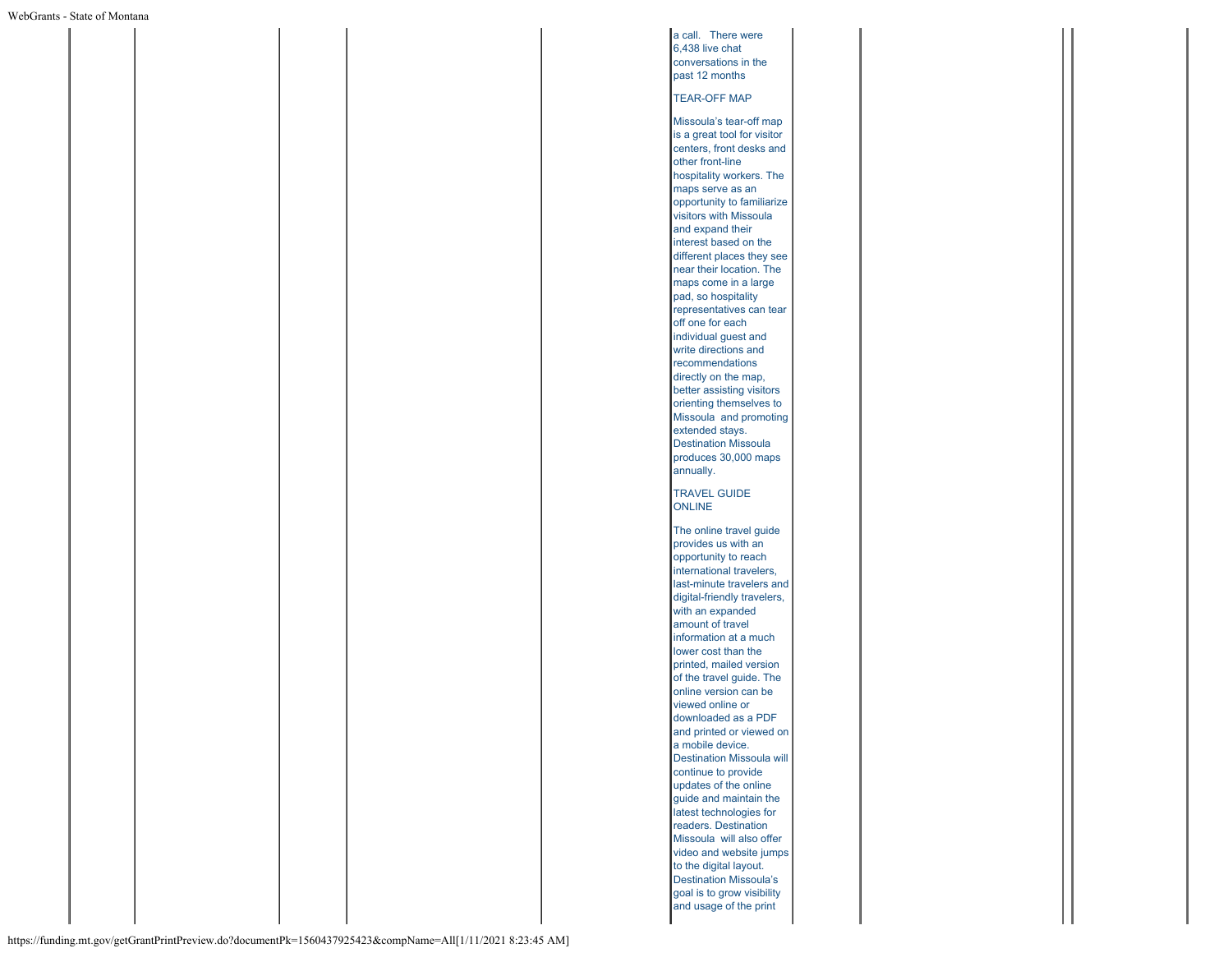|                 |                                   |                                                                                                                                                                                                                                                                                                                                                               |                                                                                                                                                                                                                                                                                                                                                                                                                                                                                                                                                                                     |                                                                                                                                                                                                                                                                                                                                                                                                                                                                                                                       | edition guide with the<br>digital-friendly version<br>by 7% over prior year<br>(FY18 - 52,004 views).<br><b>Destination Missoula</b><br>knows that fresh content<br>is key to providing<br>organic SEO for<br>destinationmissoula.org.<br><b>Destination Missoula will</b><br>stay on top of this by<br>providing daily or weekly<br>updates to events,<br>attractions and all other<br>trip-planning resources<br>as needed. Destination<br>Missoula will also make<br>frequent social posts to<br>ensure that Missoula is<br>top of mind with<br>followers on all social<br>channels. Destination<br>Missoula's overall goal<br>is visitor growth to the<br>website and related<br>digital resources. This<br>strategy ties into our<br>website marketing,<br>optimization and<br>maintenance and has<br>the same 8% growth<br>target via search and<br>SEO strategies (FY18<br>346,201 visits). |             |                                                                                                                                                                                                                                                                                                                                                                                                                                    |  |
|-----------------|-----------------------------------|---------------------------------------------------------------------------------------------------------------------------------------------------------------------------------------------------------------------------------------------------------------------------------------------------------------------------------------------------------------|-------------------------------------------------------------------------------------------------------------------------------------------------------------------------------------------------------------------------------------------------------------------------------------------------------------------------------------------------------------------------------------------------------------------------------------------------------------------------------------------------------------------------------------------------------------------------------------|-----------------------------------------------------------------------------------------------------------------------------------------------------------------------------------------------------------------------------------------------------------------------------------------------------------------------------------------------------------------------------------------------------------------------------------------------------------------------------------------------------------------------|----------------------------------------------------------------------------------------------------------------------------------------------------------------------------------------------------------------------------------------------------------------------------------------------------------------------------------------------------------------------------------------------------------------------------------------------------------------------------------------------------------------------------------------------------------------------------------------------------------------------------------------------------------------------------------------------------------------------------------------------------------------------------------------------------------------------------------------------------------------------------------------------------|-------------|------------------------------------------------------------------------------------------------------------------------------------------------------------------------------------------------------------------------------------------------------------------------------------------------------------------------------------------------------------------------------------------------------------------------------------|--|
| <b>Consumer</b> | <b>Online/Digital Advertising</b> | <b>Destination</b><br>Missoula will<br>use various<br>mediums to<br>promote<br>Missoula as<br>a premiere<br>and unique<br>travel<br>destination,<br>reaching<br>diverse<br>geographic<br>and<br>markets,<br>with the goal<br>of acquiring<br>new and<br>repeat<br>visitors, as<br>well as<br>increasing<br>their length<br>of stay and<br>brand<br>awareness. | We have done a series of digital<br>placements including Centro, I-explore,<br>Facebook, TripAdvisor, and a regional<br>newspaper around our Meet Me in<br>Missoula campaigns twice each year.<br>Our year-round sponsorship of the<br>Missoula page on TripAdvisor.com<br>continues to provide effective traffic<br>demographic generation for us but also valuable<br>search engine organic support. We had<br>182,709 Clicks to website, which is 10%<br>increase over prior year. We had .38<br>CTR to a goal of .30 CTR.<br>For TripAdvisor.com we were up 1,500<br>inquiries. | Success for online digital<br>ads will be measured<br>through click through<br>rates and impressions;<br>print ads will be measured<br>through unique URL and<br>call center responses.<br>Our overall target is to<br> acquire 5% inquiry growth ∥goal is to perform above_<br>over prior year total<br>inquiry and web visitation<br>numbers via print and<br>digital media placements.<br>Individual digital display<br>ads will aim to perform<br>above a .30% CTR.<br>National average is closer<br>to .08% CTR. | <b>Destination Missoula will</b><br>place online digital ads<br>targeting diverse<br>geographic and<br>demographic group<br>travel markets showing<br>what is unique about the<br>Missoula area with an<br>emphasis on off-peak<br>and shoulder seasons.<br>For this niche group the<br>15% CTR. National<br>average is about .08%<br><b>CTR.</b> Overall this will<br>help us achieve 10%<br>overall group meeting<br>website traffic to prior<br>year. In FY18 the<br>website received<br>182,709 clicks to<br>website driven by our<br>online digital advertising<br>campaigns.                                                                                                                                                                                                                                                                                                                 | \$17,000.00 | Our objective was met. We had 228,434<br>clicks to website, which is a 7% increase<br>over prior year. We had .42 CTR to a goal<br>of .30 CTR. We were tracking above<br>12% prior to the Covid impacts that hit us<br>in March and April primarily.<br>Inquiry growth tied to digital media<br>placement grew 11% over prior.<br>We will continue to use this method,<br>because it helps us achieve our<br>marketing plan goals. |  |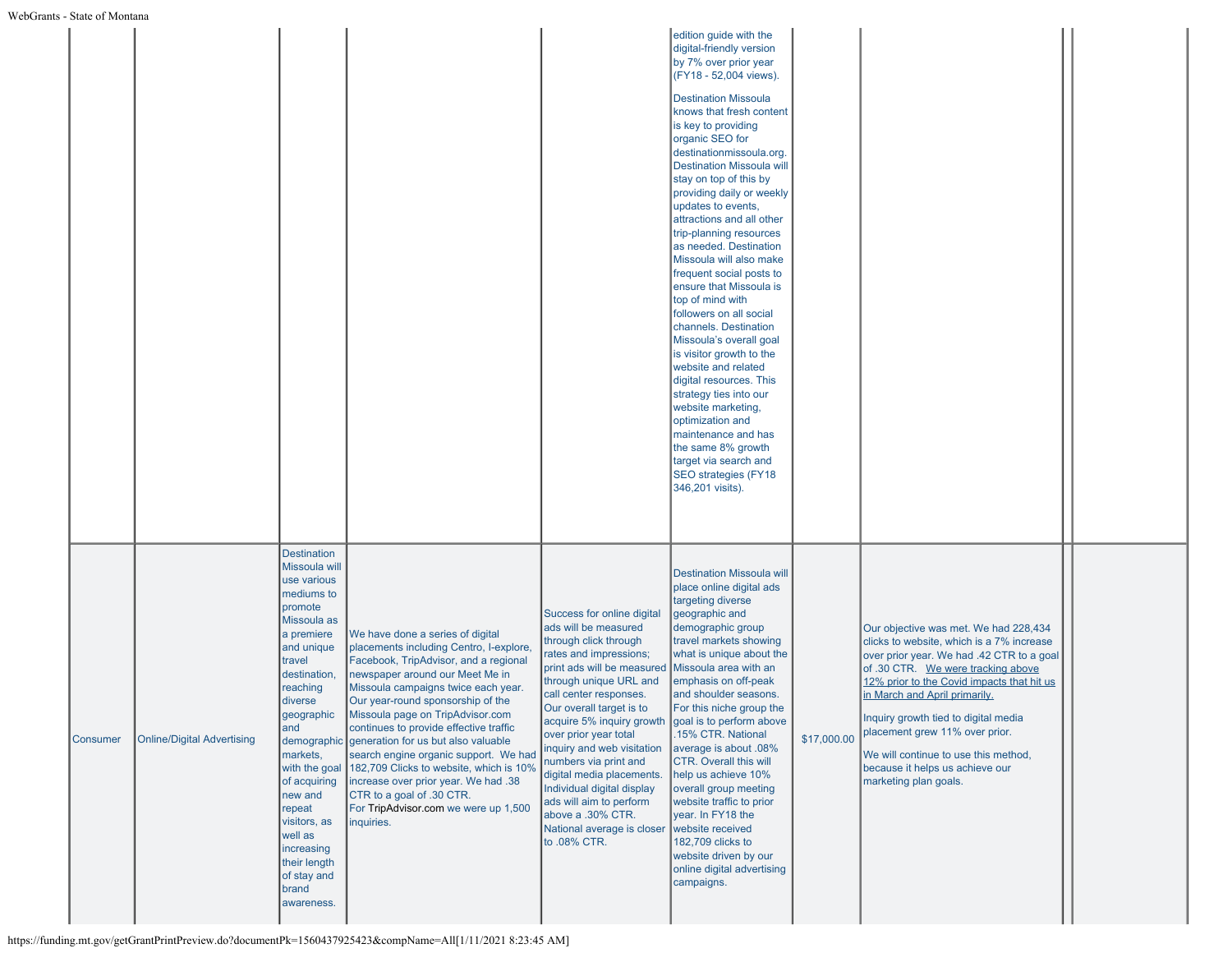| <b>Consumer</b> | Photo/Video Library | <b>Destination</b><br>Missoula will<br>use various<br>mediums to<br>promote<br>Missoula as<br>a premiere<br>and unique<br>travel<br>destination,<br>reaching<br>diverse<br>geographic<br>and<br>demographi<br>markets,<br>with the goa<br>of acquiring<br>new and<br>repeat<br>visitors as<br>well as<br>increasing<br>their length<br>of stay and<br>brand<br>awareness. | For your ease of reference, the<br>emerging markets and research is fully<br>set out in the narrative of this marketing<br>plan. As per research conducted by<br>MOTBD for the Montana brand, we<br>have found that use of large, colorful<br>and unique photography and video<br>creates inspiration for visitors when the<br>are making travel decisions. We use it<br>across all platforms, including web,<br>online, digital and print advertising, and<br>throughout our social media. | Success will be measured<br>by an addition of at least<br>25 new high quality<br>photographs and one<br>video to the library, and<br>the ability of DM staff to<br>easily catalogue and work<br>with said photo/video.<br>New and updated photos<br>being used on the website<br>will help to bolster the<br>goal of 8% growth in<br>searches. | <b>Destination Missoula will</b><br>continue to develop and<br>maintain its photo and<br>video library used for all<br>media. The goal with<br>photography is to tell the<br>story about the<br>uniqueness of Missoula<br>and the surrounding<br>area with imagery that<br>authentically speaks to<br>the nature of this<br>exceptional place. The<br>photography used will<br>draw visitors in by<br>showcasing the natural<br>beauty and the<br>abundance of<br>recreational<br>opportunities, arts and<br>culture, and food and<br>drink options you would<br>expect to find in a much<br>larger city. Destination<br>Missoula will purchase<br>high- quality, all-season<br>photographs and videos<br>and will encourage non-<br>professional<br>photographers to submit<br>their favorite area photo<br>for potential use by DM<br>in marketing Missoula.<br>New and updated<br>photos being used on<br>the website will help to<br>bolster the goal of 8%<br>growth in searches. In<br>FY17, Destination<br>Missoula worked with<br><b>Windfall and Matador</b><br>Network to produce the<br>"There's This Place"<br>video promoting<br>Missoula in the fall<br>shoulder-season, which<br>reached more than<br>1,300,000 viewers.<br><b>Destination Missoula</b><br>and Windfall once again<br>partnered with Matador<br>to create another<br>Missoula video, which<br>was released in August<br>of 2018, and features<br>Missoula's<br>music, entertainment,<br>recreation, food and<br>art.scene. This video has<br>been viewed over<br>400,000 times and<br>received over 1 million<br>impressions. | \$10,000.00 | This project was cancelled for this year.<br>However, we will continue to use this<br>method in the future, because it helps us<br>achieve our marketing plan goals. |  |
|-----------------|---------------------|---------------------------------------------------------------------------------------------------------------------------------------------------------------------------------------------------------------------------------------------------------------------------------------------------------------------------------------------------------------------------|---------------------------------------------------------------------------------------------------------------------------------------------------------------------------------------------------------------------------------------------------------------------------------------------------------------------------------------------------------------------------------------------------------------------------------------------------------------------------------------------|------------------------------------------------------------------------------------------------------------------------------------------------------------------------------------------------------------------------------------------------------------------------------------------------------------------------------------------------|--------------------------------------------------------------------------------------------------------------------------------------------------------------------------------------------------------------------------------------------------------------------------------------------------------------------------------------------------------------------------------------------------------------------------------------------------------------------------------------------------------------------------------------------------------------------------------------------------------------------------------------------------------------------------------------------------------------------------------------------------------------------------------------------------------------------------------------------------------------------------------------------------------------------------------------------------------------------------------------------------------------------------------------------------------------------------------------------------------------------------------------------------------------------------------------------------------------------------------------------------------------------------------------------------------------------------------------------------------------------------------------------------------------------------------------------------------------------------------------------------------------------------------------------------------------------------------------------------------------|-------------|----------------------------------------------------------------------------------------------------------------------------------------------------------------------|--|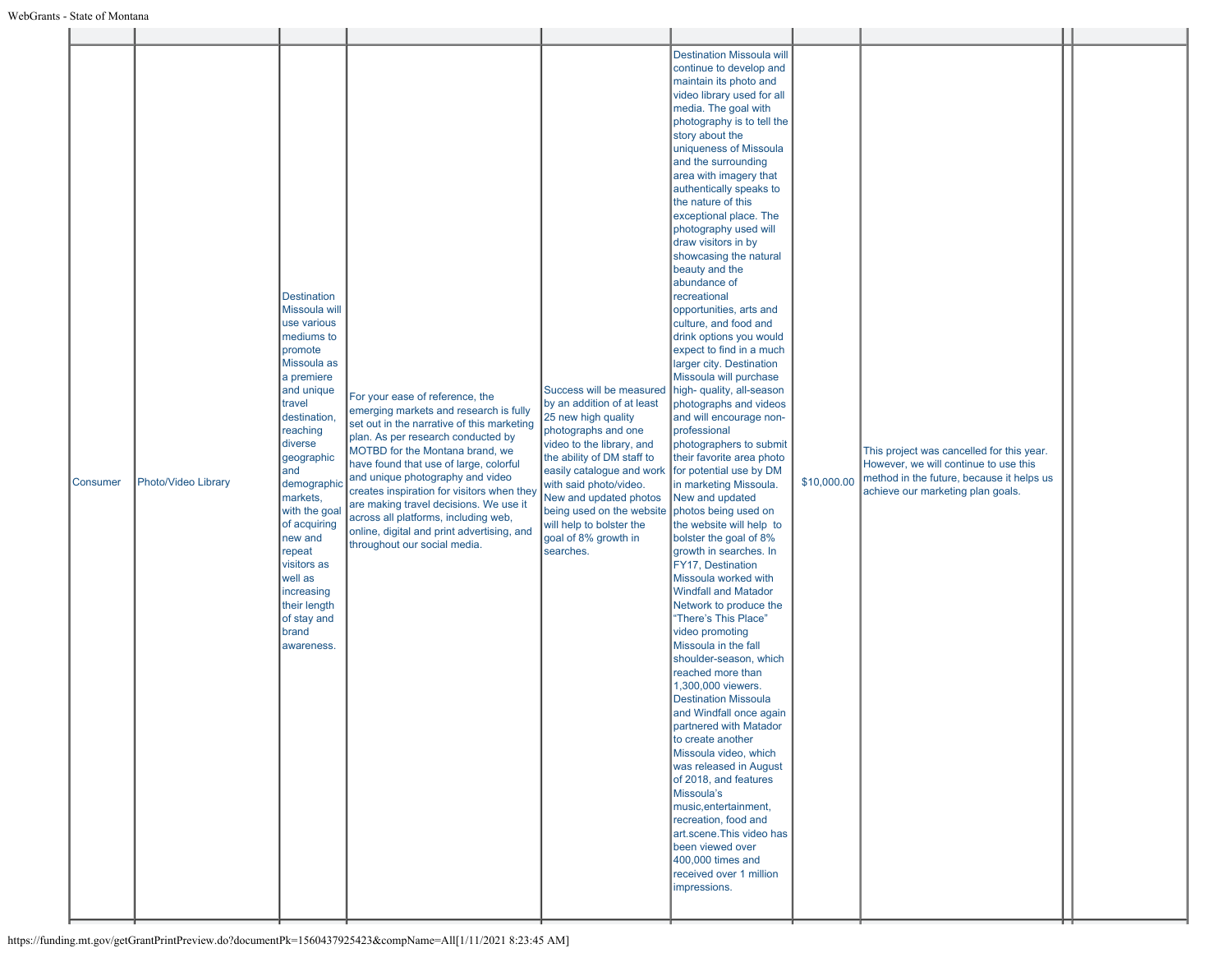| Consumer        | <b>Search Engine Optimization</b> | <b>Destination</b><br><b>Missoula will</b><br>use various<br>mediums to<br>promote<br>Missoula as<br>a premiere<br>and unique<br>travel<br>destination<br>reaching<br>diverse<br>geographic<br>and<br>markets,<br>with the goal<br>of acquiring<br>new and<br>repeat<br>visitors as<br>well as<br>increasing<br>their length<br>of stay and<br>brand<br>awareness. | For your ease of reference, the<br>emerging markets and research is fully<br>set out in the narrative of this marketing<br>plan. ITRR research shows that 37% of<br>visitors to Missoula use search engines<br>to help plan their trip and 11% use trave<br>websites. Last year total search engine<br>generated traffic on<br>destinationmissoula.org grew from<br>286,117 in the previous year to $346,20^{\circ}$<br>demographic in FY18. The budget was the same in<br>both years. Our strategy was based or<br>utilizing research from past year<br>performance and research as well as<br>studying digital trends and applying<br>daily search strategy and monitoring to<br>drive traffic to the website. Our goal<br>was to increase 15% over previous year<br>and we were able to increase 19%.                                                                                                                                                 | Success will be measured<br>for the websites by visitor<br>and page views; SEO -<br>visitors, search visitors,<br>non-traditional web<br>visitors, organic<br>placement on Google and<br>other search engines. We<br>would expect to see a 3%<br>growth in website<br>visitation and to add<br>35,000 new names to our<br>lead database. Our<br>overall goal is visitor<br>growth to the website and<br>related digital resources.<br>This ties into our website<br>marketing, optimization<br>and maintenance and has<br>the same 8% growth<br>target via search and<br>SEO strategies. | <b>Destination Missoula will</b><br>aggressively optimize<br>and modify website<br>source code meta tags<br>to ensure best possible<br>placement on major<br>search engines and to<br>promote organic SEO.<br><b>Destination Missoula's</b><br>overall goal is visitor<br>growth to the website<br>and related digital<br>resources. This strategy<br>ties into our website<br>marketing, optimization<br>and maintenance, and<br>has the same 8%<br>growth target via search<br>and SEO strategies.<br>(FY18 346,201 visits)                                                                                                                                                                                                                                                                                         | \$7,000.00 | Our objective was met and was<br>successful. Total search engine<br>generated traffic on<br>destinationmissoula.org grew from<br>412,814 in the previous year to 463,976<br>in FY20 or 11% overall. Our strategy<br>was based on utilizing research from past<br>year performance and research as well<br>on digital trends and applying daily search<br>strategy and monitoring traffic to the<br>website. We are also focused on not just<br>Google, Yahoo, Bing but fast emerging<br>tools such as Duck Duck Go and related<br>privacy enhanced search engines<br>meeting consumer interest and trending<br>in utilization.<br>Overall web traffic to the site grew 11%<br>and inquiries added to the database grew<br>by 6%. Total names added to the<br>database equaled 199,212. Total was<br>219,864 before removing duplicates and<br>return inquiries already in the database.<br>We will continue to use this method,<br>because it helps us achieve our<br>marketing plan goals. We modified<br>search terms and optimization strategy in<br>response to Cares Act requirements as<br>well and integrated a wider information<br>strategy. | <b>DESTINATION</b><br>MISSOULA 2019-2020<br>keywords .docx |
|-----------------|-----------------------------------|--------------------------------------------------------------------------------------------------------------------------------------------------------------------------------------------------------------------------------------------------------------------------------------------------------------------------------------------------------------------|----------------------------------------------------------------------------------------------------------------------------------------------------------------------------------------------------------------------------------------------------------------------------------------------------------------------------------------------------------------------------------------------------------------------------------------------------------------------------------------------------------------------------------------------------------------------------------------------------------------------------------------------------------------------------------------------------------------------------------------------------------------------------------------------------------------------------------------------------------------------------------------------------------------------------------------------------------|------------------------------------------------------------------------------------------------------------------------------------------------------------------------------------------------------------------------------------------------------------------------------------------------------------------------------------------------------------------------------------------------------------------------------------------------------------------------------------------------------------------------------------------------------------------------------------------|-----------------------------------------------------------------------------------------------------------------------------------------------------------------------------------------------------------------------------------------------------------------------------------------------------------------------------------------------------------------------------------------------------------------------------------------------------------------------------------------------------------------------------------------------------------------------------------------------------------------------------------------------------------------------------------------------------------------------------------------------------------------------------------------------------------------------|------------|-------------------------------------------------------------------------------------------------------------------------------------------------------------------------------------------------------------------------------------------------------------------------------------------------------------------------------------------------------------------------------------------------------------------------------------------------------------------------------------------------------------------------------------------------------------------------------------------------------------------------------------------------------------------------------------------------------------------------------------------------------------------------------------------------------------------------------------------------------------------------------------------------------------------------------------------------------------------------------------------------------------------------------------------------------------------------------------------------------------------------------------------------------|------------------------------------------------------------|
| <b>Consumer</b> | <b>Search Engine Marketing</b>    | <b>Destination</b><br>Missoula will<br>use various<br>mediums to<br>promote<br>Missoula as<br>a premiere<br>and unique<br>travel<br>destination<br>reaching<br>diverse<br>geographic<br>and<br>markets,<br>with the goal<br>of acquiring<br>new and<br>repeat<br>visitors as<br>well as<br>increasing<br>their length<br>of stay and<br>brand<br>awareness.        | For your ease of reference, the<br>emerging markets and research is fully<br>set out in the narrative of this marketing<br>plan. ITRR research shows that 37% of<br>visitors to Missoula use search engines<br>to help plan their trip and 11% use trave<br>websites. Last year we had 1,161 leads<br>collected from keyword purchases.<br>Google represented 159,354 total<br>referral unique visits to<br>DestinationMissoula.org thus far in the<br>marketing year with two full months to<br>demographic go. Google traffic also spent over 2.32<br>minutes on the site per visit consuming<br>3 pages per visit of content. Additional<br>search engine marketing captured<br>another 38,381 unique visitors spending<br>over 3 minutes on average on the site<br>and consuming over 3 pages of content<br>per session. Overall we captured over<br>6,000 inquiries from Google and related<br>search engine marketing during the<br>campaign year. | Success will be measured<br>for the websites by visitor<br>and page views; SEM -<br>keyword-directed visitors<br>to the website; SEO -<br>visitors, search visitors,<br>non-traditional web<br>visitors, organic<br>placement on Google and<br>other search engines.<br><b>Destination Missoula</b><br>would expect to see a 7%<br>growth in website<br>visitation and to add<br>40,000 new names to our<br>lead database over the<br>marketing year. (FY18 -<br>1,037,366 unique visits)                                                                                                | Keywords will be<br>purchased in Google to<br>promote<br>destinationmissoula.org<br>as an online tourism<br>resource for Montana.<br><b>Destination Missoula will</b><br>also pursue content<br>marketing, SEO-friendly<br>opportunities with major<br>marketing partners such<br>as Madden Media,<br><b>Matador, TripAdvisor</b><br>and others. Destination<br>Missoula's overall goal<br>is visitor growth to the<br>website and related<br>digital resources. This<br>strategy ties into our<br>website marketing,<br>optimization and<br>maintenance and has<br>the same 8% growth<br>target via search and<br>SEO strategies. (See<br>attached Appendix A for<br>complete keyword list.)<br>FY18 saw rapid organic<br>search traffic, which<br>grew 58% over FY17,<br>and Destination<br>Missoula hopes to see a | \$0.00     | Because private funds were used for this<br>segment, it does not fall under the<br>Montana Office of Tourism regulations<br>and procedures reporting requirements.<br>This project was successful and we will<br>continue to use this method, because it<br>helps us achieve our marketing plan<br>goals. Metrics for measuring this method<br>are available upon request.                                                                                                                                                                                                                                                                                                                                                                                                                                                                                                                                                                                                                                                                                                                                                                            |                                                            |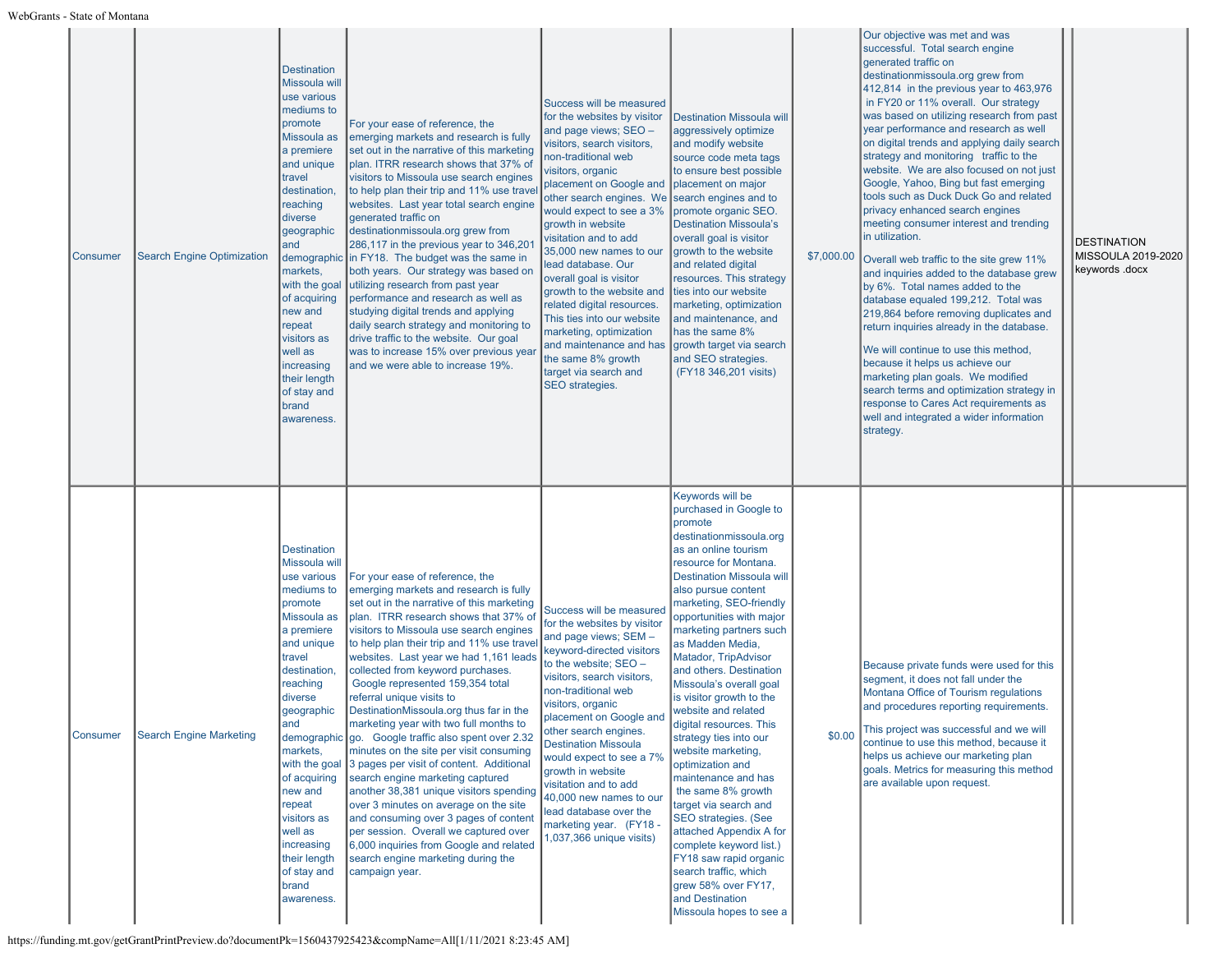|          |                          |                                                                                                                                                                                                                                                                                                                                                                            |                                                                                                                                                                                                                                                                                                                                                                                                                                                                                                                                                                                                                                                                                                                                                                                                                                                                                                            |                                                                                                                                                                                                                                                                                                                                                                                                                                                                                                                          | 20% growth in FY19 for<br>organic search results.<br>(FY18 346,201 visits)                                                                                                                                                                                                                                                                                                                                                                                                                                                                                                                                                                |             |                                                                                                                                                                                                                                                                                                                                                                                                                                                                                                                                                                                                                                                                                                                                                                                                                                                                                                                                                       |                                                     |
|----------|--------------------------|----------------------------------------------------------------------------------------------------------------------------------------------------------------------------------------------------------------------------------------------------------------------------------------------------------------------------------------------------------------------------|------------------------------------------------------------------------------------------------------------------------------------------------------------------------------------------------------------------------------------------------------------------------------------------------------------------------------------------------------------------------------------------------------------------------------------------------------------------------------------------------------------------------------------------------------------------------------------------------------------------------------------------------------------------------------------------------------------------------------------------------------------------------------------------------------------------------------------------------------------------------------------------------------------|--------------------------------------------------------------------------------------------------------------------------------------------------------------------------------------------------------------------------------------------------------------------------------------------------------------------------------------------------------------------------------------------------------------------------------------------------------------------------------------------------------------------------|-------------------------------------------------------------------------------------------------------------------------------------------------------------------------------------------------------------------------------------------------------------------------------------------------------------------------------------------------------------------------------------------------------------------------------------------------------------------------------------------------------------------------------------------------------------------------------------------------------------------------------------------|-------------|-------------------------------------------------------------------------------------------------------------------------------------------------------------------------------------------------------------------------------------------------------------------------------------------------------------------------------------------------------------------------------------------------------------------------------------------------------------------------------------------------------------------------------------------------------------------------------------------------------------------------------------------------------------------------------------------------------------------------------------------------------------------------------------------------------------------------------------------------------------------------------------------------------------------------------------------------------|-----------------------------------------------------|
| Consumer | <b>Print Advertising</b> | <b>Destination</b><br>Missoula wil<br>use various<br>mediums to<br>promote<br>Missoula as<br>a premiere<br>and unique<br>travel<br>destination,<br>reaching<br>diverse<br>geographic<br>and<br>demographic<br>markets,<br>with the goal<br>of acquiring<br>new and<br>repeat<br>visitors as<br>well as<br>increasing<br>their length<br>of stay and<br>brand<br>awareness. | For your ease of reference, the<br>emerging markets and research is fully<br>set out in the narrative of this marketing<br>plan. Although conversion on print ads<br>can be hard to estimate, we feel that it is<br>important to have placement in our<br>direct drive and flight markets to stay<br>top of mind as a travel<br>destination. Recent successes for print<br>advertising include:<br>• Overall inquiry growth 32%<br>• Print media inquiry response<br>growth 19%<br>• Yellowstone Journal Madden<br>Media Sunset Magazine<br>• Continued strategic focus on<br>Idaho, Eastern Washington<br>generated an additional 6,000<br>inquiries from those markets<br>(Meet Me in Missoula, holiday<br>shopping, spring and fall travel<br>promotions)<br>• Sunset Magazine performance<br>was strong with over 2,300<br>additional inquiries<br>• National Geographic Traveler +<br>1,000 inquiries | The base for determining<br>the success of a print<br>advertising campaign is to diverse geographic and<br>take into consideration<br>the readership of the<br>publication in comparison<br>to the price of the ad. We<br>also take it one step<br>further and create<br>a unique url for each<br>campaign which helps us<br>track success of the<br>campaign through website<br>analytics. We also ask<br>all callers and website<br>inquiries to let us know<br>where they found out<br>about Destination<br>Missoula. | <b>Destination Missoula will</b><br>place print advertising in<br>a variety of publications<br>and will place online<br>digital ads targeting<br>demographic markets<br>showing what is unique<br>about the Missoula area<br>with an emphasis on off-<br>peak and shoulder<br>seasons. Destination<br>Missoula's overall target<br>is to acquire 5% inquiry<br>growth over prior-year<br>total inquiries (200,000)<br>and web visitation<br>numbers (1,037,366) via<br>print and digital media<br>placements. Individual<br>digital display ads will<br>aim to perform above a<br>.30% CTR. National<br>average is closer to<br>.08% CTR. | \$59,000.00 | Our objective was met. Here are some<br>supporting statistics:<br><b>NW Travel and Life</b><br>Cost: \$3,681<br>Audience: 300,000<br>Web Inquiries: 1001<br>Call Center Inquiries: 7909<br><b>Backpacker</b><br>Cost: \$9,000<br>Audience: 1,404,000<br>Web Inquiries: 808<br>Call Center Inquiries: 1720<br><b>Midwest Living</b><br>Cost: \$6,000<br>Audience: 2.7 Million<br>Web Inquiries: 4004<br>Call Center Inquiries: 1664<br>We will continue to use this method,<br>because it helps us achieve our<br>marketing plan goals.                                                                                                                                                                                                                                                                                                                                                                                                                | <b>Consumer Advertising</b><br>Print Media Fy20.zip |
|          |                          |                                                                                                                                                                                                                                                                                                                                                                            |                                                                                                                                                                                                                                                                                                                                                                                                                                                                                                                                                                                                                                                                                                                                                                                                                                                                                                            |                                                                                                                                                                                                                                                                                                                                                                                                                                                                                                                          |                                                                                                                                                                                                                                                                                                                                                                                                                                                                                                                                                                                                                                           |             | Thia method was successful. Our<br>objective for the River City Roots Festival<br>for August 2019 was met. Because this<br>event draws regional and national<br>attendees, becoming a title sponsor of<br>River City Roots Festival was a natural fit<br>for Destination Missoula. 2019 event<br>attendance set a record surpassing the<br>15,000 attendee goal and ending closer<br>to 20,000 attendees from all over the<br>country and Canada. The website<br>content we hosted for the event<br>generated over 9,300 visits to<br>DestinationMissoula.org as well. Click<br>thru from digital media placements<br>averaged over .62%.<br>As a title sponsor, Destination Missoula<br>received the following:<br>• Top billing on posters (200<br>posters)<br>• Top billing on the website<br>• Top billing on all t-shirts<br>(approximately 1,000 t-shirts)<br>• Logo on festival reusable cups<br>(4,000)<br>• Multiple banners within festival |                                                     |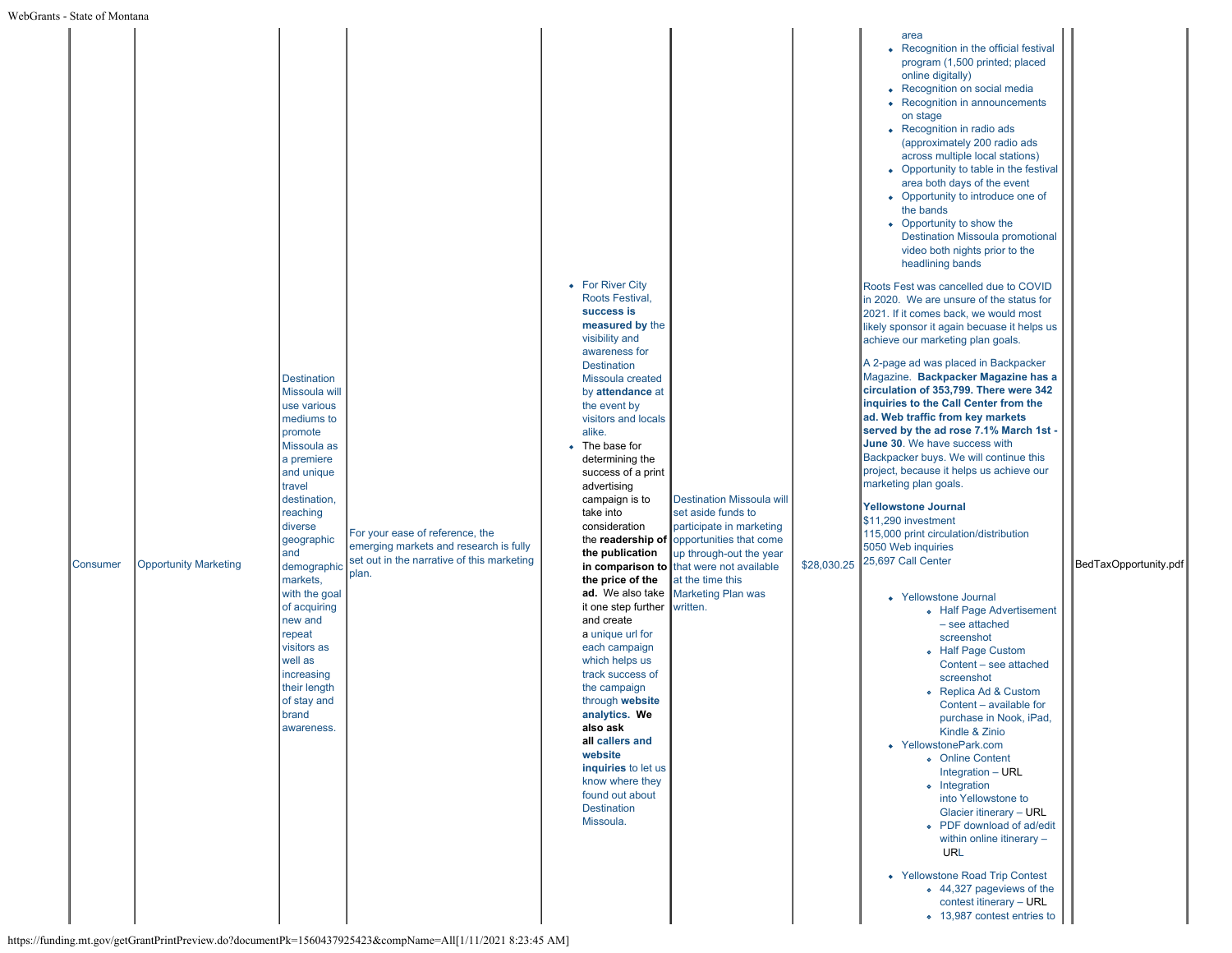|          |                                         |                                                                                                                                                                                                                                                                                                                                       |                                                                                                                                    |                                                                                                                                                                                                                                                                            |                                                                                                                                                                                                                                                                                                                                                                                                                                                                                                                                                                                                                                                               |             | serve as leads for you to<br>follow-up to by email,<br>mail or both<br>• Five Boosted/Targeted<br><b>Facebook Posts</b><br>39.318<br>Impressions<br>■ 393<br>Engagements<br><b>1,737 Clicks</b><br>• Yellowstone Newsletter<br>• Featured on May $21^{st}$ –<br><b>URL</b><br>• Featured on September<br>$10^{\text{th}} - \text{URL}$<br>• Yellowstone Facebook<br>• Boosted/Targeted Post 1:<br>February $6^{th}$ - 3,225<br>impressions / 31<br>engagements / 30 clicks<br>• Boosted/Targeted Post 2:<br>May $25^{th} - 4,061$<br>impressions / 21<br>engagements / 138 clicks<br>• Targeted Leads<br>o 15,437 opt in Leads sent<br>between January 1, 2019<br>$-$ September 30, 2019<br>including first name, last<br>name, email address,<br>mailing address and time<br>of year they are planning<br>to<br>visit Yellowstone National<br>Park<br>We will continue this project, because it<br>helps us achieve our marketing plan<br>goals. |                                       |
|----------|-----------------------------------------|---------------------------------------------------------------------------------------------------------------------------------------------------------------------------------------------------------------------------------------------------------------------------------------------------------------------------------------|------------------------------------------------------------------------------------------------------------------------------------|----------------------------------------------------------------------------------------------------------------------------------------------------------------------------------------------------------------------------------------------------------------------------|---------------------------------------------------------------------------------------------------------------------------------------------------------------------------------------------------------------------------------------------------------------------------------------------------------------------------------------------------------------------------------------------------------------------------------------------------------------------------------------------------------------------------------------------------------------------------------------------------------------------------------------------------------------|-------------|---------------------------------------------------------------------------------------------------------------------------------------------------------------------------------------------------------------------------------------------------------------------------------------------------------------------------------------------------------------------------------------------------------------------------------------------------------------------------------------------------------------------------------------------------------------------------------------------------------------------------------------------------------------------------------------------------------------------------------------------------------------------------------------------------------------------------------------------------------------------------------------------------------------------------------------------------|---------------------------------------|
| Consumer | Electronic Adv - Newsletter.<br>E-blast | <b>Destination</b><br>Missoula will<br>use various<br>mediums to<br>promote<br>Missoula as<br>a premiere<br>and unique<br>travel<br>destination,<br>reaching<br>diverse<br>geographic<br>and<br>demographic<br>markets,<br>with the goal<br>of acquiring<br>new and<br>repeat<br>visitors as<br>well as<br>increasing<br>their length | Last year the open rate of email<br>campaigns dropped from 22.1% in FY17<br>to 21.6% in FY18. The bounce rate<br>dropped to 2.88%. | Success will be measured<br>through open rates, click<br>through rates, and bounce<br>rates. Destination<br>Missoula will focus on<br>growing our overall open<br>rate by 2% and the click-<br>through rate from the<br>email messaging by 5%<br>during the marketing year | Four targeted seasonal<br>electronic email<br>campaigns will remind<br>previous website visitors<br>to visit Missoula and to<br>revisit the website for<br>new content on the<br>latest activities and<br>attractions. Email mini-<br>eblasts will focus on<br>major events and<br>happenings in Missoula<br>to our loyal marketing<br>database of contacts. In<br>FY18 the open rate was<br>21.6%. Destination<br>Missoula's goal is a 15%<br>open rate overall on the<br>four email blasts and<br>adding an additional<br>10,000 recipients to the<br>email marketing list.<br>Destination Missoula will<br>focus on growing our<br>overall open rate by 2% | \$21,000.00 | Our objective was met. Open rate of<br>email campaigns grew from 22.3% in<br>FY19 to 23.7% in FY20. The CTR was<br>8.56%. The bounce rate dropped to<br>2.11%.<br>We will continue to use this method,<br>because it helps us achieve our<br>marketing plan goals.                                                                                                                                                                                                                                                                                                                                                                                                                                                                                                                                                                                                                                                                                | Email Blasts FY20 -<br>compressed.zip |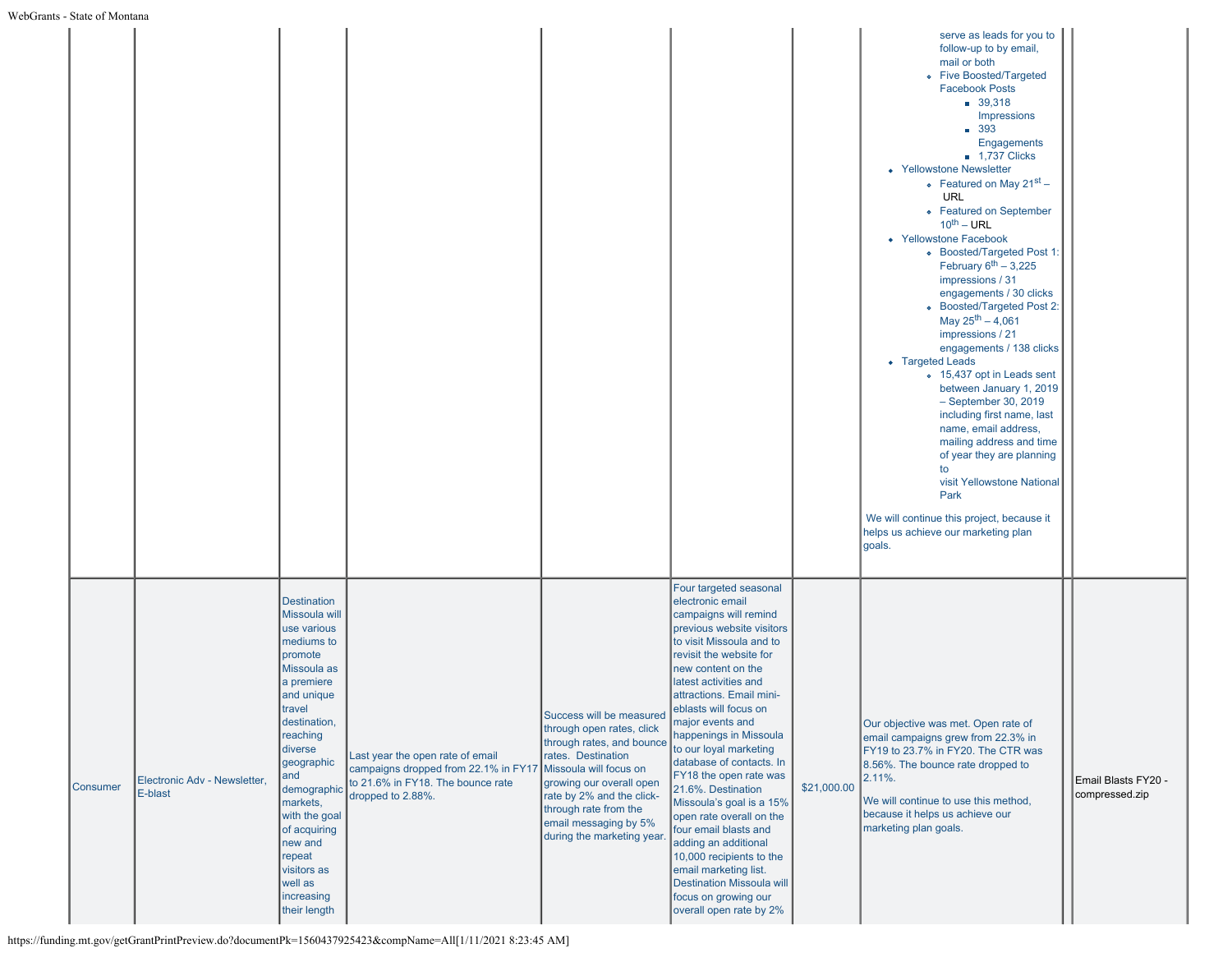|                           |                                         | of stay and<br>brand<br>awareness.                                                                                                                                                                                                                                                                                                                                         |                                                                                                                                    |                                                                                                                                                                                                                                                                                                                                                                                                                                                                                                                                                                                                                                                                                                                                                                                                                     | and the click-through<br>rate from the email<br>messaging by 5% during<br>the marketing year.                                                                                                                                                                                                                                                                                                                                                   |             |                                                                                                                                                                                                                                                                                                                                                                                                                                                                                                                                                                                                                                                                                                                                                                                                                                                                                                                                                                                                                                                     |                                      |
|---------------------------|-----------------------------------------|----------------------------------------------------------------------------------------------------------------------------------------------------------------------------------------------------------------------------------------------------------------------------------------------------------------------------------------------------------------------------|------------------------------------------------------------------------------------------------------------------------------------|---------------------------------------------------------------------------------------------------------------------------------------------------------------------------------------------------------------------------------------------------------------------------------------------------------------------------------------------------------------------------------------------------------------------------------------------------------------------------------------------------------------------------------------------------------------------------------------------------------------------------------------------------------------------------------------------------------------------------------------------------------------------------------------------------------------------|-------------------------------------------------------------------------------------------------------------------------------------------------------------------------------------------------------------------------------------------------------------------------------------------------------------------------------------------------------------------------------------------------------------------------------------------------|-------------|-----------------------------------------------------------------------------------------------------------------------------------------------------------------------------------------------------------------------------------------------------------------------------------------------------------------------------------------------------------------------------------------------------------------------------------------------------------------------------------------------------------------------------------------------------------------------------------------------------------------------------------------------------------------------------------------------------------------------------------------------------------------------------------------------------------------------------------------------------------------------------------------------------------------------------------------------------------------------------------------------------------------------------------------------------|--------------------------------------|
| Consumer                  | <b>Joint Ventures</b>                   | <b>Destination</b><br>Missoula will<br>use various<br>mediums to<br>promote<br>Missoula as<br>a premiere<br>and unique<br>travel<br>destination,<br>reaching<br>diverse<br>geographic<br>and<br>demographio<br>narkets,<br>with the goal<br>of acquiring<br>new and<br>epeat<br>visitors as<br>well as<br>increasing<br>their length<br>of stay and<br>brand<br>awareness. | For your ease of reference, the<br>emerging markets and research is fully<br>set out in the narrative of this marketing<br>plan.   | Since most joint venture<br>projects are print<br>advertising and/or digital<br>advertising, success will<br>be measured by the<br>following:<br><b>Print Advertising: The</b><br>base for determining the<br>success of a print<br>advertising campaign is to<br>take into consideration<br>the readership of the<br>publication in comparison<br>to the price of the ad. We<br>also take it one step<br>further and create<br>a unique url for each<br>campaign which helps us<br>track success of the<br>campaign through website<br>analytics. We also ask<br>all callers and website<br>inquiries to let us know<br>where they found out<br>about Destination<br>Missoula."<br><b>Digital/Online Advertising:</b><br>Online digital ads will be<br>measured through click<br>through rates and<br>impressions. | <b>Destination Missoula will</b><br>set aside funds to<br>continue participation in<br>joint venture<br>opportunities with the<br>Montana Office of<br><b>Tourism and Business</b><br>Development and<br><b>Glacier Country Tourism</b><br>and seek out<br>opportunities with other<br><b>CVBs/regions that come</b><br>up throughout the year.<br>Success measures will<br>vary depending on the<br>segment of the project<br>participated in. | \$15,800.00 | Our objective was met and all three joint<br>ventures were successful. Participating in<br>joint ventures is a good way for<br>Destination Missoula to stretch marketing<br>dollars. It is a good use of our resources<br>when opportunities are offered that fit in<br>with our marketing initiatives. In FY 19-20<br>we participated in Parents Magazine,<br>Sojern and Trip Advisor.<br>• Sojern<br><b>Purchased Impressions:</b><br>$\bullet$<br>869,566<br>Delivered: 922,662<br><b>Clicks: 1,553</b><br>$\bullet$<br>CTR: .17%<br>$\bullet$<br>• Leisure Travel<br>• The online itinerary and<br>video promotion received<br>35,894 impressions and<br>25 clicks.<br>• Parents Magazine<br>$0.$ \$3,398<br>• Audience: 2,000,000<br><sup>o</sup> 849 Call Center Inquiries<br>o 311 Web Inquiries<br>We will continue to use this method,<br>because it helps us achieve our<br>marketing plan goals. If the same<br>opportunities present themselves, we<br>would participate in everything again with<br>the exception of Parents Magazine. | <b>DM Joint Ventures</b><br>FY20.zip |
| <b>Group</b><br>Marketing | Electronic Adv - Newsletter,<br>E-blast | <b>Destination</b><br>Missoula will<br>use<br>traditional<br>media,<br>social media<br>and direct<br>sales to<br>stimulate<br>interest in<br>Missoula as<br>a group<br>travel<br>destination.                                                                                                                                                                              | Last year the open rate of email<br>campaigns dropped from 22.1% in FY17<br>to 21.6% in FY18. The bounce rate<br>dropped to 2.88%. | Success will be measured<br>through open rates, click<br>through rates, and bounce<br>rates.<br>• Two meeting<br>blasts will have a<br>goal of 12% open<br>rates.<br>• One sports blast<br>will have a goal of<br>12% open rate.                                                                                                                                                                                                                                                                                                                                                                                                                                                                                                                                                                                    | <b>Destination Missoula will</b><br>send out two meeting<br>and one sports e-blast<br>to targeted meeting<br>planners and sports and<br>event planners<br>reminding them why<br>Missoula is a unique<br>destination for meetings<br>and events. Destination<br>Missoula will be<br>replacing<br>missoulameetings.com<br>and playmissoula.org<br>with integrated pages<br>within the new website.                                                |             | Because private funds were used for this<br>segment, it does not fall under the<br>Montana Office of Tourism regulations<br>and procedures reporting requirements.<br>\$0.00 This project was successful and we will<br>continue to use this method, because it<br>helps us achieve our marketing plan<br>goals. Metrics for measuring this method<br>are available upon request.                                                                                                                                                                                                                                                                                                                                                                                                                                                                                                                                                                                                                                                                   |                                      |
|                           |                                         |                                                                                                                                                                                                                                                                                                                                                                            |                                                                                                                                    |                                                                                                                                                                                                                                                                                                                                                                                                                                                                                                                                                                                                                                                                                                                                                                                                                     | <b>Destination Missoula will</b><br>arrange a minimum of<br>one FAM trip specifically<br>targeting meeting<br>planners. The trip will be                                                                                                                                                                                                                                                                                                        |             |                                                                                                                                                                                                                                                                                                                                                                                                                                                                                                                                                                                                                                                                                                                                                                                                                                                                                                                                                                                                                                                     |                                      |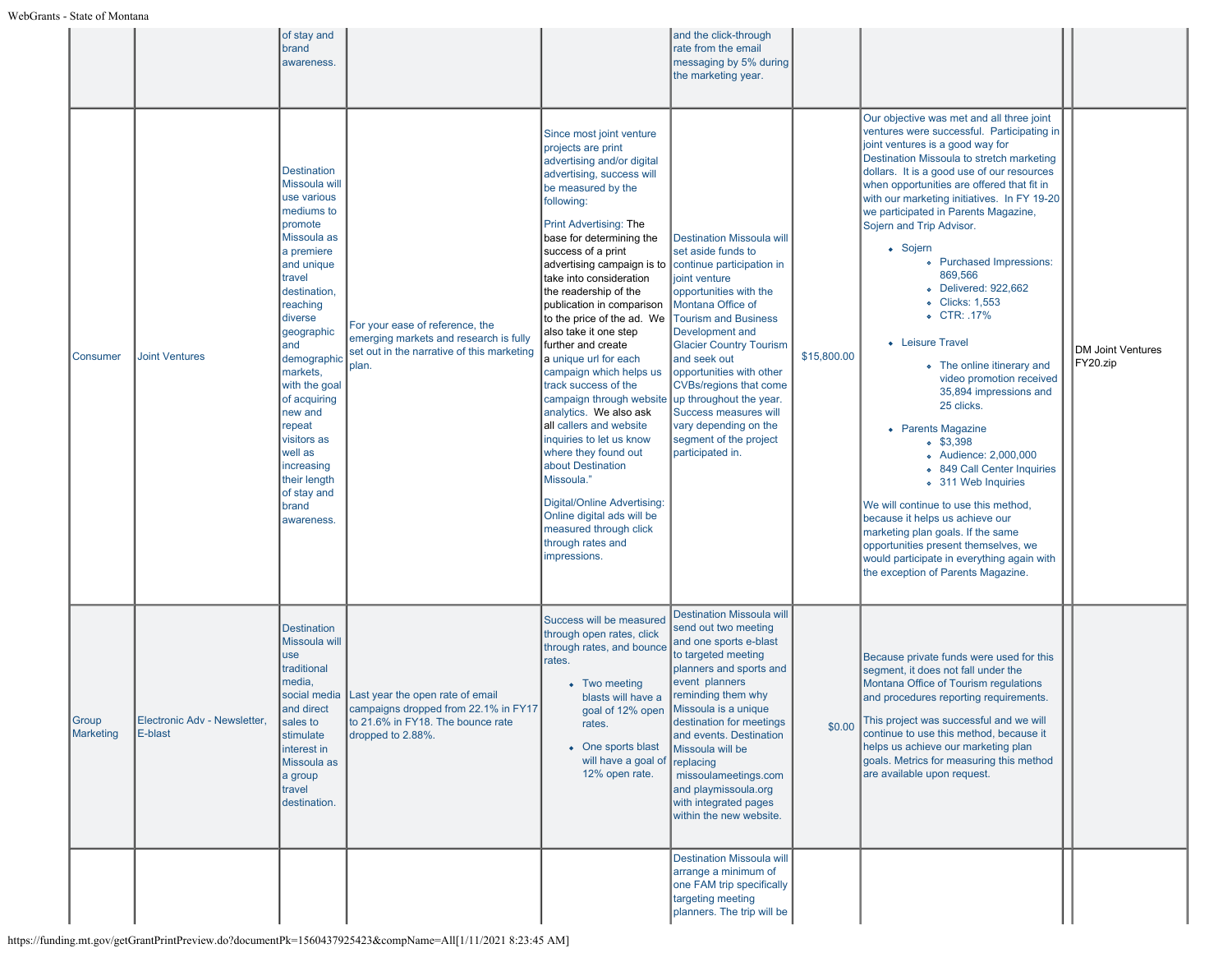WebGrants - State of Montana

| Group<br>Marketing | <b>Fam Trips</b>                  | <b>Destination</b><br>Missoula will<br>use<br>traditional<br>media,<br>social media<br>and direct<br>sales to<br>stimulate<br>interest in<br>Missoula as<br>a group<br>travel<br>destination. | For your ease of reference, the<br>emerging markets and research is fully<br>set out in the narrative of this marketing<br>plan. Familiarization trips give us the<br>ability to work directly with targeted<br>meeting planners to highlight and give<br>them the unique Missoula experience.<br>Having the actual experience of a<br>destination meeting and event planners<br>are much more likely to recommend that<br>destination because they are assured of<br>the experience their clients will receive. | Success will be measured<br>through participation rate,<br>amount of resulting<br>earned media and<br>bookings.                                                                                                                                                                                                                                                                                                                                                                                                     | designed to highlight<br>what is truly unique<br>about Missoula as a<br>meeting destination<br>specifically during off<br>peak and shoulder<br>seasons. This trip may<br>be arranged<br>independently or in<br>partnership with Glacier<br><b>Country Tourism and/or</b><br>the Montana Office of<br>Tourism, other tourism<br>organizations, local<br>organizations and/or<br>private businesses.<br>Success will be<br>measured through<br>participation rate,<br>amount of resulting<br>earned media and<br>bookings. | \$0.00 | Because private funds were used for this<br>segment, it does not fall under the<br>Montana Office of Tourism regulations<br>and procedures reporting requirements.<br>This project was successful and we will<br>continue to use this method, because it<br>helps us achieve our marketing plan<br>goals. Metrics for measuring this method<br>are available upon request. |  |
|--------------------|-----------------------------------|-----------------------------------------------------------------------------------------------------------------------------------------------------------------------------------------------|------------------------------------------------------------------------------------------------------------------------------------------------------------------------------------------------------------------------------------------------------------------------------------------------------------------------------------------------------------------------------------------------------------------------------------------------------------------------------------------------------------------|---------------------------------------------------------------------------------------------------------------------------------------------------------------------------------------------------------------------------------------------------------------------------------------------------------------------------------------------------------------------------------------------------------------------------------------------------------------------------------------------------------------------|--------------------------------------------------------------------------------------------------------------------------------------------------------------------------------------------------------------------------------------------------------------------------------------------------------------------------------------------------------------------------------------------------------------------------------------------------------------------------------------------------------------------------|--------|----------------------------------------------------------------------------------------------------------------------------------------------------------------------------------------------------------------------------------------------------------------------------------------------------------------------------------------------------------------------------|--|
| Group<br>Marketing | <b>Online/Digital Advertising</b> | <b>Destination</b><br>Missoula will<br>use<br>traditional<br>media,<br>social media<br>and direct<br>sales to<br>stimulate<br>interest in<br>Missoula as<br>a group<br>travel<br>destination. | Last year we completed a successful<br>national campaign after success the<br>previous year. In FY18 the website<br>received 182,709 clicks to website<br>driven by our online digital advertising<br>campaigns.                                                                                                                                                                                                                                                                                                 | Success for online digital<br>ads will be measured<br>through click through<br>rates and impressions.<br>For this niche group our<br>goal is perform above<br>.15% CTR. National<br>average is about .08%<br>CTR. Overall this will help<br>us achieve 10% overall<br>group meeting website<br>traffic to prior year.                                                                                                                                                                                               | <b>Destination Missoula will</b><br>place online digital ads<br>targeting diverse<br>geographic and<br>demographic group<br>travel markets showing<br>what is unique about the<br>Missoula area with an<br>emphasis on off-peak<br>and shoulder seasons.                                                                                                                                                                                                                                                                 | \$0.00 | Because private funds were used for this<br>segment, it does not fall under the<br>Montana Office of Tourism regulations<br>and procedures reporting requirements.<br>This project was successful and we will<br>continue to use this method, because it<br>helps us achieve our marketing plan<br>goals. Metrics for measuring this method<br>are available upon request. |  |
| Group<br>Marketing | <b>Print Advertising</b>          | <b>Destination</b><br>Missoula wil<br>use<br>traditional<br>media,<br>social media<br>and direct<br>sales to<br>stimulate<br>interest in<br>Missoula as<br>a group<br>travel<br>destination.  | Association News, DMAI Special Issue.<br>Meetings News Northwest 2x,<br>SportsEvents, Sports Destination<br>Management were all part of the print<br>based groups marketing strategy. We<br>also invested in a rewrite and production<br>of group sales materials. We attended<br>Travel and Words in for the last couple<br>of years in a combination leisure travel<br>and group travel marketing outreach,<br>leveraging our marketing spending to<br>also target publicity opportunities.                    | <b>Destination Missoula's</b><br>overall goal is a 3%<br>inquiry growth over prior<br>year total inquiries<br>(200,000) and web<br>visitation numbers<br>$(1,037,366)$ via print and<br>digital media placements.<br>Individual digital display<br>ads will aim to perform<br>above a .20% CTR.<br>National average is closer<br>to .08% CTR. Unique<br>URLs used in the ads will<br>help contribute to the 10%<br>growth, as well as a goal<br>of direct inquiries to<br><b>Group Marketing staff</b><br>position. | <b>Destination Missoula will</b><br>place print advertising in<br>a variety of publications<br>targeting diverse<br>geographic and<br>demographic group<br>travel markets, meeting<br>planners and event<br>coordinators showing<br>what is unique about the<br>Missoula area with an<br>emphasis on off-peak<br>and shoulder seasons.                                                                                                                                                                                   | \$0.00 | Because private funds were used for this<br>segment, it does not fall under the<br>Montana Office of Tourism regulations<br>and procedures reporting requirements.<br>This project was successful and we will<br>continue to use this method, because it<br>helps us achieve our marketing plan<br>goals. Metrics for measuring this method<br>are available upon request. |  |
|                    |                                   | <b>Destination</b><br>Missoula will                                                                                                                                                           |                                                                                                                                                                                                                                                                                                                                                                                                                                                                                                                  | Success will be measured                                                                                                                                                                                                                                                                                                                                                                                                                                                                                            | <b>Destination Missoula will</b><br>continue to create a<br>social media marketing                                                                                                                                                                                                                                                                                                                                                                                                                                       |        |                                                                                                                                                                                                                                                                                                                                                                            |  |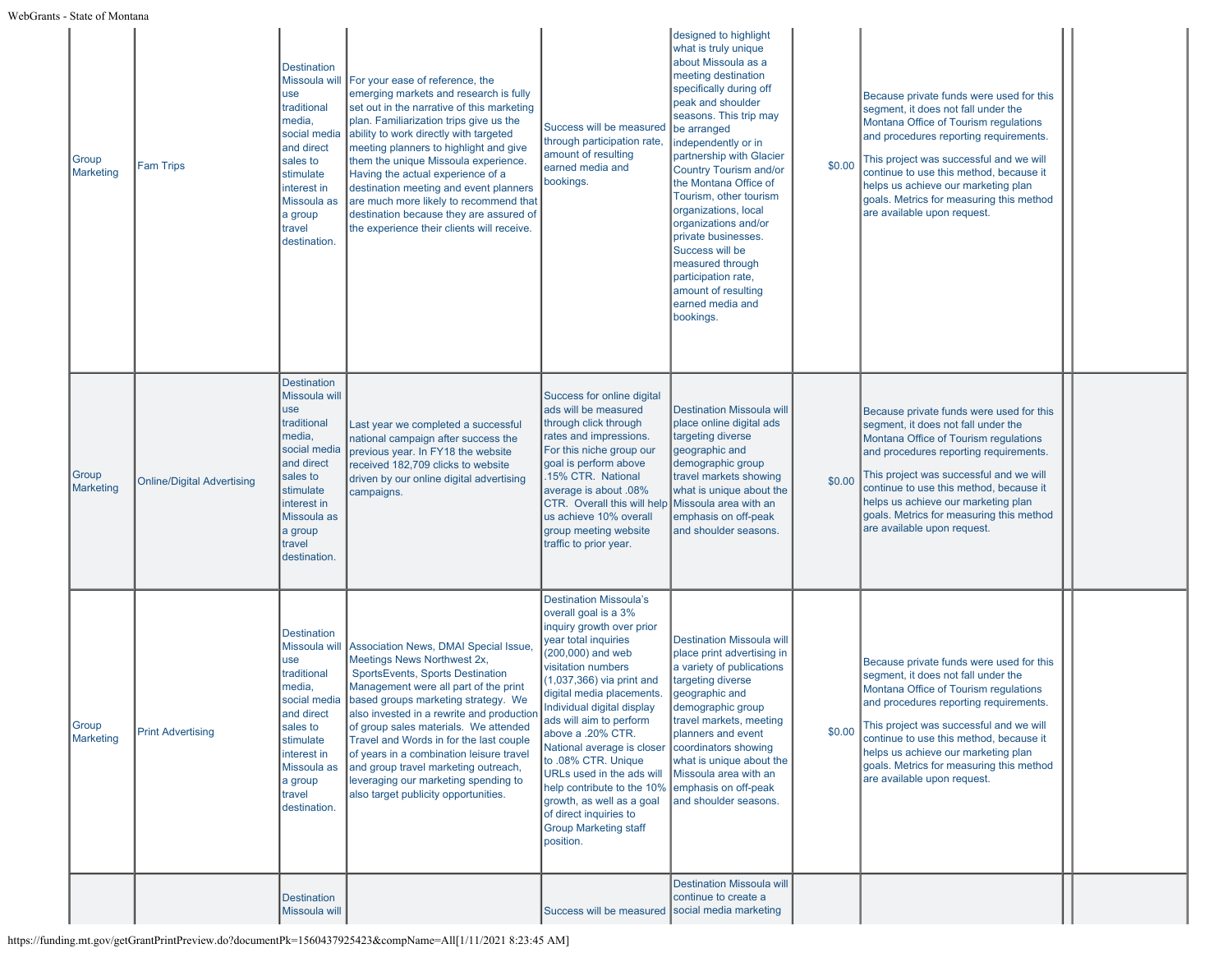| Group<br><b>Marketing</b> | <b>Social Media</b>              | use<br>traditional<br>media,<br>social media<br>and direct<br>sales to<br>stimulate<br>interest in<br>Missoula as<br>a group<br>travel<br>destination.                                       | Destination Missoula's FY20 is 70,000<br>Facebook likes (20% increase), 15,000<br>Instagram followers (30% increase),<br>7,000 Twitter followers (10% increase)<br>and 1,087 Pinterest followers (20%<br>increase).                                                                                                                                                                                                                                                                                                                                                                                                                                                                  | by social media<br>engagement, including<br>followers, likes, shares<br>and web visitation from<br>social media. Destination<br>Missoula released a<br>Snapchat geofilter. When<br>Snapchat users are in the<br>area, the Missoula-<br>specific geofilter becomes<br>available.                                                                                                                                                                                                                                                                                                                                                                                | strategy with a unified<br>voice and message<br>across all social media<br>platforms which can be<br>used to specifically<br>target group travelers,<br>meeting and event<br>planners.                                                                                                                                                                                                                                                                                                                                                                                       | \$0.00 | Because private funds were used for this<br>segment, it does not fall under the<br>Montana Office of Tourism regulations<br>and procedures reporting requirements.<br>This project was successful and we will<br>continue to use this method, because it<br>helps us achieve our marketing plan<br>goals. Metrics for measuring this method<br>are available upon request. |  |
|---------------------------|----------------------------------|----------------------------------------------------------------------------------------------------------------------------------------------------------------------------------------------|--------------------------------------------------------------------------------------------------------------------------------------------------------------------------------------------------------------------------------------------------------------------------------------------------------------------------------------------------------------------------------------------------------------------------------------------------------------------------------------------------------------------------------------------------------------------------------------------------------------------------------------------------------------------------------------|----------------------------------------------------------------------------------------------------------------------------------------------------------------------------------------------------------------------------------------------------------------------------------------------------------------------------------------------------------------------------------------------------------------------------------------------------------------------------------------------------------------------------------------------------------------------------------------------------------------------------------------------------------------|------------------------------------------------------------------------------------------------------------------------------------------------------------------------------------------------------------------------------------------------------------------------------------------------------------------------------------------------------------------------------------------------------------------------------------------------------------------------------------------------------------------------------------------------------------------------------|--------|----------------------------------------------------------------------------------------------------------------------------------------------------------------------------------------------------------------------------------------------------------------------------------------------------------------------------------------------------------------------------|--|
| Group<br>Marketing        | <b>Travel/Trade Shows</b>        | <b>Destination</b><br>Missoula wil<br>use<br>traditional<br>media,<br>social media<br>and direct<br>sales to<br>stimulate<br>interest in<br>Missoula as<br>a group<br>travel<br>destination. | For your ease of reference, the<br>emerging markets and research is fully<br>set out in the narrative of this marketing<br>plan. Destination Missoula attends<br>seven tradeshows throughout the year,<br>giving our staff the ability to meet<br>directly with meeting and event planners<br>to give them the understanding of what<br>makes Missoula a unique destination for<br>their group. It also gives them the<br>assurance that a highly trained and<br>knowledgeable staff will be able to help<br>them throughout the planning and<br>implementation process for their event.<br>These one-on-one sales sessions are<br>highly effective in obtaining qualified<br>leads. | Success will be measured<br>through the number of<br>qualified leads and RFPs<br>resulting from attendance<br>at said trade shows.                                                                                                                                                                                                                                                                                                                                                                                                                                                                                                                             | Destination Missoula, in<br>partnership with the<br><b>Missoula Tourism</b><br><b>Business Improvement</b><br>District, will attend a<br>variety of meeting and<br>convention, sports and<br>event, and tour and<br>group travel shows to<br>increase exposure of<br>Missoula as a group<br>travel destination.                                                                                                                                                                                                                                                              | \$0.00 | Because private funds were used for this<br>segment, it does not fall under the<br>Montana Office of Tourism regulations<br>and procedures reporting requirements.<br>This project was successful and we will<br>continue to use this method, because it<br>helps us achieve our marketing plan<br>goals. Metrics for measuring this method<br>are available upon request. |  |
| Group<br><b>Marketing</b> | <b>Group Marketing Personnel</b> | <b>Destination</b><br>Missoula wil<br>use<br>traditional<br>media,<br>social media<br>and direct<br>sales to<br>stimulate<br>interest in<br>Missoula as<br>a group<br>travel<br>destination. | For your ease of reference, the<br>emerging markets and research is fully<br>set out in the narrative of this marketing<br>plan. It is essential for DMOs to have<br>highly trained group marketing<br>personnel to attend trade shows, work<br>with area venues and community<br>partners, follow-up and stay in<br>communication with meeting and event<br>planners, and to guide and troubleshoot<br>for events when they do come to your<br>destination. It creates an atmosphere of<br>trust in both the community and<br>meeting/event planners and ensures<br>that events are successful.                                                                                     | Success will be measured<br>by an increased brand<br>awareness in the group<br>market, an increase in the<br>number of meetings and<br>events held in Missoula<br>annually, the number of<br>new leads produced from<br>direct sales, campaigns<br>and show attendance and<br>the number of grants<br>applied for and the<br>economic impact of the<br>resulting events on the<br>community. Last year, the<br><b>Destination Missoula</b><br>sales staff attended seven<br>trade shows generating<br>488 direct contacts and<br>combined with direct<br>sales produced 51 leads<br>for a potential economic<br>impact of \$8,619,000<br>million. The Missoula | • Provide sales<br>support through<br>research,<br>maintaining and<br>enhancing<br><b>Destination</b><br>Missoula's trade<br>show booth as<br>necessary and<br>production of<br>sales materials.<br>• Increase sales<br>staff industry<br>knowledge<br>through<br>attendance at<br>key industry<br>conferences,<br>such as<br><b>National</b><br>Association of<br><b>Sports</b><br><b>Commissions</b><br>and Destination<br><b>Marketing</b><br>Association<br>International<br>continuing<br>education.<br>• Collaborate with<br>the Destination<br><b>Missoula Sports</b> | \$0.00 | Because private funds were used for this<br>segment, it does not fall under the<br>Montana Office of Tourism regulations<br>and procedures reporting requirements.<br>This project was successful and we will<br>continue to use this method, because it<br>helps us achieve our marketing plan<br>goals. Metrics for measuring this method<br>are available upon request. |  |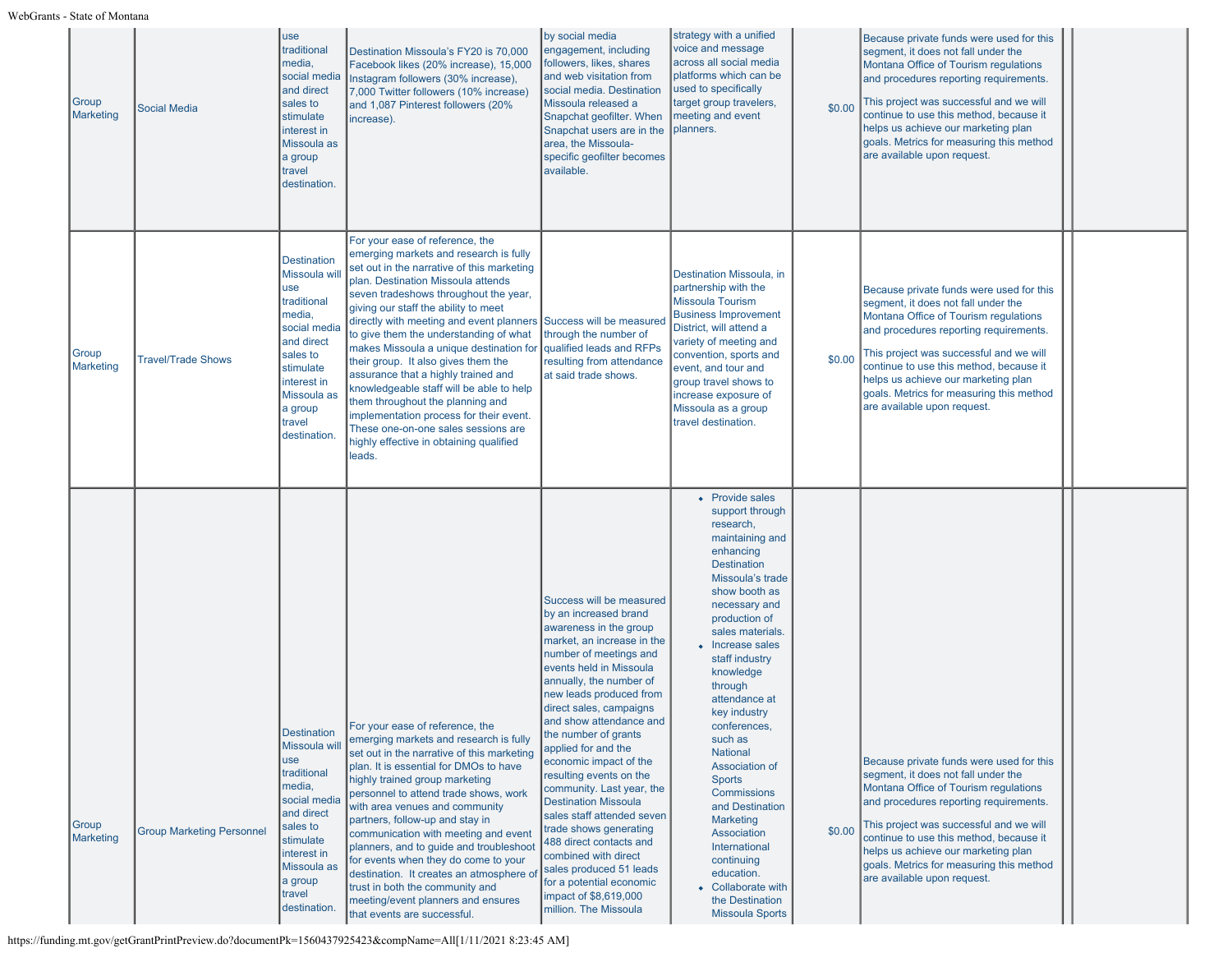|                             |                                  |                                                                                                                                                                                                                                                                                                                                             |                                                                                                                                                                                                                                                                                                                                                                                                                                                                                                                                                                                                                                                                                             | <b>Tourism Business</b><br><b>Improvement District</b><br>provided grants to five<br>cultural and sporting<br>events providing a total<br>economic impact to<br>Missoula of \$1,016,000<br>million.                                                                                    | <b>Commission in</b><br>spreading<br>awareness of<br><b>Missoula</b><br><b>Tourism</b><br><b>Business</b><br>Improvement<br>District grant<br>funding for new<br>and existing<br>events and<br>application<br>assistance.<br>Work to create<br>or support new<br>events in the<br>Missoula area.                                                                                                                                                                                                         |             |                                                                                                                                                                                                                                                                                                                                                                                                                                                                                                                                                                                                                                                                                                  |                               |
|-----------------------------|----------------------------------|---------------------------------------------------------------------------------------------------------------------------------------------------------------------------------------------------------------------------------------------------------------------------------------------------------------------------------------------|---------------------------------------------------------------------------------------------------------------------------------------------------------------------------------------------------------------------------------------------------------------------------------------------------------------------------------------------------------------------------------------------------------------------------------------------------------------------------------------------------------------------------------------------------------------------------------------------------------------------------------------------------------------------------------------------|----------------------------------------------------------------------------------------------------------------------------------------------------------------------------------------------------------------------------------------------------------------------------------------|----------------------------------------------------------------------------------------------------------------------------------------------------------------------------------------------------------------------------------------------------------------------------------------------------------------------------------------------------------------------------------------------------------------------------------------------------------------------------------------------------------|-------------|--------------------------------------------------------------------------------------------------------------------------------------------------------------------------------------------------------------------------------------------------------------------------------------------------------------------------------------------------------------------------------------------------------------------------------------------------------------------------------------------------------------------------------------------------------------------------------------------------------------------------------------------------------------------------------------------------|-------------------------------|
| <b>Marketing</b><br>Support | <b>Administration</b>            | <b>Destination</b><br>Missoula will<br>create and<br>provide<br>essential<br>tools and<br>facilities in<br>order to<br>maximize<br>marketing<br>and<br>partnerships.<br><b>Destination</b><br>Missoula will<br>also stay<br>abreast of<br>industry<br>trends and<br>regulations<br>and focus on<br>increasing<br>destination<br>conversion. | opportunities For your ease of reference, the<br>emerging markets and research is fully<br>set out in the narrative of this marketing<br>plan.                                                                                                                                                                                                                                                                                                                                                                                                                                                                                                                                              | Success will be measured<br>by meeting our objective<br>to spend less than 20% of<br>the total marketing<br>budget.                                                                                                                                                                    | Funding for operations,<br>key personnel and<br>services is necessary in<br>order to provide the best<br>experience for visitors to<br>the Missoula<br>community, and highly<br>trained staff that is<br>knowledgeable on<br>industry trends and how<br>to implement them to<br>the advantage of the<br>Missoula market.<br>Success will be<br>measured through<br>visitor center contacts,<br>materials distributed,<br>attendance at<br>educational<br>conferences, annual<br>reviews and evaluations. | \$62,187.45 | We met our objective. Destination<br>Missoula met the objective to spend no<br>more than 20% of the total marketing<br>budget on Administration. A total of<br>\$64,382.00 was spent, which is 20% of<br>the total budget and therefore within the<br>allowable amount per Rules and<br>Regulations. Destination Missoula<br>annually conducts reviews and<br>evaluations.<br>We will continue to use this method,<br>because it helps us achieve our<br>marketing plan goals.                                                                                                                                                                                                                   | VICNumbersFY 19-<br>$20$ .csv |
| Marketing<br>Support        | <b>DMO Program Participation</b> | <b>Destination</b><br>Missoula will<br>create and<br>provide<br>essential<br>tools and<br>facilities in<br>order to<br>maximize<br>marketing<br>opportunities<br>and<br>partnerships<br><b>Destination</b><br>Missoula wil<br>also stay<br>abreast of<br>industry<br>trends and<br>regulations<br>and focus on                              | For your ease of reference, the<br>emerging markets and research is fully<br>set out in the narrative of this marketing<br>plan. Professional development in all<br>departments keeps our staff on top of<br>new travel trends and able to be<br>proactive in marketing, instead of<br>reactive. It also gives our staff a chance<br>to network with similar DMO's to learn<br>best practices and make connections<br>across the country. Destinations<br>International also gives our staff access<br>to the latest travel research. A more<br>professional and knowledgeable staff<br>leads to more leads, conversion and<br>ultimately longer, unforgettable stays in<br>your community. | Success will be measured<br>by participation in the<br>organization, attendance<br>at conference and<br>trainings and aquisition of<br>industry materials,<br>information and access to<br>resources provided by<br>membership in<br><b>Destination International</b><br>organization. | Staff attendance at<br><b>Destinations</b><br>International (fomerly<br>DMAI) niche and annual<br>conferences will keep<br>staff abreast of industry<br>trends and how to<br>incorporate them in our<br>market. Success is<br>measured by increased<br>knowledge, efficiency<br>and creativity of the staff<br>and their ability to pass<br>that on to the community<br>and visitors.                                                                                                                    | \$6,000.00  | This method was successful as the<br>objective was met. Aside from the<br>courses and trainings offered, belonging<br>to DI offers a plethora of resources that<br>were acquired and utilized by Destination<br>Missoula in FY20: email newsletters;<br>targeted listservs on DMO issues; and<br>examples of job descriptions and various<br>reporting forms shared by DMO peers. DI<br>is an organization we will continue to<br>utilize for professional development.<br>Unfortunately, due to COVID19 no one<br>attended any in person conferences in FY<br>19-20, but there are plans to attend in the<br>future.<br>We will continue to use this method,<br>because it helps us achieve our | DI E-Newsletters.pdf          |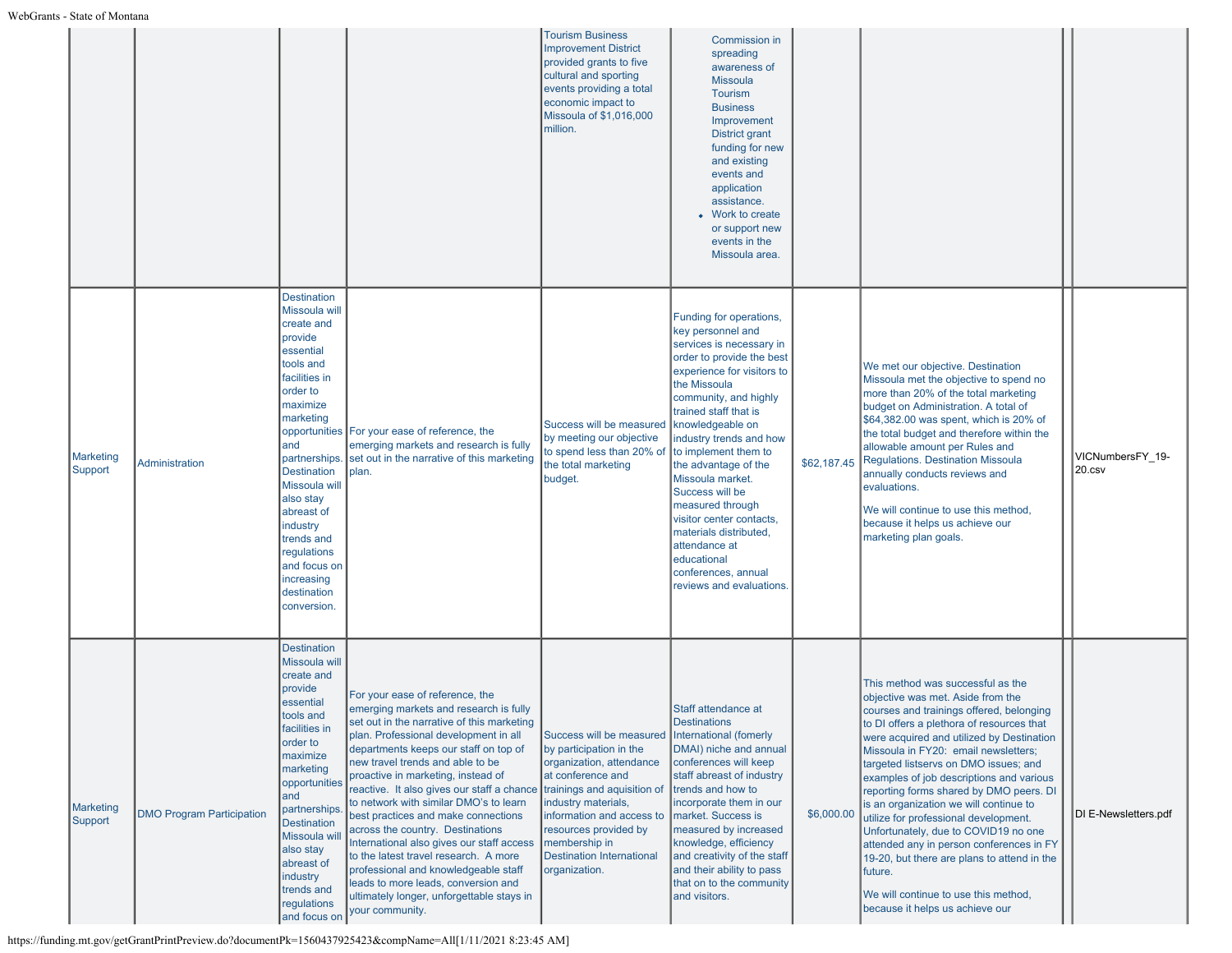|  |            |                           |                                                              |                                    | marketing plan goals. |  |
|--|------------|---------------------------|--------------------------------------------------------------|------------------------------------|-----------------------|--|
|  |            | increasing<br>destination |                                                              |                                    |                       |  |
|  |            | conversion.               |                                                              |                                    |                       |  |
|  |            |                           |                                                              |                                    |                       |  |
|  |            |                           |                                                              |                                    |                       |  |
|  |            |                           |                                                              | Destination Missoula will          |                       |  |
|  |            |                           |                                                              | provide the following              |                       |  |
|  |            |                           |                                                              | services through our               |                       |  |
|  |            |                           |                                                              | fulfillment company:               |                       |  |
|  |            |                           |                                                              | • Provide                          |                       |  |
|  |            |                           |                                                              | potential visitors                 |                       |  |
|  |            |                           |                                                              | with information                   |                       |  |
|  |            |                           |                                                              | they have                          |                       |  |
|  |            |                           |                                                              | requested five                     |                       |  |
|  |            |                           |                                                              | days a week                        |                       |  |
|  |            |                           |                                                              | (24/7 ordering                     |                       |  |
|  |            |                           |                                                              | capabilities                       |                       |  |
|  |            |                           |                                                              | provided),<br>including            |                       |  |
|  |            |                           |                                                              | expanded hours                     |                       |  |
|  |            |                           |                                                              | for peak inquiry                   |                       |  |
|  |            |                           |                                                              | periods and                        |                       |  |
|  |            |                           |                                                              | large-scale                        |                       |  |
|  |            |                           |                                                              | campaigns.                         |                       |  |
|  |            |                           |                                                              | $\bullet$ Execute a                |                       |  |
|  |            |                           |                                                              | central clearing                   |                       |  |
|  |            |                           |                                                              | house for                          |                       |  |
|  |            |                           |                                                              | management,                        |                       |  |
|  |            |                           |                                                              | fulfillment and                    |                       |  |
|  |            |                           |                                                              | tracking of all                    |                       |  |
|  |            |                           |                                                              | inquiries via                      |                       |  |
|  |            |                           |                                                              | email,                             |                       |  |
|  |            |                           |                                                              | telephone,<br>LiveChat, fax,       |                       |  |
|  |            |                           |                                                              | mail and reader                    |                       |  |
|  |            |                           |                                                              | response cards.                    |                       |  |
|  |            |                           |                                                              |                                    |                       |  |
|  |            |                           |                                                              | • Provide targeted                 |                       |  |
|  |            |                           |                                                              | extension<br>numbers for           |                       |  |
|  |            |                           |                                                              | better tracking                    |                       |  |
|  |            |                           |                                                              | of print media,                    |                       |  |
|  |            |                           |                                                              | as well as                         |                       |  |
|  |            |                           |                                                              | special URLs for                   |                       |  |
|  |            |                           |                                                              | web response                       |                       |  |
|  |            |                           |                                                              | measurement.                       |                       |  |
|  |            |                           |                                                              | <b>Destination</b><br>Missoula has |                       |  |
|  |            |                           |                                                              | also boosted                       |                       |  |
|  |            |                           |                                                              | capabilities to                    |                       |  |
|  |            |                           |                                                              | provide                            |                       |  |
|  |            |                           |                                                              | additional                         |                       |  |
|  |            |                           |                                                              | website tracking                   |                       |  |
|  |            |                           |                                                              | of visitors who                    |                       |  |
|  |            |                           |                                                              | order visitor<br>guides to help    |                       |  |
|  |            |                           |                                                              | provide even                       |                       |  |
|  |            |                           |                                                              | more tracking                      |                       |  |
|  |            |                           |                                                              | about where                        |                       |  |
|  |            |                           |                                                              | inquiries are                      |                       |  |
|  |            |                           |                                                              | coming from.                       |                       |  |
|  |            |                           |                                                              | $\bullet$ Provide a                |                       |  |
|  |            |                           |                                                              | customizable                       |                       |  |
|  |            |                           |                                                              | database to                        |                       |  |
|  | $\sqrt{D}$ | 15604270254220            | $\lambda$ 1151/11/2021 0.22 45 $\lambda$ 347<br>$\mathbf{X}$ |                                    |                       |  |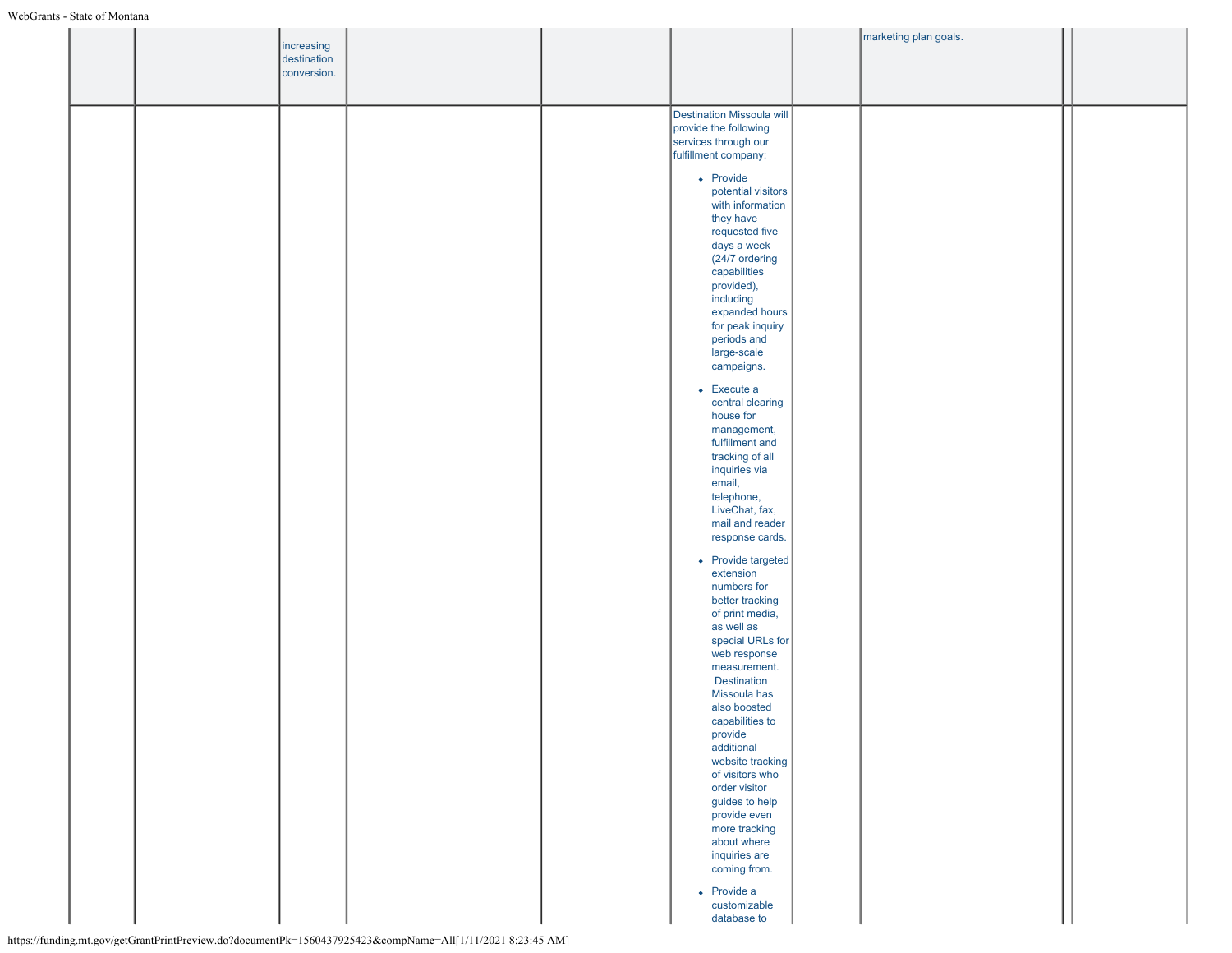| Marketing<br>Support | Fulfillment/Telemarketing/Call<br>Center | <b>Destination</b><br>Missoula will<br>create and<br>provide<br>essential<br>tools and<br>facilities in<br>order to<br>maximize<br>marketing<br>and<br><b>Destination</b><br>Missoula will<br>also stay<br>abreast of<br>industry<br>trends and<br>regulations<br>and focus on<br>increasing<br>destination<br>conversion. | For your ease of reference, the<br>emerging markets and research is fully<br>set out in the narrative of this marketing<br>plan. We produce 115,000 guides each<br>year. The call center distributed 72,000<br>travel guides to callers, e-mail requests,<br>reader service, Online Guestbook, and<br>social media requests. The call center<br>also delivers guides to trade shows,<br>Southgate Mall, the Missoula<br>International Airport and a dozen other<br>locations throughout the City. The<br>opportunities guide is also delivered through Certified<br>Folder from Glacier to Yellowstone Park<br>partnerships. and west to Spokane. The call center<br>staff also maintain social media content,<br>provide all data entry of guide requests,<br>and detailed travel planning and<br>counseling assistance to potential<br>visitors. Recent studies by Temple<br>University Laboratory for Tourism &<br>eCommerce and Western Association of<br>CVBs shows that use of an official travel<br>guide increases the length of stay by 1.9<br>days, the average reader's income is<br>\$93,030, with a mean age of 53.3.<br>Although most are baby boomers, a full<br>20% of readers are millenials.<br>$\frac{1}{2}$ of gov/getCraptDriptDraview do?documentDk=1560427025422 from Name=All[1/11/2021 8:22:45 AM] | Our overall goal is to<br>improve by 5% the<br>number of inquiries<br>handled at the call center.<br>In FY 18 inquiries reached<br>over 200,000.<br>A major share of the<br>travel guides will come<br>into and be distributed by<br>the call<br>center/fulfillment center.<br>Over 60,000 travel guides<br>will be sent from the call<br>center to direct inquiries<br>from print, digital, social<br>media, and related travel<br>quide requests. The call<br>center will ship the travel<br>guides using the latest<br>requirements with the US<br>Postal Service. They will<br>ship guides to the<br>United States and<br>Canada but will restrict<br>guides requested outside<br>those areas to only<br>special<br>mailing circumstances<br>approved by the Director.<br>In those cases we push<br>visitors when possible to<br>the online quide version. | track additional<br>traveler interest<br>and<br>preferences.<br>Utilize the<br>database to<br>provide sample<br>callbacks to<br>ensure guide<br>arrived timely<br>for consumers.<br>• Provide timely<br>fulfillment of<br>travel guides<br>and electronic<br>mail responses.<br>• Provide<br>additional travel<br>planning<br>assistance to<br>visitors needing<br>help with<br>directions,<br>weather<br>conditions and<br>attraction and<br>lodging details.<br>• Maintain quality<br>data in the<br>consumer<br>database and<br>backup the data<br>daily for<br>protection.<br>• Provide storage<br>and local and<br>national<br>distribution of<br>the guides via<br>call center and<br>local tourism<br>business<br>requests for<br>guides.<br>• Integrate call<br>center with web<br>2.0<br>opportunities to<br>place questions<br>and answers<br>and other<br>valuable dialog<br>with consumers<br>online to assist<br>website-based<br>travel planners.<br>• Provide social<br>media content<br>support and<br>tracking<br>information-<br>Facebook, | \$54,856.00 | Our objective was met. Here are some<br>statistics:<br>• Call Center beat prior by 23,224<br>Inquiries (+6%)<br>• 115,000 visitor guides distributed<br>via call center, events, and rack<br>delivery including:<br>Top Ten States of Inquiry Include: CA -<br>$TX - IL - WA - NY - FL - UT - OR - ID -$<br>CO<br>We will continue to use this method,<br>because it helps us achieve our<br>marketing plan goals. | Telemarketing.zip |
|----------------------|------------------------------------------|----------------------------------------------------------------------------------------------------------------------------------------------------------------------------------------------------------------------------------------------------------------------------------------------------------------------------|-----------------------------------------------------------------------------------------------------------------------------------------------------------------------------------------------------------------------------------------------------------------------------------------------------------------------------------------------------------------------------------------------------------------------------------------------------------------------------------------------------------------------------------------------------------------------------------------------------------------------------------------------------------------------------------------------------------------------------------------------------------------------------------------------------------------------------------------------------------------------------------------------------------------------------------------------------------------------------------------------------------------------------------------------------------------------------------------------------------------------------------------------------------------------------------------------------------------------------------------------------------------------------------------------------------------------------|----------------------------------------------------------------------------------------------------------------------------------------------------------------------------------------------------------------------------------------------------------------------------------------------------------------------------------------------------------------------------------------------------------------------------------------------------------------------------------------------------------------------------------------------------------------------------------------------------------------------------------------------------------------------------------------------------------------------------------------------------------------------------------------------------------------------------------------------------------------|--------------------------------------------------------------------------------------------------------------------------------------------------------------------------------------------------------------------------------------------------------------------------------------------------------------------------------------------------------------------------------------------------------------------------------------------------------------------------------------------------------------------------------------------------------------------------------------------------------------------------------------------------------------------------------------------------------------------------------------------------------------------------------------------------------------------------------------------------------------------------------------------------------------------------------------------------------------------------------------------------------------------------------------------------------------|-------------|--------------------------------------------------------------------------------------------------------------------------------------------------------------------------------------------------------------------------------------------------------------------------------------------------------------------------------------------------------------------------------------------------------------------|-------------------|
|----------------------|------------------------------------------|----------------------------------------------------------------------------------------------------------------------------------------------------------------------------------------------------------------------------------------------------------------------------------------------------------------------------|-----------------------------------------------------------------------------------------------------------------------------------------------------------------------------------------------------------------------------------------------------------------------------------------------------------------------------------------------------------------------------------------------------------------------------------------------------------------------------------------------------------------------------------------------------------------------------------------------------------------------------------------------------------------------------------------------------------------------------------------------------------------------------------------------------------------------------------------------------------------------------------------------------------------------------------------------------------------------------------------------------------------------------------------------------------------------------------------------------------------------------------------------------------------------------------------------------------------------------------------------------------------------------------------------------------------------------|----------------------------------------------------------------------------------------------------------------------------------------------------------------------------------------------------------------------------------------------------------------------------------------------------------------------------------------------------------------------------------------------------------------------------------------------------------------------------------------------------------------------------------------------------------------------------------------------------------------------------------------------------------------------------------------------------------------------------------------------------------------------------------------------------------------------------------------------------------------|--------------------------------------------------------------------------------------------------------------------------------------------------------------------------------------------------------------------------------------------------------------------------------------------------------------------------------------------------------------------------------------------------------------------------------------------------------------------------------------------------------------------------------------------------------------------------------------------------------------------------------------------------------------------------------------------------------------------------------------------------------------------------------------------------------------------------------------------------------------------------------------------------------------------------------------------------------------------------------------------------------------------------------------------------------------|-------------|--------------------------------------------------------------------------------------------------------------------------------------------------------------------------------------------------------------------------------------------------------------------------------------------------------------------------------------------------------------------------------------------------------------------|-------------------|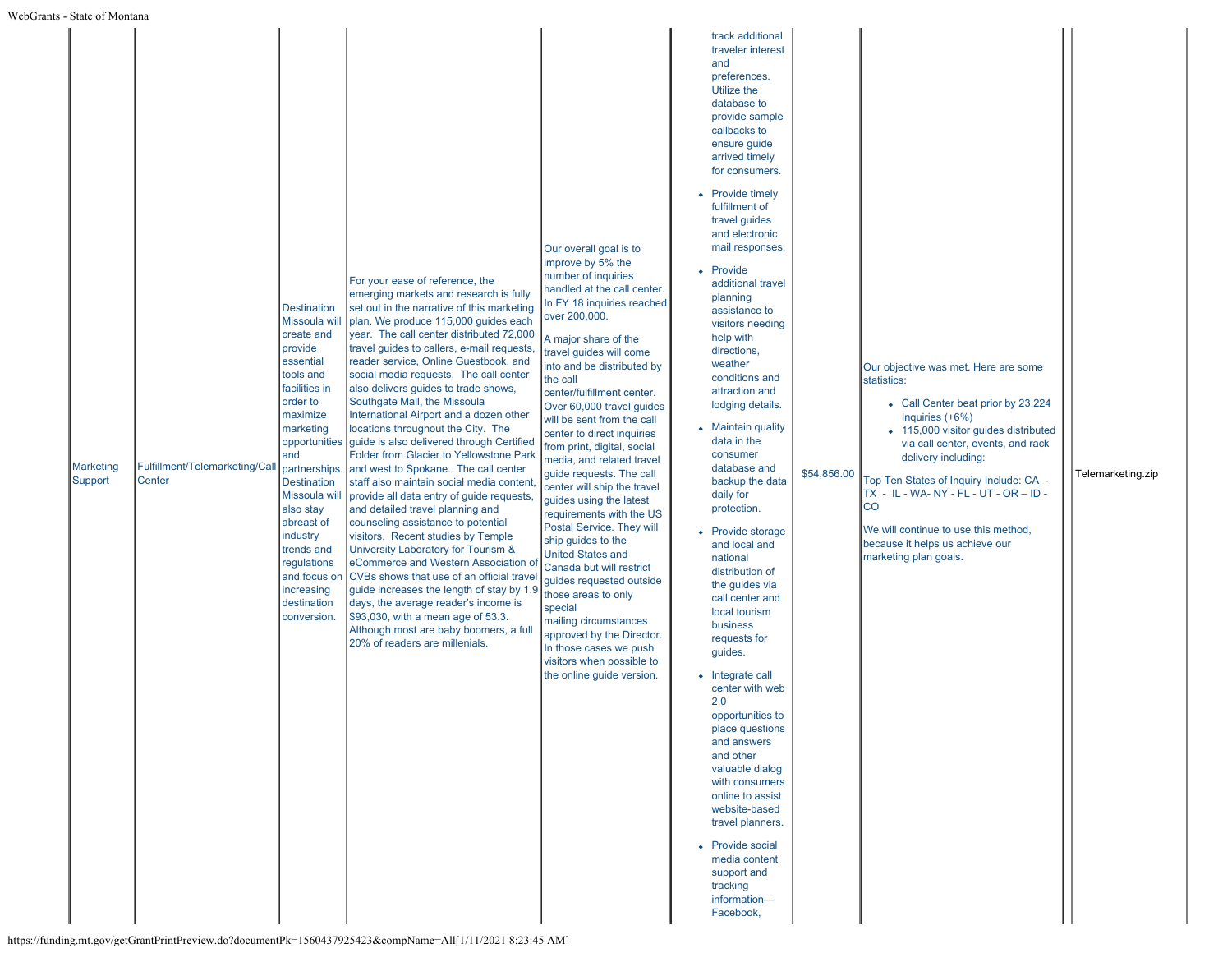| s - State of Montana |               |  |                                  |  |  |
|----------------------|---------------|--|----------------------------------|--|--|
|                      |               |  | Twitter,                         |  |  |
|                      |               |  |                                  |  |  |
|                      |               |  | Pinterest. A                     |  |  |
|                      |               |  | major share of                   |  |  |
|                      |               |  | the travel guides                |  |  |
|                      |               |  | will come into                   |  |  |
|                      |               |  | and be                           |  |  |
|                      |               |  |                                  |  |  |
|                      |               |  | distributed by                   |  |  |
|                      |               |  | the call                         |  |  |
|                      |               |  | center/fulfillment               |  |  |
|                      |               |  | center. More                     |  |  |
|                      |               |  | than 60,000                      |  |  |
|                      |               |  | travel guides will               |  |  |
|                      |               |  |                                  |  |  |
|                      |               |  | be sent from the                 |  |  |
|                      |               |  | call center to                   |  |  |
|                      |               |  | direct inquiries                 |  |  |
|                      |               |  | from print,                      |  |  |
|                      |               |  | digital, social                  |  |  |
|                      |               |  | media and                        |  |  |
|                      |               |  | related travel                   |  |  |
|                      |               |  |                                  |  |  |
|                      |               |  | guide requests.                  |  |  |
|                      |               |  | The call center                  |  |  |
|                      |               |  | will ship the                    |  |  |
|                      |               |  | travel guides                    |  |  |
|                      |               |  | using the latest                 |  |  |
|                      |               |  | requirements                     |  |  |
|                      |               |  | with the U.S.                    |  |  |
|                      |               |  |                                  |  |  |
|                      |               |  | Postal Service.                  |  |  |
|                      |               |  | They will ship                   |  |  |
|                      |               |  | guides to the                    |  |  |
|                      |               |  | <b>United States</b>             |  |  |
|                      |               |  | and Canada,                      |  |  |
|                      |               |  | but will restrict                |  |  |
|                      |               |  | guides                           |  |  |
|                      |               |  |                                  |  |  |
|                      |               |  | requested                        |  |  |
|                      |               |  | outside those                    |  |  |
|                      |               |  | areas to only                    |  |  |
|                      |               |  | special mailing                  |  |  |
|                      |               |  | circumstances                    |  |  |
|                      |               |  | approved by the                  |  |  |
|                      |               |  | director. In                     |  |  |
|                      |               |  | those cases,                     |  |  |
|                      |               |  |                                  |  |  |
|                      |               |  | Destination                      |  |  |
|                      |               |  | Missoula                         |  |  |
|                      |               |  | pushes visitors,                 |  |  |
|                      |               |  | when possible,                   |  |  |
|                      |               |  | to the online                    |  |  |
|                      |               |  | guide version.                   |  |  |
|                      |               |  | Destination                      |  |  |
|                      |               |  | Missoula's                       |  |  |
|                      |               |  |                                  |  |  |
|                      |               |  | overall goal is to               |  |  |
|                      |               |  | improve by 5%                    |  |  |
|                      |               |  | the number of                    |  |  |
|                      |               |  | inquiries                        |  |  |
|                      |               |  | handled at the                   |  |  |
|                      |               |  | call center. In                  |  |  |
|                      |               |  | FY18 inquiries                   |  |  |
|                      |               |  | reached over                     |  |  |
|                      |               |  |                                  |  |  |
|                      |               |  | 200,000                          |  |  |
|                      |               |  | inquiries.                       |  |  |
|                      |               |  |                                  |  |  |
|                      |               |  |                                  |  |  |
|                      | Destination   |  |                                  |  |  |
|                      | Missoula will |  |                                  |  |  |
|                      | create and    |  |                                  |  |  |
|                      | provide       |  | <b>Destination Missoula will</b> |  |  |
|                      | essential     |  | set aside funds for key          |  |  |
|                      |               |  |                                  |  |  |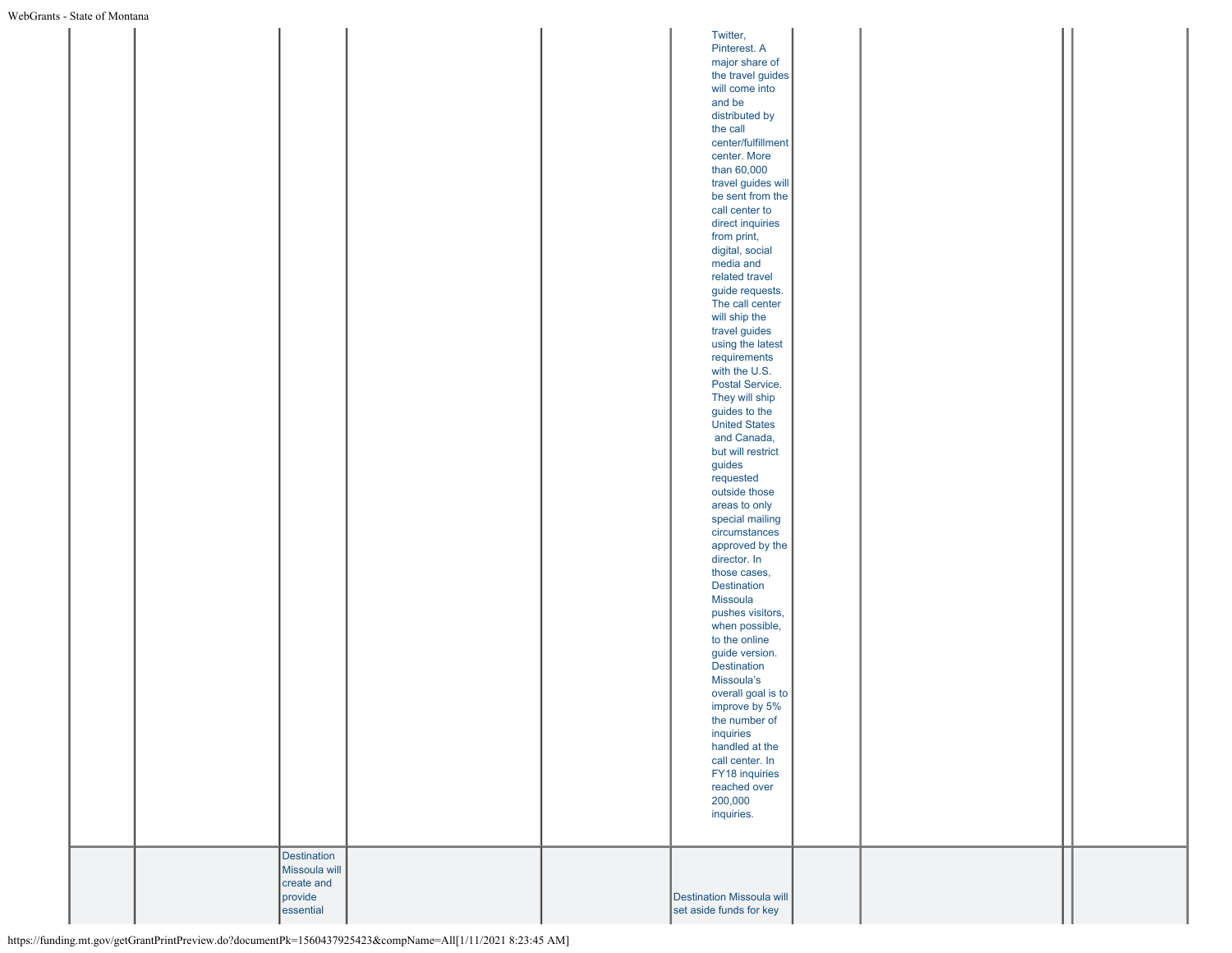| <b>Marketing</b><br>Support | <b>TAC/Governor's Conference</b><br>meetings | tools and<br>facilities in<br>order to<br>maximize<br>marketing<br>and<br>partnerships.<br><b>Destination</b><br>Missoula will<br>also stay<br>abreast of<br>industry<br>trends and<br>regulations<br>and focus on<br>increasing<br>destination<br>conversion. | opportunities For your ease of reference, the<br>emerging markets and research is fully<br>set out in the narrative of this marketing<br>plan. | Success will be measured<br>by meeting and<br>conference attendance<br>and incorporation of new<br>rules, regulations and<br>trends in daily operations<br>of Destination Missoula. | personnel to attend TAC<br>meetings and the annual<br>Governor's Conference<br>on Tourism &<br>Recreation in order to<br>stay abreast of industry<br>rules, regulations and<br>trends. Success will be<br>measured by meeting<br>and conference<br>attendance and<br>incorporation of new<br>rules, regulations and<br>trends in daily<br>operations of<br>Destination Missoula.                                                                                                                                                                                                                                                                  | \$2,000.00 | We met our objective. Key personnel<br>attended TAC meetings. They were able<br>to report back to staff and the board on<br>industry rules, regulations and trends to<br>better our organization. Unfortunately, the<br>Governor's Conference on Tourism was<br>cancelled this year due to COVID. We<br>hope to attend next spring.<br>We will continue to use this method,<br>because it helps us achieve our<br>marketing plan goals. |  |
|-----------------------------|----------------------------------------------|----------------------------------------------------------------------------------------------------------------------------------------------------------------------------------------------------------------------------------------------------------------|------------------------------------------------------------------------------------------------------------------------------------------------|-------------------------------------------------------------------------------------------------------------------------------------------------------------------------------------|---------------------------------------------------------------------------------------------------------------------------------------------------------------------------------------------------------------------------------------------------------------------------------------------------------------------------------------------------------------------------------------------------------------------------------------------------------------------------------------------------------------------------------------------------------------------------------------------------------------------------------------------------|------------|-----------------------------------------------------------------------------------------------------------------------------------------------------------------------------------------------------------------------------------------------------------------------------------------------------------------------------------------------------------------------------------------------------------------------------------------|--|
|                             |                                              |                                                                                                                                                                                                                                                                |                                                                                                                                                |                                                                                                                                                                                     | <b>Destination Missoula will</b><br>maintain a full-time,<br>year-round travel<br>counselor for our VIC<br>during regular office<br>hours, whose<br>responsibilities may<br>include but are not<br>limited to:<br>• Responding to<br>tourism inquiries<br>in person, via<br>phone, email,<br>fax and letter.<br>• Compiling and<br>inputting data<br>into the<br>computer<br>regarding<br>information on<br>visitation,<br>calendar of<br>events, local<br>hotels and other<br>related tourism<br>businesses.<br><b>Destination</b><br>Missoula will<br>use a<br>professional<br>CRM system to<br>track this<br>information.<br>• Making lists of |            |                                                                                                                                                                                                                                                                                                                                                                                                                                         |  |
|                             |                                              |                                                                                                                                                                                                                                                                |                                                                                                                                                |                                                                                                                                                                                     | contact about<br>tourism<br>concerns.<br>• Researching<br>information for<br>guests.<br>Ordering,<br>storing and<br>stocking                                                                                                                                                                                                                                                                                                                                                                                                                                                                                                                      |            |                                                                                                                                                                                                                                                                                                                                                                                                                                         |  |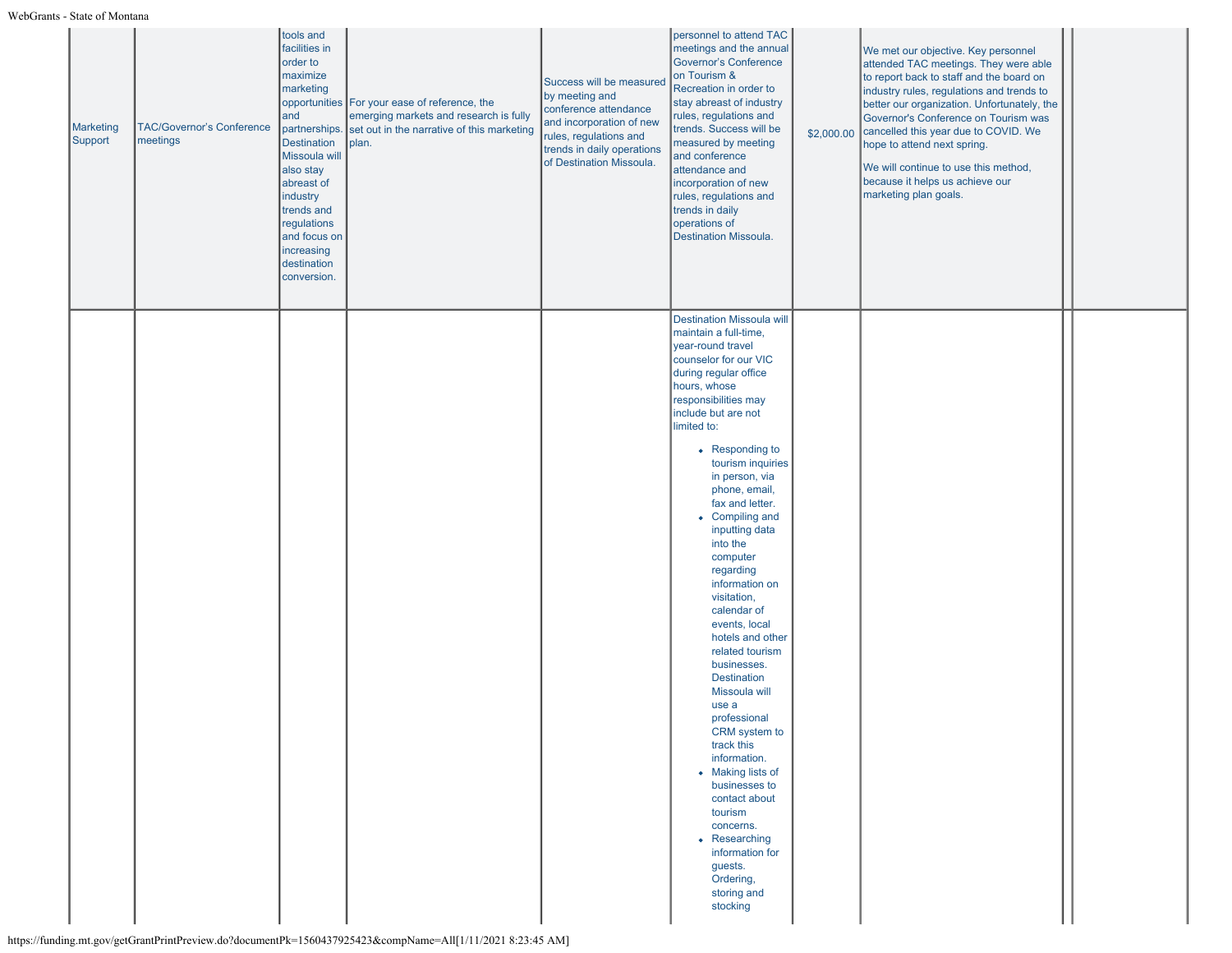brochures and maps from attractions, hotels, and other tourismrelated businesses. **Destination** Missoula will use a professional CRM system to inventory and track our brochure usage. • Maintaining the VIC area. • Conceiving and developing area-wide tours and support materials for tours. • Serving as support staff for the Montana visitor information website. • Maintaining VIC scheduling. • Producing training and other familiarization activities with all the attractions in area for frontline staff in order to give the visitor a more personal and knowledgeable view of what Missoula has to offer. Maintaining a thorough knowledge of the content of all Montana guides and brochures, which the VIC has in its racks, and area-wide special events in order to intelligently converse with visitors of all ages. VIC staff should know road conditions, any construction areas and suggested

Our objective was met. The visitor center was staffed year-round eight hours a day on weekdays from 9 a.m. to 5 p.m. Hours were extended during peak seasons to 9 a.m. to 7 p.m. on weekdays, 9 a.m. to 5 p.m. on Saturdays and 11 a.m. to 4 p.m. on Sundays in July and August 2019. Weekends were staffed in September and October 2019 as needed. Unfortunately, due to COVID extended hours were not offered in May and June of 2020.

There were 1,932 visitors, which is an increase of nearly 400 visitors over last year. This doesn't take into account the visitors that didn't want to sign our guest log or ones that we didn't get the chance to ask to fill out the log when the center was very busy. Visitation to the center increases dramatically during peak travel season. This project will be continued

https://funding.mt.gov/getGrantPrintPreview.do?documentPk=1560437925423&compName=All[1/11/2021 8:23:45 AM]

**Destination** Missoula will create and provide essential tools and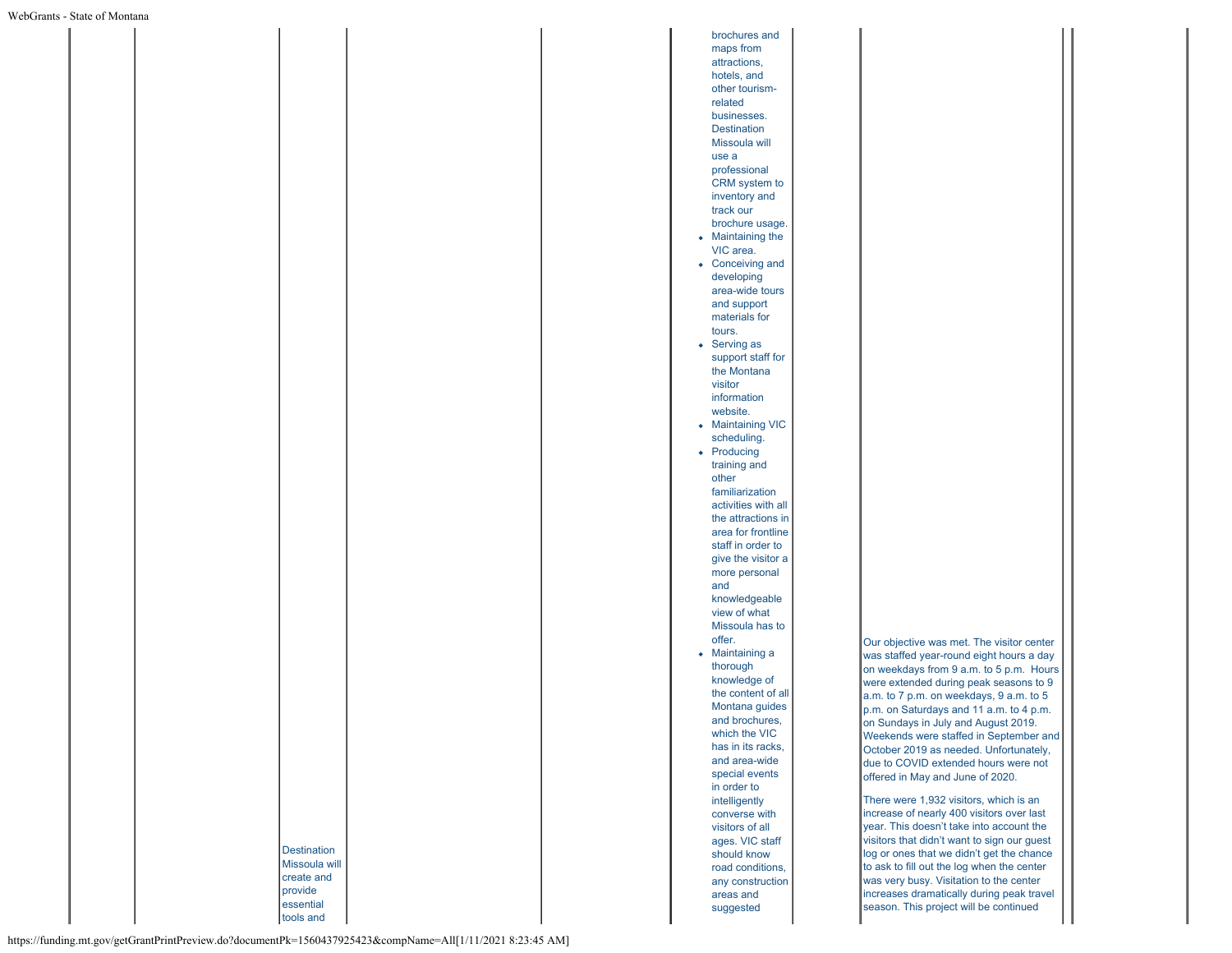| <b>Marketing</b><br>Support | <b>VIC</b><br>Funding/Staffing/Signage | facilities in<br>order to<br>maximize<br>marketing<br>opportunities<br>and<br>partnerships<br><b>Destination</b><br>Missoula wi<br>also stay<br>abreast of<br>industry<br>trends and<br>regulations | For your ease of reference, the<br>emerging markets and research is fully<br>set out in the narrative of this marketing<br>plan. ITRR research shows that 26% of<br>visitors to Missoula used the VIC staff<br>and information and 30% use brochure<br>rack information. Personal interaction<br>with travel counselors increases the<br>ability to tailor a visitor's experience,<br>give them many options of what to see<br>and do in a community that they would<br>not otherwise have known about, and<br>increases the length of their stay. | Success will be measured<br>by staffing the visitor<br>center including extended<br>hours during peak<br>season. | alternate routes.<br>Staff should<br>also be aware of<br>alternative<br>things to do in<br>case of weather<br>conditions. DM<br>will also hire<br>staff during<br>peak visitor<br>seasons to<br>cover the VIC<br>during non-<br>office hours:<br>Staff will assist | \$42,200.00 | with staffing year-round because visitors<br>have travel questions that need to be<br>addressed in-person. Additionally, if a<br>visitor stops into a VIC, they are more<br>likely to spend more time in a community.<br>The top ten points of US visitor origin<br>from greatest to least:<br>Montana<br>California<br>Texas<br>Oregon<br>Washington<br>Colorado<br>Arizona |  |
|-----------------------------|----------------------------------------|-----------------------------------------------------------------------------------------------------------------------------------------------------------------------------------------------------|----------------------------------------------------------------------------------------------------------------------------------------------------------------------------------------------------------------------------------------------------------------------------------------------------------------------------------------------------------------------------------------------------------------------------------------------------------------------------------------------------------------------------------------------------|------------------------------------------------------------------------------------------------------------------|--------------------------------------------------------------------------------------------------------------------------------------------------------------------------------------------------------------------------------------------------------------------|-------------|------------------------------------------------------------------------------------------------------------------------------------------------------------------------------------------------------------------------------------------------------------------------------------------------------------------------------------------------------------------------------|--|
|                             |                                        | and focus on<br>increasing<br>destination<br>conversion.                                                                                                                                            |                                                                                                                                                                                                                                                                                                                                                                                                                                                                                                                                                    |                                                                                                                  | visitors for two<br>hours after<br>building closing<br>time, Monday<br>through Friday,<br>and for eight<br>hours Saturday<br>and five hours<br>Sunday, from<br>July 1 through<br>the end of<br>September<br>2019, and May                                          |             | Florida<br><b>North Carolina</b><br>Minnesota<br>The top five points of foreign visitor origin<br>from greatest to least:<br><b>United States</b><br>Canada<br>France<br><b>Australia</b><br>Germany                                                                                                                                                                         |  |
|                             |                                        |                                                                                                                                                                                                     |                                                                                                                                                                                                                                                                                                                                                                                                                                                                                                                                                    |                                                                                                                  | 1 through June<br>30, 2020. Staff<br>will be given a<br>training period<br>with full-time<br>staff present<br>and also have<br>an additional<br>120 hours that<br>may be used<br>throughout the                                                                    |             | Year-round staff also answers phone<br>inquiries. Additionally, they assist with<br>visitors and groups.<br>We will continue to use this method,<br>because it helps us achieve our<br>marketing plan goals.                                                                                                                                                                 |  |
|                             |                                        |                                                                                                                                                                                                     |                                                                                                                                                                                                                                                                                                                                                                                                                                                                                                                                                    |                                                                                                                  | year to cover<br>during large<br>events with<br>busy visitation<br>and for full-time<br>staff vacations.<br>• Keeping<br>statistics about<br>how many<br>visitors<br>requested<br>information and                                                                  |             |                                                                                                                                                                                                                                                                                                                                                                              |  |
|                             |                                        |                                                                                                                                                                                                     |                                                                                                                                                                                                                                                                                                                                                                                                                                                                                                                                                    |                                                                                                                  | home states of<br>visitors.<br>• Keeping track of<br>the number of<br>bulk requests<br>filled.<br>• Packaging<br>visitor packets<br>for bulk<br>requests from<br>conventions,                                                                                      |             |                                                                                                                                                                                                                                                                                                                                                                              |  |
|                             |                                        |                                                                                                                                                                                                     |                                                                                                                                                                                                                                                                                                                                                                                                                                                                                                                                                    |                                                                                                                  | meetings and<br>other groups.<br>These hours are<br>not covered by                                                                                                                                                                                                 |             |                                                                                                                                                                                                                                                                                                                                                                              |  |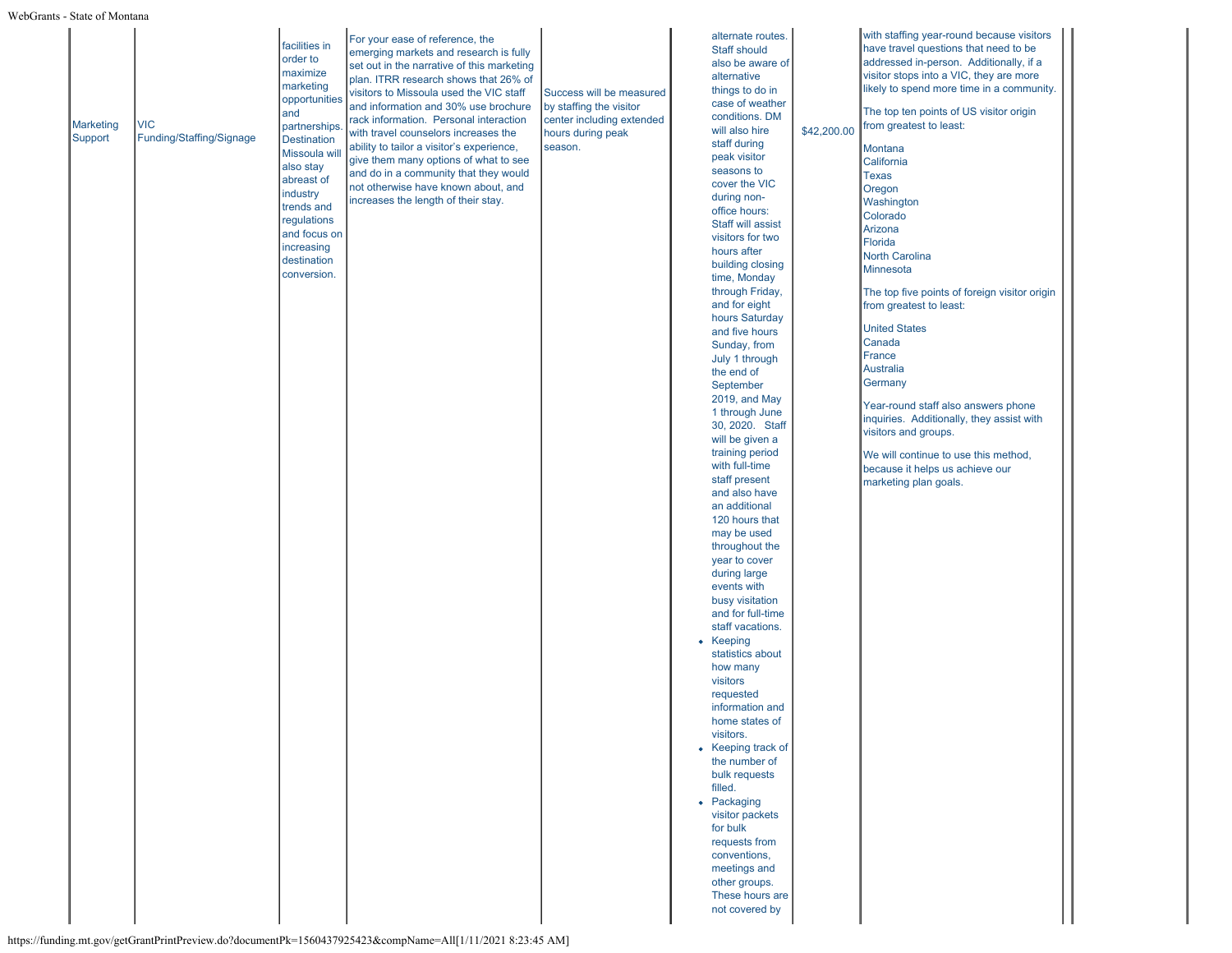| - State of Montana |  |  |                                            |  |  |
|--------------------|--|--|--------------------------------------------|--|--|
|                    |  |  | the Destination                            |  |  |
|                    |  |  |                                            |  |  |
|                    |  |  | Missoula regular                           |  |  |
|                    |  |  | staff.                                     |  |  |
|                    |  |  | <b>Destination</b>                         |  |  |
|                    |  |  | Missoula wants                             |  |  |
|                    |  |  | to be sure                                 |  |  |
|                    |  |  | visitors feel                              |  |  |
|                    |  |  | welcome and                                |  |  |
|                    |  |  | know what is                               |  |  |
|                    |  |  |                                            |  |  |
|                    |  |  | available to                               |  |  |
|                    |  |  | them, even if                              |  |  |
|                    |  |  | they arrive                                |  |  |
|                    |  |  | outside our                                |  |  |
|                    |  |  | regular hours.                             |  |  |
|                    |  |  |                                            |  |  |
|                    |  |  | <b>Destination Missoula</b>                |  |  |
|                    |  |  | has seen steady                            |  |  |
|                    |  |  | increases in visitor use                   |  |  |
|                    |  |  | of the official visitor                    |  |  |
|                    |  |  |                                            |  |  |
|                    |  |  | information centers with                   |  |  |
|                    |  |  | a 1.2% increase over                       |  |  |
|                    |  |  | the previous year. The                     |  |  |
|                    |  |  | downtown VIC had more                      |  |  |
|                    |  |  | than 4,015 visitors from                   |  |  |
|                    |  |  | all U.S. states, the U.K.                  |  |  |
|                    |  |  | and the following top                      |  |  |
|                    |  |  | four countries: Canada,                    |  |  |
|                    |  |  |                                            |  |  |
|                    |  |  | Australia, Germany and                     |  |  |
|                    |  |  | France. Destination                        |  |  |
|                    |  |  | Missoula continues to                      |  |  |
|                    |  |  | partner with the                           |  |  |
|                    |  |  | Missoula International                     |  |  |
|                    |  |  | Airport with a visitor                     |  |  |
|                    |  |  | information center at the                  |  |  |
|                    |  |  |                                            |  |  |
|                    |  |  | airport. This VIC                          |  |  |
|                    |  |  | services thousands of                      |  |  |
|                    |  |  | visitors annually.                         |  |  |
|                    |  |  | <b>Destination Missoula will</b>           |  |  |
|                    |  |  | create highly visible                      |  |  |
|                    |  |  | signage for the outside                    |  |  |
|                    |  |  | of our main visitor                        |  |  |
|                    |  |  | center, and signage                        |  |  |
|                    |  |  |                                            |  |  |
|                    |  |  | within the visitor center                  |  |  |
|                    |  |  | to help direct visitors to                 |  |  |
|                    |  |  | the information they are                   |  |  |
|                    |  |  | looking for. Success will                  |  |  |
|                    |  |  | be measured by the                         |  |  |
|                    |  |  | increase in the length of                  |  |  |
|                    |  |  | visitor stays and                          |  |  |
|                    |  |  | satisfaction, brand                        |  |  |
|                    |  |  | awareness, increased                       |  |  |
|                    |  |  |                                            |  |  |
|                    |  |  | visitation to VICs and                     |  |  |
|                    |  |  | public education of                        |  |  |
|                    |  |  | Missoula as a travel                       |  |  |
|                    |  |  | destination.                               |  |  |
|                    |  |  |                                            |  |  |
|                    |  |  |                                            |  |  |
|                    |  |  |                                            |  |  |
|                    |  |  |                                            |  |  |
|                    |  |  |                                            |  |  |
|                    |  |  |                                            |  |  |
|                    |  |  | <b>Destination Missoula</b>                |  |  |
|                    |  |  | worked in cooperation                      |  |  |
|                    |  |  |                                            |  |  |
|                    |  |  | with Glacier Country,<br>Whitefish CVB and |  |  |
|                    |  |  |                                            |  |  |
|                    |  |  |                                            |  |  |
|                    |  |  | Kalispell CVB to develop<br>a strategic    |  |  |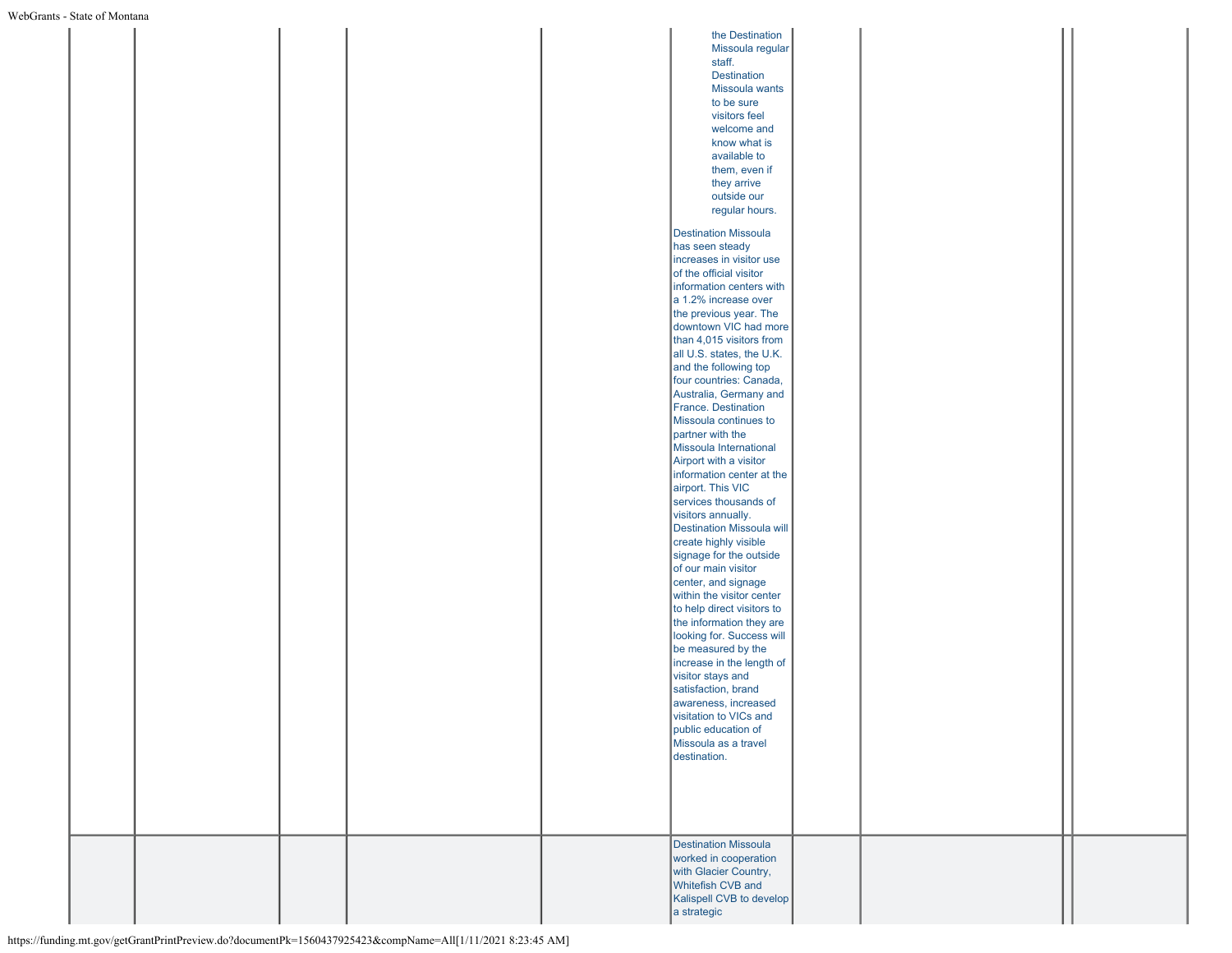| <b>Marketing</b><br>Support | <b>Crisis Management</b> | <b>Destination</b><br>Missoula will<br>create and<br>provide<br>essential<br>tools and<br>facilities in<br>order to<br>maximize<br>marketing<br>opportunities<br>and<br>partnerships.<br><b>Destination</b><br>Missoula wil<br>also stay<br>abreast of<br>industry<br>trends and<br>regulations<br>and focus on<br>increasing<br>destination<br>conversion. | For your ease of reference, the<br>emerging markets and research is fully<br>set out in the narrative of this marketing<br>plan. The ability to respond quickly to a<br>crisis is of utmost importance. Having a<br>local, regional and state crisis<br>management policy in place and being<br>able to put resources forward<br>immediately to help manage our<br>message, move visitors safely<br>throughout our state and give them up<br>to date information and alternatives has<br>proven to be essential. | Success will be measured<br>by the creation and<br>completion of a unified<br>document (attached) that<br>Destination Missoula,<br><b>Glacier Country, Kalispell</b><br>CVB, Whitefish CVB will<br>be able to use in the<br>event of a fire crisis to<br>help guide their<br>communication with<br>partners, stakeholders,<br>and on social media<br>platforms. | communication plan<br>during the difficult fire<br>season of the summer<br>of 2019. The purpose of<br>the plan was to develop<br>guidelines for our own<br>organizations to follow<br>and also share with our<br>partners and<br>stakeholders in the<br>communities we live in.<br>We created a list of do's<br>and don'ts for posting on<br>social media that<br>encouraged responsible<br>posting and transparent<br>communication without<br>exploiting the situation.<br>We know that our<br>communities heavily rely<br>upon tourism, especially<br>in the summer months.<br>Posting photos that<br>make it seem like the<br>entire state is ablaze<br>can cause future visitors<br>to cancel their plans<br>which can have a<br>devastating effect on the<br>community<br>economically. Our<br>communication strategy<br>goal was to refocus<br>potential visitors to safe<br>activities that can be<br>enjoyed indoors or in<br>areas around the<br>community. | \$100.00 | We were successful with this method as<br>we completed the project to create a<br>document that was ready if needed to<br>distribute to refocus potential visitors to<br>safe activities that could be enjoyed<br>indoors or in areas around the<br>community. We will continue to use this<br>method, because it helps us achieve our<br>marketing plan goals. | Western MT Fire<br>Season Dos and<br>Donts.docx |
|-----------------------------|--------------------------|-------------------------------------------------------------------------------------------------------------------------------------------------------------------------------------------------------------------------------------------------------------------------------------------------------------------------------------------------------------|------------------------------------------------------------------------------------------------------------------------------------------------------------------------------------------------------------------------------------------------------------------------------------------------------------------------------------------------------------------------------------------------------------------------------------------------------------------------------------------------------------------|-----------------------------------------------------------------------------------------------------------------------------------------------------------------------------------------------------------------------------------------------------------------------------------------------------------------------------------------------------------------|-----------------------------------------------------------------------------------------------------------------------------------------------------------------------------------------------------------------------------------------------------------------------------------------------------------------------------------------------------------------------------------------------------------------------------------------------------------------------------------------------------------------------------------------------------------------------------------------------------------------------------------------------------------------------------------------------------------------------------------------------------------------------------------------------------------------------------------------------------------------------------------------------------------------------------------------------------------------------|----------|-----------------------------------------------------------------------------------------------------------------------------------------------------------------------------------------------------------------------------------------------------------------------------------------------------------------------------------------------------------------|-------------------------------------------------|
|                             |                          |                                                                                                                                                                                                                                                                                                                                                             |                                                                                                                                                                                                                                                                                                                                                                                                                                                                                                                  |                                                                                                                                                                                                                                                                                                                                                                 | In order to track<br>Missoula's occupancy<br>rates and understand<br>the results of key<br>marketing campaigns,<br>including advertising<br>and event promotion,<br>and our conversion<br>rates, Destination<br>Missoula will use the<br>following tools:<br>• DM will continue<br>to purchase<br>appropriate<br><b>Smith Travel</b><br>Reports in order<br>to track<br>Missoula city<br>occupancy<br>rates, average<br>daily rates,<br>averages and<br>changes in the<br>Missoula hotel<br>market. This will                                                                                                                                                                                                                                                                                                                                                                                                                                                         |          |                                                                                                                                                                                                                                                                                                                                                                 |                                                 |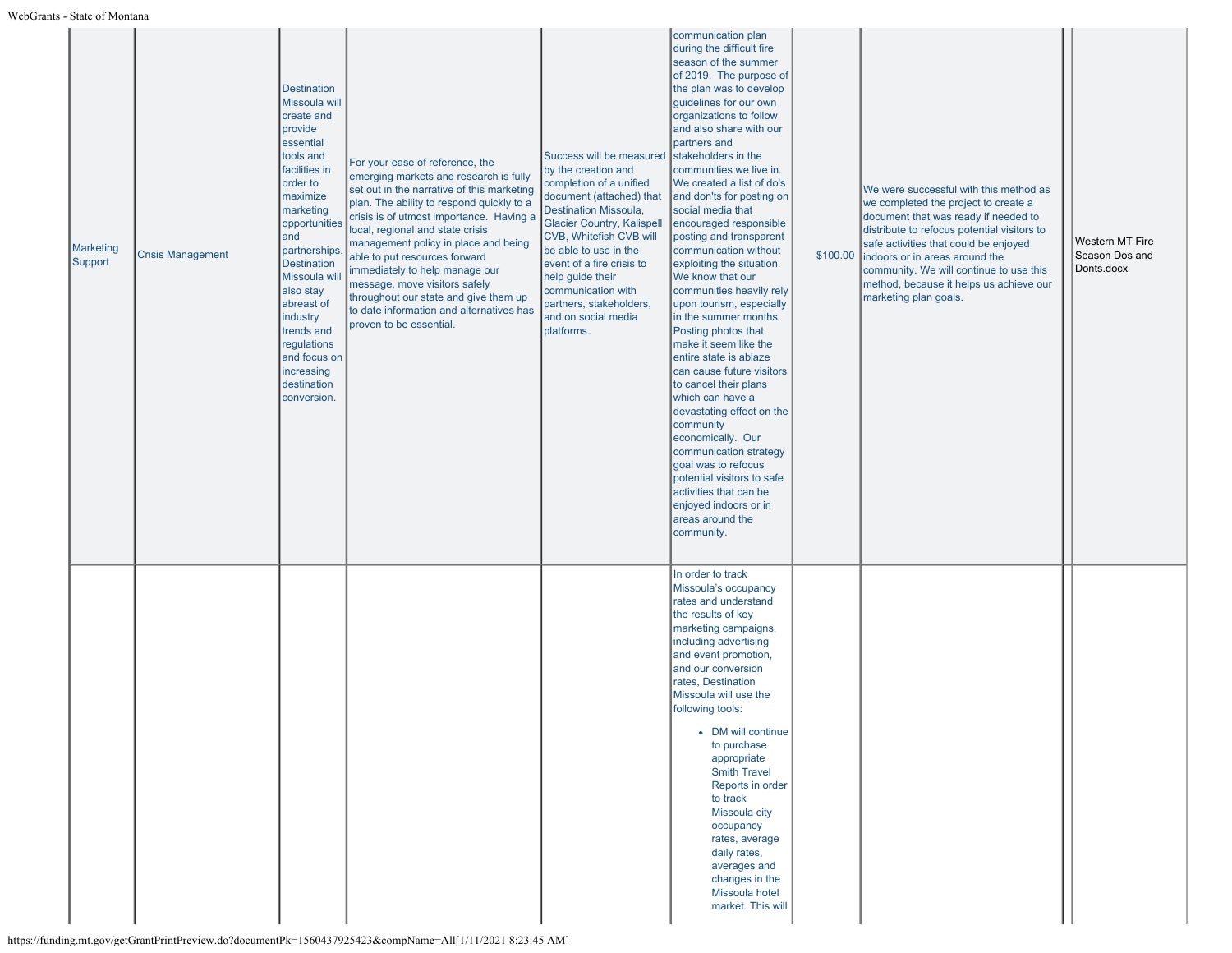| aid DM in<br>understanding<br>the Missoula<br>market, to<br>identify times of<br>need, and to<br>develop niche<br>marketing<br>opportunities to<br>increase<br>occupancy.<br>• DM will work<br>with major event<br>and conference<br>planners,<br>organizations<br>and individuals<br>to establish the<br>economic<br>impact of such<br>events and<br>conferences<br>during 2018 -<br>19 through the<br><b>DMAI</b> Economic<br>Impact<br>Calculator.<br>During 2017 -<br>18 DM was able<br>to establish over<br>\$1,016,000 in<br><b>Destination</b><br>economic<br>Missoula wil<br>For your ease of reference, the<br>impact from 5<br>create and<br>emerging markets and research is fully<br>funded events<br>provide<br>set out in the narrative of this marketing<br>throughout the<br>essential<br>plan. Our use of STR Reports and<br>year. Missoula<br>tools and<br>EmpowerMint are essential tools to<br>will also be<br>facilities in<br>assess our market growth from both the<br>creating a new,<br>order to<br>leisure and group market standpoints<br>updated<br>This was a cancelled project. We were<br>maximize<br>and provide us with benchmarks for our<br>campaign to<br>Success will be measured<br>developing a plan to get started on a<br>marketing<br>planning process for the following year.<br>bring awareness<br>by awareness of industry<br>tourism master plan, but things came to a<br>opportunities It also allows us to give firm statistics of<br>to the<br>and specific community<br>halt to deal with COVID 19 issues that<br>the value of a DMO in a community.<br>and<br>community of<br>trends, ability to<br>arose.<br><b>Marketing</b><br>partnerships. We do not feel that we have adequate<br>the impact of<br>\$25,663.00<br>Research<br>specifically define and<br>Support<br><b>Destination</b><br>visitor information at the city level, as<br>such events on<br>We will continue to use this method,<br>increase target markets,<br>Missoula will<br>our ITRR information for Missoula is<br>the community.<br>because it helps us achieve our<br>and conversion rates.<br>also stay<br>very old. We will therefore be<br>DM will continue<br>marketing plan goals.<br>abreast of<br>commissioning a research company to<br>with its<br>industry<br>help Missoula adequately assess our<br>implementation<br>trends and<br>visitors and provide us with the in-depth<br>web trends and<br>knowledge that we need to be specific<br>regulations<br>survey tools to<br>and focus on in our target marketing. We will also<br>measure<br>increasing<br>begin a tourism master planning<br>inquiries, actual<br>destination<br>process this year.<br>visitations,<br>conversion.<br>visitor<br>satisfaction and<br>feedback in<br>order to identify<br>marketing<br>successes,<br>areas needing<br>improvement or<br>misperceptions<br>about Missoula<br>and the<br>surrounding | nio - Diale of Montana |  |  |  |  |
|-------------------------------------------------------------------------------------------------------------------------------------------------------------------------------------------------------------------------------------------------------------------------------------------------------------------------------------------------------------------------------------------------------------------------------------------------------------------------------------------------------------------------------------------------------------------------------------------------------------------------------------------------------------------------------------------------------------------------------------------------------------------------------------------------------------------------------------------------------------------------------------------------------------------------------------------------------------------------------------------------------------------------------------------------------------------------------------------------------------------------------------------------------------------------------------------------------------------------------------------------------------------------------------------------------------------------------------------------------------------------------------------------------------------------------------------------------------------------------------------------------------------------------------------------------------------------------------------------------------------------------------------------------------------------------------------------------------------------------------------------------------------------------------------------------------------------------------------------------------------------------------------------------------------------------------------------------------------------------------------------------------------------------------------------------------------------------------------------------------------------------------------------------------------------------------------------------------------------------------------------------------------------------------------------------------------------------------------------------------------------------------------------------------------------------------------------------------------------------------------------------------------------------------------------------------------------------------------------------------------------------------------------------------------------------------------------------------------------------------------------------------------------------------------------------------------------------------------------------------------------------------------------------------------------------|------------------------|--|--|--|--|
|                                                                                                                                                                                                                                                                                                                                                                                                                                                                                                                                                                                                                                                                                                                                                                                                                                                                                                                                                                                                                                                                                                                                                                                                                                                                                                                                                                                                                                                                                                                                                                                                                                                                                                                                                                                                                                                                                                                                                                                                                                                                                                                                                                                                                                                                                                                                                                                                                                                                                                                                                                                                                                                                                                                                                                                                                                                                                                                               |                        |  |  |  |  |
|                                                                                                                                                                                                                                                                                                                                                                                                                                                                                                                                                                                                                                                                                                                                                                                                                                                                                                                                                                                                                                                                                                                                                                                                                                                                                                                                                                                                                                                                                                                                                                                                                                                                                                                                                                                                                                                                                                                                                                                                                                                                                                                                                                                                                                                                                                                                                                                                                                                                                                                                                                                                                                                                                                                                                                                                                                                                                                                               |                        |  |  |  |  |
|                                                                                                                                                                                                                                                                                                                                                                                                                                                                                                                                                                                                                                                                                                                                                                                                                                                                                                                                                                                                                                                                                                                                                                                                                                                                                                                                                                                                                                                                                                                                                                                                                                                                                                                                                                                                                                                                                                                                                                                                                                                                                                                                                                                                                                                                                                                                                                                                                                                                                                                                                                                                                                                                                                                                                                                                                                                                                                                               |                        |  |  |  |  |
|                                                                                                                                                                                                                                                                                                                                                                                                                                                                                                                                                                                                                                                                                                                                                                                                                                                                                                                                                                                                                                                                                                                                                                                                                                                                                                                                                                                                                                                                                                                                                                                                                                                                                                                                                                                                                                                                                                                                                                                                                                                                                                                                                                                                                                                                                                                                                                                                                                                                                                                                                                                                                                                                                                                                                                                                                                                                                                                               |                        |  |  |  |  |
|                                                                                                                                                                                                                                                                                                                                                                                                                                                                                                                                                                                                                                                                                                                                                                                                                                                                                                                                                                                                                                                                                                                                                                                                                                                                                                                                                                                                                                                                                                                                                                                                                                                                                                                                                                                                                                                                                                                                                                                                                                                                                                                                                                                                                                                                                                                                                                                                                                                                                                                                                                                                                                                                                                                                                                                                                                                                                                                               |                        |  |  |  |  |
|                                                                                                                                                                                                                                                                                                                                                                                                                                                                                                                                                                                                                                                                                                                                                                                                                                                                                                                                                                                                                                                                                                                                                                                                                                                                                                                                                                                                                                                                                                                                                                                                                                                                                                                                                                                                                                                                                                                                                                                                                                                                                                                                                                                                                                                                                                                                                                                                                                                                                                                                                                                                                                                                                                                                                                                                                                                                                                                               |                        |  |  |  |  |
|                                                                                                                                                                                                                                                                                                                                                                                                                                                                                                                                                                                                                                                                                                                                                                                                                                                                                                                                                                                                                                                                                                                                                                                                                                                                                                                                                                                                                                                                                                                                                                                                                                                                                                                                                                                                                                                                                                                                                                                                                                                                                                                                                                                                                                                                                                                                                                                                                                                                                                                                                                                                                                                                                                                                                                                                                                                                                                                               |                        |  |  |  |  |
|                                                                                                                                                                                                                                                                                                                                                                                                                                                                                                                                                                                                                                                                                                                                                                                                                                                                                                                                                                                                                                                                                                                                                                                                                                                                                                                                                                                                                                                                                                                                                                                                                                                                                                                                                                                                                                                                                                                                                                                                                                                                                                                                                                                                                                                                                                                                                                                                                                                                                                                                                                                                                                                                                                                                                                                                                                                                                                                               |                        |  |  |  |  |
|                                                                                                                                                                                                                                                                                                                                                                                                                                                                                                                                                                                                                                                                                                                                                                                                                                                                                                                                                                                                                                                                                                                                                                                                                                                                                                                                                                                                                                                                                                                                                                                                                                                                                                                                                                                                                                                                                                                                                                                                                                                                                                                                                                                                                                                                                                                                                                                                                                                                                                                                                                                                                                                                                                                                                                                                                                                                                                                               |                        |  |  |  |  |
|                                                                                                                                                                                                                                                                                                                                                                                                                                                                                                                                                                                                                                                                                                                                                                                                                                                                                                                                                                                                                                                                                                                                                                                                                                                                                                                                                                                                                                                                                                                                                                                                                                                                                                                                                                                                                                                                                                                                                                                                                                                                                                                                                                                                                                                                                                                                                                                                                                                                                                                                                                                                                                                                                                                                                                                                                                                                                                                               |                        |  |  |  |  |
|                                                                                                                                                                                                                                                                                                                                                                                                                                                                                                                                                                                                                                                                                                                                                                                                                                                                                                                                                                                                                                                                                                                                                                                                                                                                                                                                                                                                                                                                                                                                                                                                                                                                                                                                                                                                                                                                                                                                                                                                                                                                                                                                                                                                                                                                                                                                                                                                                                                                                                                                                                                                                                                                                                                                                                                                                                                                                                                               |                        |  |  |  |  |
|                                                                                                                                                                                                                                                                                                                                                                                                                                                                                                                                                                                                                                                                                                                                                                                                                                                                                                                                                                                                                                                                                                                                                                                                                                                                                                                                                                                                                                                                                                                                                                                                                                                                                                                                                                                                                                                                                                                                                                                                                                                                                                                                                                                                                                                                                                                                                                                                                                                                                                                                                                                                                                                                                                                                                                                                                                                                                                                               |                        |  |  |  |  |
|                                                                                                                                                                                                                                                                                                                                                                                                                                                                                                                                                                                                                                                                                                                                                                                                                                                                                                                                                                                                                                                                                                                                                                                                                                                                                                                                                                                                                                                                                                                                                                                                                                                                                                                                                                                                                                                                                                                                                                                                                                                                                                                                                                                                                                                                                                                                                                                                                                                                                                                                                                                                                                                                                                                                                                                                                                                                                                                               |                        |  |  |  |  |
|                                                                                                                                                                                                                                                                                                                                                                                                                                                                                                                                                                                                                                                                                                                                                                                                                                                                                                                                                                                                                                                                                                                                                                                                                                                                                                                                                                                                                                                                                                                                                                                                                                                                                                                                                                                                                                                                                                                                                                                                                                                                                                                                                                                                                                                                                                                                                                                                                                                                                                                                                                                                                                                                                                                                                                                                                                                                                                                               |                        |  |  |  |  |
|                                                                                                                                                                                                                                                                                                                                                                                                                                                                                                                                                                                                                                                                                                                                                                                                                                                                                                                                                                                                                                                                                                                                                                                                                                                                                                                                                                                                                                                                                                                                                                                                                                                                                                                                                                                                                                                                                                                                                                                                                                                                                                                                                                                                                                                                                                                                                                                                                                                                                                                                                                                                                                                                                                                                                                                                                                                                                                                               |                        |  |  |  |  |
|                                                                                                                                                                                                                                                                                                                                                                                                                                                                                                                                                                                                                                                                                                                                                                                                                                                                                                                                                                                                                                                                                                                                                                                                                                                                                                                                                                                                                                                                                                                                                                                                                                                                                                                                                                                                                                                                                                                                                                                                                                                                                                                                                                                                                                                                                                                                                                                                                                                                                                                                                                                                                                                                                                                                                                                                                                                                                                                               |                        |  |  |  |  |
|                                                                                                                                                                                                                                                                                                                                                                                                                                                                                                                                                                                                                                                                                                                                                                                                                                                                                                                                                                                                                                                                                                                                                                                                                                                                                                                                                                                                                                                                                                                                                                                                                                                                                                                                                                                                                                                                                                                                                                                                                                                                                                                                                                                                                                                                                                                                                                                                                                                                                                                                                                                                                                                                                                                                                                                                                                                                                                                               |                        |  |  |  |  |
|                                                                                                                                                                                                                                                                                                                                                                                                                                                                                                                                                                                                                                                                                                                                                                                                                                                                                                                                                                                                                                                                                                                                                                                                                                                                                                                                                                                                                                                                                                                                                                                                                                                                                                                                                                                                                                                                                                                                                                                                                                                                                                                                                                                                                                                                                                                                                                                                                                                                                                                                                                                                                                                                                                                                                                                                                                                                                                                               |                        |  |  |  |  |
|                                                                                                                                                                                                                                                                                                                                                                                                                                                                                                                                                                                                                                                                                                                                                                                                                                                                                                                                                                                                                                                                                                                                                                                                                                                                                                                                                                                                                                                                                                                                                                                                                                                                                                                                                                                                                                                                                                                                                                                                                                                                                                                                                                                                                                                                                                                                                                                                                                                                                                                                                                                                                                                                                                                                                                                                                                                                                                                               |                        |  |  |  |  |
|                                                                                                                                                                                                                                                                                                                                                                                                                                                                                                                                                                                                                                                                                                                                                                                                                                                                                                                                                                                                                                                                                                                                                                                                                                                                                                                                                                                                                                                                                                                                                                                                                                                                                                                                                                                                                                                                                                                                                                                                                                                                                                                                                                                                                                                                                                                                                                                                                                                                                                                                                                                                                                                                                                                                                                                                                                                                                                                               |                        |  |  |  |  |
|                                                                                                                                                                                                                                                                                                                                                                                                                                                                                                                                                                                                                                                                                                                                                                                                                                                                                                                                                                                                                                                                                                                                                                                                                                                                                                                                                                                                                                                                                                                                                                                                                                                                                                                                                                                                                                                                                                                                                                                                                                                                                                                                                                                                                                                                                                                                                                                                                                                                                                                                                                                                                                                                                                                                                                                                                                                                                                                               |                        |  |  |  |  |
|                                                                                                                                                                                                                                                                                                                                                                                                                                                                                                                                                                                                                                                                                                                                                                                                                                                                                                                                                                                                                                                                                                                                                                                                                                                                                                                                                                                                                                                                                                                                                                                                                                                                                                                                                                                                                                                                                                                                                                                                                                                                                                                                                                                                                                                                                                                                                                                                                                                                                                                                                                                                                                                                                                                                                                                                                                                                                                                               |                        |  |  |  |  |
|                                                                                                                                                                                                                                                                                                                                                                                                                                                                                                                                                                                                                                                                                                                                                                                                                                                                                                                                                                                                                                                                                                                                                                                                                                                                                                                                                                                                                                                                                                                                                                                                                                                                                                                                                                                                                                                                                                                                                                                                                                                                                                                                                                                                                                                                                                                                                                                                                                                                                                                                                                                                                                                                                                                                                                                                                                                                                                                               |                        |  |  |  |  |
|                                                                                                                                                                                                                                                                                                                                                                                                                                                                                                                                                                                                                                                                                                                                                                                                                                                                                                                                                                                                                                                                                                                                                                                                                                                                                                                                                                                                                                                                                                                                                                                                                                                                                                                                                                                                                                                                                                                                                                                                                                                                                                                                                                                                                                                                                                                                                                                                                                                                                                                                                                                                                                                                                                                                                                                                                                                                                                                               |                        |  |  |  |  |
|                                                                                                                                                                                                                                                                                                                                                                                                                                                                                                                                                                                                                                                                                                                                                                                                                                                                                                                                                                                                                                                                                                                                                                                                                                                                                                                                                                                                                                                                                                                                                                                                                                                                                                                                                                                                                                                                                                                                                                                                                                                                                                                                                                                                                                                                                                                                                                                                                                                                                                                                                                                                                                                                                                                                                                                                                                                                                                                               |                        |  |  |  |  |
|                                                                                                                                                                                                                                                                                                                                                                                                                                                                                                                                                                                                                                                                                                                                                                                                                                                                                                                                                                                                                                                                                                                                                                                                                                                                                                                                                                                                                                                                                                                                                                                                                                                                                                                                                                                                                                                                                                                                                                                                                                                                                                                                                                                                                                                                                                                                                                                                                                                                                                                                                                                                                                                                                                                                                                                                                                                                                                                               |                        |  |  |  |  |
|                                                                                                                                                                                                                                                                                                                                                                                                                                                                                                                                                                                                                                                                                                                                                                                                                                                                                                                                                                                                                                                                                                                                                                                                                                                                                                                                                                                                                                                                                                                                                                                                                                                                                                                                                                                                                                                                                                                                                                                                                                                                                                                                                                                                                                                                                                                                                                                                                                                                                                                                                                                                                                                                                                                                                                                                                                                                                                                               |                        |  |  |  |  |
|                                                                                                                                                                                                                                                                                                                                                                                                                                                                                                                                                                                                                                                                                                                                                                                                                                                                                                                                                                                                                                                                                                                                                                                                                                                                                                                                                                                                                                                                                                                                                                                                                                                                                                                                                                                                                                                                                                                                                                                                                                                                                                                                                                                                                                                                                                                                                                                                                                                                                                                                                                                                                                                                                                                                                                                                                                                                                                                               |                        |  |  |  |  |
|                                                                                                                                                                                                                                                                                                                                                                                                                                                                                                                                                                                                                                                                                                                                                                                                                                                                                                                                                                                                                                                                                                                                                                                                                                                                                                                                                                                                                                                                                                                                                                                                                                                                                                                                                                                                                                                                                                                                                                                                                                                                                                                                                                                                                                                                                                                                                                                                                                                                                                                                                                                                                                                                                                                                                                                                                                                                                                                               |                        |  |  |  |  |
|                                                                                                                                                                                                                                                                                                                                                                                                                                                                                                                                                                                                                                                                                                                                                                                                                                                                                                                                                                                                                                                                                                                                                                                                                                                                                                                                                                                                                                                                                                                                                                                                                                                                                                                                                                                                                                                                                                                                                                                                                                                                                                                                                                                                                                                                                                                                                                                                                                                                                                                                                                                                                                                                                                                                                                                                                                                                                                                               |                        |  |  |  |  |
|                                                                                                                                                                                                                                                                                                                                                                                                                                                                                                                                                                                                                                                                                                                                                                                                                                                                                                                                                                                                                                                                                                                                                                                                                                                                                                                                                                                                                                                                                                                                                                                                                                                                                                                                                                                                                                                                                                                                                                                                                                                                                                                                                                                                                                                                                                                                                                                                                                                                                                                                                                                                                                                                                                                                                                                                                                                                                                                               |                        |  |  |  |  |
|                                                                                                                                                                                                                                                                                                                                                                                                                                                                                                                                                                                                                                                                                                                                                                                                                                                                                                                                                                                                                                                                                                                                                                                                                                                                                                                                                                                                                                                                                                                                                                                                                                                                                                                                                                                                                                                                                                                                                                                                                                                                                                                                                                                                                                                                                                                                                                                                                                                                                                                                                                                                                                                                                                                                                                                                                                                                                                                               |                        |  |  |  |  |
|                                                                                                                                                                                                                                                                                                                                                                                                                                                                                                                                                                                                                                                                                                                                                                                                                                                                                                                                                                                                                                                                                                                                                                                                                                                                                                                                                                                                                                                                                                                                                                                                                                                                                                                                                                                                                                                                                                                                                                                                                                                                                                                                                                                                                                                                                                                                                                                                                                                                                                                                                                                                                                                                                                                                                                                                                                                                                                                               |                        |  |  |  |  |
|                                                                                                                                                                                                                                                                                                                                                                                                                                                                                                                                                                                                                                                                                                                                                                                                                                                                                                                                                                                                                                                                                                                                                                                                                                                                                                                                                                                                                                                                                                                                                                                                                                                                                                                                                                                                                                                                                                                                                                                                                                                                                                                                                                                                                                                                                                                                                                                                                                                                                                                                                                                                                                                                                                                                                                                                                                                                                                                               |                        |  |  |  |  |
|                                                                                                                                                                                                                                                                                                                                                                                                                                                                                                                                                                                                                                                                                                                                                                                                                                                                                                                                                                                                                                                                                                                                                                                                                                                                                                                                                                                                                                                                                                                                                                                                                                                                                                                                                                                                                                                                                                                                                                                                                                                                                                                                                                                                                                                                                                                                                                                                                                                                                                                                                                                                                                                                                                                                                                                                                                                                                                                               |                        |  |  |  |  |
|                                                                                                                                                                                                                                                                                                                                                                                                                                                                                                                                                                                                                                                                                                                                                                                                                                                                                                                                                                                                                                                                                                                                                                                                                                                                                                                                                                                                                                                                                                                                                                                                                                                                                                                                                                                                                                                                                                                                                                                                                                                                                                                                                                                                                                                                                                                                                                                                                                                                                                                                                                                                                                                                                                                                                                                                                                                                                                                               |                        |  |  |  |  |
|                                                                                                                                                                                                                                                                                                                                                                                                                                                                                                                                                                                                                                                                                                                                                                                                                                                                                                                                                                                                                                                                                                                                                                                                                                                                                                                                                                                                                                                                                                                                                                                                                                                                                                                                                                                                                                                                                                                                                                                                                                                                                                                                                                                                                                                                                                                                                                                                                                                                                                                                                                                                                                                                                                                                                                                                                                                                                                                               |                        |  |  |  |  |
|                                                                                                                                                                                                                                                                                                                                                                                                                                                                                                                                                                                                                                                                                                                                                                                                                                                                                                                                                                                                                                                                                                                                                                                                                                                                                                                                                                                                                                                                                                                                                                                                                                                                                                                                                                                                                                                                                                                                                                                                                                                                                                                                                                                                                                                                                                                                                                                                                                                                                                                                                                                                                                                                                                                                                                                                                                                                                                                               |                        |  |  |  |  |
|                                                                                                                                                                                                                                                                                                                                                                                                                                                                                                                                                                                                                                                                                                                                                                                                                                                                                                                                                                                                                                                                                                                                                                                                                                                                                                                                                                                                                                                                                                                                                                                                                                                                                                                                                                                                                                                                                                                                                                                                                                                                                                                                                                                                                                                                                                                                                                                                                                                                                                                                                                                                                                                                                                                                                                                                                                                                                                                               |                        |  |  |  |  |
|                                                                                                                                                                                                                                                                                                                                                                                                                                                                                                                                                                                                                                                                                                                                                                                                                                                                                                                                                                                                                                                                                                                                                                                                                                                                                                                                                                                                                                                                                                                                                                                                                                                                                                                                                                                                                                                                                                                                                                                                                                                                                                                                                                                                                                                                                                                                                                                                                                                                                                                                                                                                                                                                                                                                                                                                                                                                                                                               |                        |  |  |  |  |
|                                                                                                                                                                                                                                                                                                                                                                                                                                                                                                                                                                                                                                                                                                                                                                                                                                                                                                                                                                                                                                                                                                                                                                                                                                                                                                                                                                                                                                                                                                                                                                                                                                                                                                                                                                                                                                                                                                                                                                                                                                                                                                                                                                                                                                                                                                                                                                                                                                                                                                                                                                                                                                                                                                                                                                                                                                                                                                                               |                        |  |  |  |  |
|                                                                                                                                                                                                                                                                                                                                                                                                                                                                                                                                                                                                                                                                                                                                                                                                                                                                                                                                                                                                                                                                                                                                                                                                                                                                                                                                                                                                                                                                                                                                                                                                                                                                                                                                                                                                                                                                                                                                                                                                                                                                                                                                                                                                                                                                                                                                                                                                                                                                                                                                                                                                                                                                                                                                                                                                                                                                                                                               |                        |  |  |  |  |
|                                                                                                                                                                                                                                                                                                                                                                                                                                                                                                                                                                                                                                                                                                                                                                                                                                                                                                                                                                                                                                                                                                                                                                                                                                                                                                                                                                                                                                                                                                                                                                                                                                                                                                                                                                                                                                                                                                                                                                                                                                                                                                                                                                                                                                                                                                                                                                                                                                                                                                                                                                                                                                                                                                                                                                                                                                                                                                                               |                        |  |  |  |  |
|                                                                                                                                                                                                                                                                                                                                                                                                                                                                                                                                                                                                                                                                                                                                                                                                                                                                                                                                                                                                                                                                                                                                                                                                                                                                                                                                                                                                                                                                                                                                                                                                                                                                                                                                                                                                                                                                                                                                                                                                                                                                                                                                                                                                                                                                                                                                                                                                                                                                                                                                                                                                                                                                                                                                                                                                                                                                                                                               |                        |  |  |  |  |
|                                                                                                                                                                                                                                                                                                                                                                                                                                                                                                                                                                                                                                                                                                                                                                                                                                                                                                                                                                                                                                                                                                                                                                                                                                                                                                                                                                                                                                                                                                                                                                                                                                                                                                                                                                                                                                                                                                                                                                                                                                                                                                                                                                                                                                                                                                                                                                                                                                                                                                                                                                                                                                                                                                                                                                                                                                                                                                                               |                        |  |  |  |  |
|                                                                                                                                                                                                                                                                                                                                                                                                                                                                                                                                                                                                                                                                                                                                                                                                                                                                                                                                                                                                                                                                                                                                                                                                                                                                                                                                                                                                                                                                                                                                                                                                                                                                                                                                                                                                                                                                                                                                                                                                                                                                                                                                                                                                                                                                                                                                                                                                                                                                                                                                                                                                                                                                                                                                                                                                                                                                                                                               |                        |  |  |  |  |
|                                                                                                                                                                                                                                                                                                                                                                                                                                                                                                                                                                                                                                                                                                                                                                                                                                                                                                                                                                                                                                                                                                                                                                                                                                                                                                                                                                                                                                                                                                                                                                                                                                                                                                                                                                                                                                                                                                                                                                                                                                                                                                                                                                                                                                                                                                                                                                                                                                                                                                                                                                                                                                                                                                                                                                                                                                                                                                                               |                        |  |  |  |  |
|                                                                                                                                                                                                                                                                                                                                                                                                                                                                                                                                                                                                                                                                                                                                                                                                                                                                                                                                                                                                                                                                                                                                                                                                                                                                                                                                                                                                                                                                                                                                                                                                                                                                                                                                                                                                                                                                                                                                                                                                                                                                                                                                                                                                                                                                                                                                                                                                                                                                                                                                                                                                                                                                                                                                                                                                                                                                                                                               |                        |  |  |  |  |
|                                                                                                                                                                                                                                                                                                                                                                                                                                                                                                                                                                                                                                                                                                                                                                                                                                                                                                                                                                                                                                                                                                                                                                                                                                                                                                                                                                                                                                                                                                                                                                                                                                                                                                                                                                                                                                                                                                                                                                                                                                                                                                                                                                                                                                                                                                                                                                                                                                                                                                                                                                                                                                                                                                                                                                                                                                                                                                                               |                        |  |  |  |  |
|                                                                                                                                                                                                                                                                                                                                                                                                                                                                                                                                                                                                                                                                                                                                                                                                                                                                                                                                                                                                                                                                                                                                                                                                                                                                                                                                                                                                                                                                                                                                                                                                                                                                                                                                                                                                                                                                                                                                                                                                                                                                                                                                                                                                                                                                                                                                                                                                                                                                                                                                                                                                                                                                                                                                                                                                                                                                                                                               |                        |  |  |  |  |
|                                                                                                                                                                                                                                                                                                                                                                                                                                                                                                                                                                                                                                                                                                                                                                                                                                                                                                                                                                                                                                                                                                                                                                                                                                                                                                                                                                                                                                                                                                                                                                                                                                                                                                                                                                                                                                                                                                                                                                                                                                                                                                                                                                                                                                                                                                                                                                                                                                                                                                                                                                                                                                                                                                                                                                                                                                                                                                                               |                        |  |  |  |  |
|                                                                                                                                                                                                                                                                                                                                                                                                                                                                                                                                                                                                                                                                                                                                                                                                                                                                                                                                                                                                                                                                                                                                                                                                                                                                                                                                                                                                                                                                                                                                                                                                                                                                                                                                                                                                                                                                                                                                                                                                                                                                                                                                                                                                                                                                                                                                                                                                                                                                                                                                                                                                                                                                                                                                                                                                                                                                                                                               |                        |  |  |  |  |
|                                                                                                                                                                                                                                                                                                                                                                                                                                                                                                                                                                                                                                                                                                                                                                                                                                                                                                                                                                                                                                                                                                                                                                                                                                                                                                                                                                                                                                                                                                                                                                                                                                                                                                                                                                                                                                                                                                                                                                                                                                                                                                                                                                                                                                                                                                                                                                                                                                                                                                                                                                                                                                                                                                                                                                                                                                                                                                                               |                        |  |  |  |  |
|                                                                                                                                                                                                                                                                                                                                                                                                                                                                                                                                                                                                                                                                                                                                                                                                                                                                                                                                                                                                                                                                                                                                                                                                                                                                                                                                                                                                                                                                                                                                                                                                                                                                                                                                                                                                                                                                                                                                                                                                                                                                                                                                                                                                                                                                                                                                                                                                                                                                                                                                                                                                                                                                                                                                                                                                                                                                                                                               |                        |  |  |  |  |
|                                                                                                                                                                                                                                                                                                                                                                                                                                                                                                                                                                                                                                                                                                                                                                                                                                                                                                                                                                                                                                                                                                                                                                                                                                                                                                                                                                                                                                                                                                                                                                                                                                                                                                                                                                                                                                                                                                                                                                                                                                                                                                                                                                                                                                                                                                                                                                                                                                                                                                                                                                                                                                                                                                                                                                                                                                                                                                                               |                        |  |  |  |  |
|                                                                                                                                                                                                                                                                                                                                                                                                                                                                                                                                                                                                                                                                                                                                                                                                                                                                                                                                                                                                                                                                                                                                                                                                                                                                                                                                                                                                                                                                                                                                                                                                                                                                                                                                                                                                                                                                                                                                                                                                                                                                                                                                                                                                                                                                                                                                                                                                                                                                                                                                                                                                                                                                                                                                                                                                                                                                                                                               |                        |  |  |  |  |
|                                                                                                                                                                                                                                                                                                                                                                                                                                                                                                                                                                                                                                                                                                                                                                                                                                                                                                                                                                                                                                                                                                                                                                                                                                                                                                                                                                                                                                                                                                                                                                                                                                                                                                                                                                                                                                                                                                                                                                                                                                                                                                                                                                                                                                                                                                                                                                                                                                                                                                                                                                                                                                                                                                                                                                                                                                                                                                                               |                        |  |  |  |  |
|                                                                                                                                                                                                                                                                                                                                                                                                                                                                                                                                                                                                                                                                                                                                                                                                                                                                                                                                                                                                                                                                                                                                                                                                                                                                                                                                                                                                                                                                                                                                                                                                                                                                                                                                                                                                                                                                                                                                                                                                                                                                                                                                                                                                                                                                                                                                                                                                                                                                                                                                                                                                                                                                                                                                                                                                                                                                                                                               |                        |  |  |  |  |
|                                                                                                                                                                                                                                                                                                                                                                                                                                                                                                                                                                                                                                                                                                                                                                                                                                                                                                                                                                                                                                                                                                                                                                                                                                                                                                                                                                                                                                                                                                                                                                                                                                                                                                                                                                                                                                                                                                                                                                                                                                                                                                                                                                                                                                                                                                                                                                                                                                                                                                                                                                                                                                                                                                                                                                                                                                                                                                                               |                        |  |  |  |  |
|                                                                                                                                                                                                                                                                                                                                                                                                                                                                                                                                                                                                                                                                                                                                                                                                                                                                                                                                                                                                                                                                                                                                                                                                                                                                                                                                                                                                                                                                                                                                                                                                                                                                                                                                                                                                                                                                                                                                                                                                                                                                                                                                                                                                                                                                                                                                                                                                                                                                                                                                                                                                                                                                                                                                                                                                                                                                                                                               |                        |  |  |  |  |
|                                                                                                                                                                                                                                                                                                                                                                                                                                                                                                                                                                                                                                                                                                                                                                                                                                                                                                                                                                                                                                                                                                                                                                                                                                                                                                                                                                                                                                                                                                                                                                                                                                                                                                                                                                                                                                                                                                                                                                                                                                                                                                                                                                                                                                                                                                                                                                                                                                                                                                                                                                                                                                                                                                                                                                                                                                                                                                                               |                        |  |  |  |  |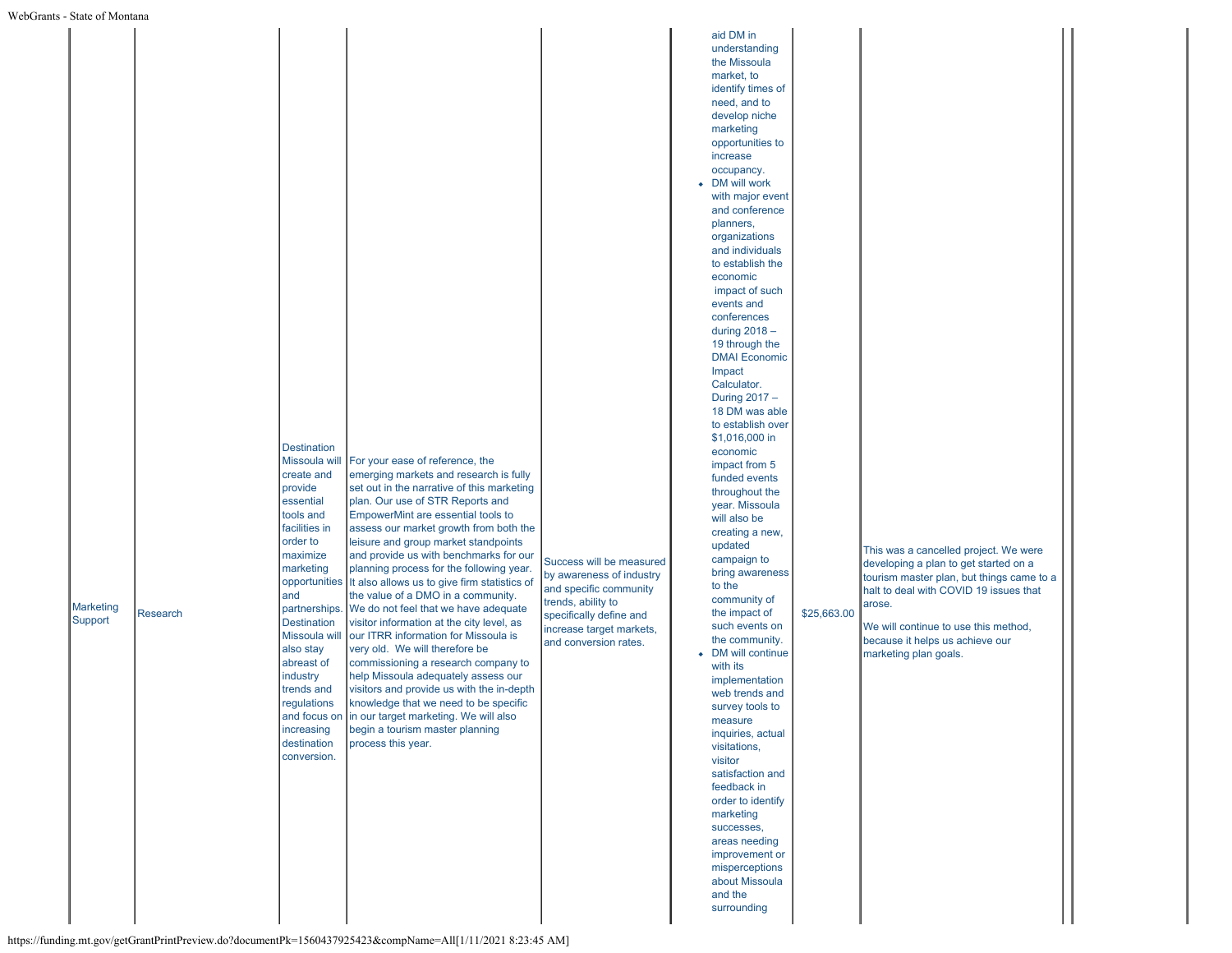| ns - State of Montana       |                                               |                                                                                                                                                                                                                                                                                  |                                                                                                                                                                                                                                                                                                                                                                                                                                                                                                                                                                 |                                                                                                                                                                                                                                                                                                                                                                                                                                                                            |                                                                                                                                                                                                                                                                                                                                                                                                                                                                                                                                                                                                                                                                                                                                                                                                                                                                                                                                                                                                   |            |                                                                                                                                                                                                                                                                                                                                                                                                                                                                                                                                                                                                                                                                                                                  |                                |
|-----------------------------|-----------------------------------------------|----------------------------------------------------------------------------------------------------------------------------------------------------------------------------------------------------------------------------------------------------------------------------------|-----------------------------------------------------------------------------------------------------------------------------------------------------------------------------------------------------------------------------------------------------------------------------------------------------------------------------------------------------------------------------------------------------------------------------------------------------------------------------------------------------------------------------------------------------------------|----------------------------------------------------------------------------------------------------------------------------------------------------------------------------------------------------------------------------------------------------------------------------------------------------------------------------------------------------------------------------------------------------------------------------------------------------------------------------|---------------------------------------------------------------------------------------------------------------------------------------------------------------------------------------------------------------------------------------------------------------------------------------------------------------------------------------------------------------------------------------------------------------------------------------------------------------------------------------------------------------------------------------------------------------------------------------------------------------------------------------------------------------------------------------------------------------------------------------------------------------------------------------------------------------------------------------------------------------------------------------------------------------------------------------------------------------------------------------------------|------------|------------------------------------------------------------------------------------------------------------------------------------------------------------------------------------------------------------------------------------------------------------------------------------------------------------------------------------------------------------------------------------------------------------------------------------------------------------------------------------------------------------------------------------------------------------------------------------------------------------------------------------------------------------------------------------------------------------------|--------------------------------|
|                             |                                               |                                                                                                                                                                                                                                                                                  |                                                                                                                                                                                                                                                                                                                                                                                                                                                                                                                                                                 | Success will be measured                                                                                                                                                                                                                                                                                                                                                                                                                                                   | area, and to<br>raise community<br>awareness of<br>tourism as an<br>economic driver.<br>DM will create a<br>short survey to<br>be filled out with<br>the guest book<br>at DM VICs.<br>DM and the Missoula<br>TBID initiate a Tourism<br>Master Plan for<br>Missoula. The initial<br>months of the planning<br>process will encompass<br>extensive research on<br>Missoula visitors and<br>the perception of<br>tourism's impact on the<br>community and it's<br>resources. This<br>research will be specific<br>to Missoula and the<br>surrounding areas and<br>provide up-to-date<br>information on visitors to<br>the community. It will<br>also help Destination<br>Missoula to evaluate its<br>current messaging and<br>align it with the most<br>effective geographic and<br>demographic targets.<br>Success will be<br>measured by awareness<br>of industry and specific<br>community trends,<br>ability to specifically<br>define and increase<br>target markets, and<br>conversion rates. |            |                                                                                                                                                                                                                                                                                                                                                                                                                                                                                                                                                                                                                                                                                                                  |                                |
| <b>Marketing</b><br>Support | <b>Digital Asset</b><br>Management/Aquisition | <b>Destination</b><br>Missoula will<br>create and<br>provide<br>essential<br>tools and<br>facilities in<br>order to<br>maximize<br>marketing<br>opportunities<br>and<br>partnerships<br><b>Destination</b><br>Missoula will<br>also stay<br>abreast of<br>industry<br>trends and | For your ease of reference, the<br>emerging markets and research is fully<br>set out in the narrative of this marketing<br>plan. ITRR research shows visitors to<br>Missoula used the Visitor Center<br>informatino as well as use brochure rack<br>information. Personal interaction with<br>travel counselors increases the ability to Simpleview inventory<br>tailor a visitor's experience, give them<br>many options of what to see and do in a<br>community that they would not<br>otherwise have known about, and<br>increases the length of their stay. | by the increase in<br>accuracy and detailed<br>reporting of travelers<br>visiting the Visitor Center.<br>We'll be able to use the<br>data to further focus our<br>marketing efforts as well.<br>We will track the number<br>of visitors to the Visitor<br>Information Center, the #<br>in the party and where<br>they are from. The<br>module streamlines the<br>inventory we have in<br>stock for visitors, including<br>visitor guides and<br>brochures. We will use the | <b>Destination Missoula</b><br>uses SimpleView<br>software. This enables<br>our Visitor Services staff<br>to track visitors with<br>greater accuracy and an<br>ability to generate much<br>more detailed visitor<br>reports. The software<br>creates a simple form<br>that visitors can type<br>their information into on<br>an iPad. The<br>information is<br>automatically inputted<br>into our database,                                                                                                                                                                                                                                                                                                                                                                                                                                                                                                                                                                                       | \$2,440.00 | Our objective was met. The Simpleview<br>software allows us to improve efficiency<br>and accuracy of data collections that<br>results in better inventory control of<br>information distribution in the Visitor<br>Information Center as from visitor<br>requests. The Simpleview inventory<br>module streamlines the inventory we<br>have in stock for visitors, including visitor<br>guides and brochures. It has many<br>reporting functions, so we can pull better<br>data about who our visitors are and how<br>that relates to our marketing efforts. We<br>tracked the number of visitors to the<br>Visitor Information Center, the # in the<br>party and where they are from. See<br>attached reporting. | Digital Assessment<br>Mgmt.zip |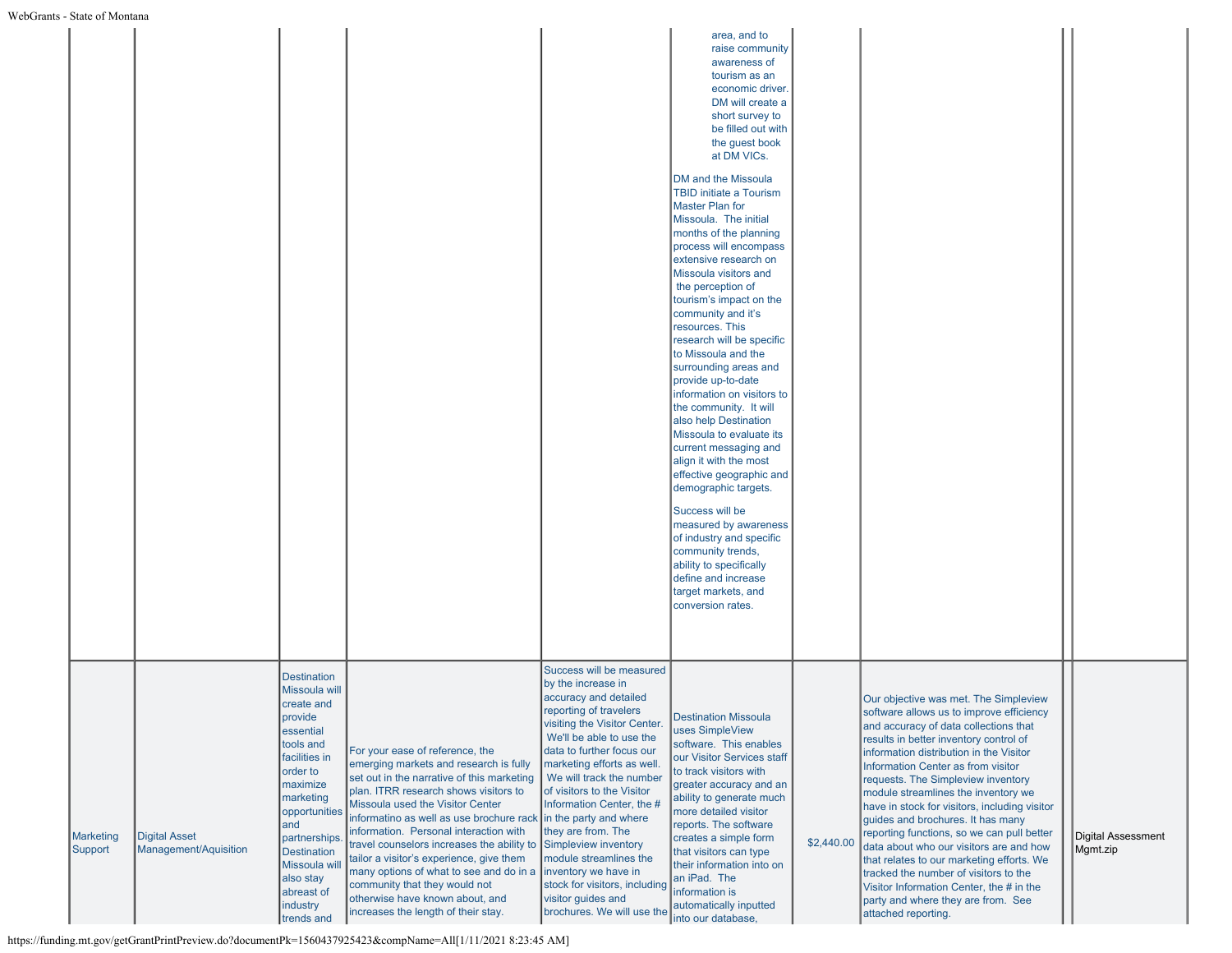|                  |                  | regulations<br>and focus on<br>increasing<br>destination<br>conversion.                                                                                                                                        |                                                                                                                                                                                                                                                                                                                                                                                                                                              | data from the reports for<br>this as well as have all<br>contacts to order<br>additional guides and<br>brochures in one easy-to-<br>use system. | thereby saving our staff<br>time with data entry.                                                                                                                                                                                                                                                                                                                                                                                                                                                                                                                                                                                                                                                                                                                                                                                                                                                                                                                                                                                                                                                          |        | We will continue to use this method,<br>because it helps us achieve our<br>marketing plan goals.                                                                                                                                                                                                                                                                           |  |
|------------------|------------------|----------------------------------------------------------------------------------------------------------------------------------------------------------------------------------------------------------------|----------------------------------------------------------------------------------------------------------------------------------------------------------------------------------------------------------------------------------------------------------------------------------------------------------------------------------------------------------------------------------------------------------------------------------------------|-------------------------------------------------------------------------------------------------------------------------------------------------|------------------------------------------------------------------------------------------------------------------------------------------------------------------------------------------------------------------------------------------------------------------------------------------------------------------------------------------------------------------------------------------------------------------------------------------------------------------------------------------------------------------------------------------------------------------------------------------------------------------------------------------------------------------------------------------------------------------------------------------------------------------------------------------------------------------------------------------------------------------------------------------------------------------------------------------------------------------------------------------------------------------------------------------------------------------------------------------------------------|--------|----------------------------------------------------------------------------------------------------------------------------------------------------------------------------------------------------------------------------------------------------------------------------------------------------------------------------------------------------------------------------|--|
| <b>Publicity</b> | <b>Fam Trips</b> | <b>Destination</b><br>Missoula will<br>use the<br>latest social<br>media in<br>combination<br>with<br>traditional<br>media to<br>increase<br>brand<br>exposure<br>with<br>proactive<br>strategic<br>messaging. | For your ease of reference, the<br>emerging markets and research is fully<br>set out in the narrative of this marketing<br>plan. Familiarization trips give us the<br>ability to work directly with targeted<br>writers to highlight and give them the<br>unique Missoula experience. We work<br>closely with Glacier Country Tourism on<br>being an integral part of all press and<br>FAM trips to keep give Missoula<br>national exposure. | Success will be measured<br>through participation rate<br>and amount of resulting<br>earned media.                                              | <b>Destination Missoula will</b><br>arrange a minimum of<br>one (1) FAM trip<br>highlighting arts and<br>culture, recreational<br>opportunities and food<br>and beverage. The trip<br>will be designed to draw<br>attention to what is truly<br>unique about Missoula,<br>specifically during off-<br>peak and shoulder<br>seasons. This trip may<br>be arranged solely or in<br>partnership with Glacier<br><b>Country Tourism and/or</b><br>the Montana Office of<br><b>Tourism and Business</b><br>Development other<br>tourism organizations,<br>local organizations and<br>private businesses.<br>Success will be<br>measured through<br>participation rate and<br>amount of resulting<br>earned media. FY18<br>produced an exciting<br>photo FAM trip in<br>partnership with Glacier<br>Country, Southwest<br>Montana, Southeast<br>Montana, Montana's<br><b>Yellowstone Country</b><br>and Missouri River<br><b>Country Tourism</b><br>groups. This multi-<br>region trip is scheduled<br>for June 2018, and<br><b>Destination Missoula is</b><br>excited to see the<br>results of this co-op trip. | \$0.00 | Because private funds were used for this<br>segment, it does not fall under the<br>Montana Office of Tourism regulations<br>and procedures reporting requirements.<br>This project was successful and we will<br>continue to use this method, because it<br>helps us achieve our marketing plan<br>goals. Metrics for measuring this method<br>are available upon request. |  |
|                  |                  |                                                                                                                                                                                                                |                                                                                                                                                                                                                                                                                                                                                                                                                                              |                                                                                                                                                 | <b>Destination Missoula</b><br>and the Missoula<br><b>Tourism Business</b><br><b>Improvement District</b><br>has contracted and<br>partnered with Windfall<br>for public relations<br>services. These services<br>include production of a<br>media/press kit to<br>include interchangeable<br>information on sports,                                                                                                                                                                                                                                                                                                                                                                                                                                                                                                                                                                                                                                                                                                                                                                                       |        |                                                                                                                                                                                                                                                                                                                                                                            |  |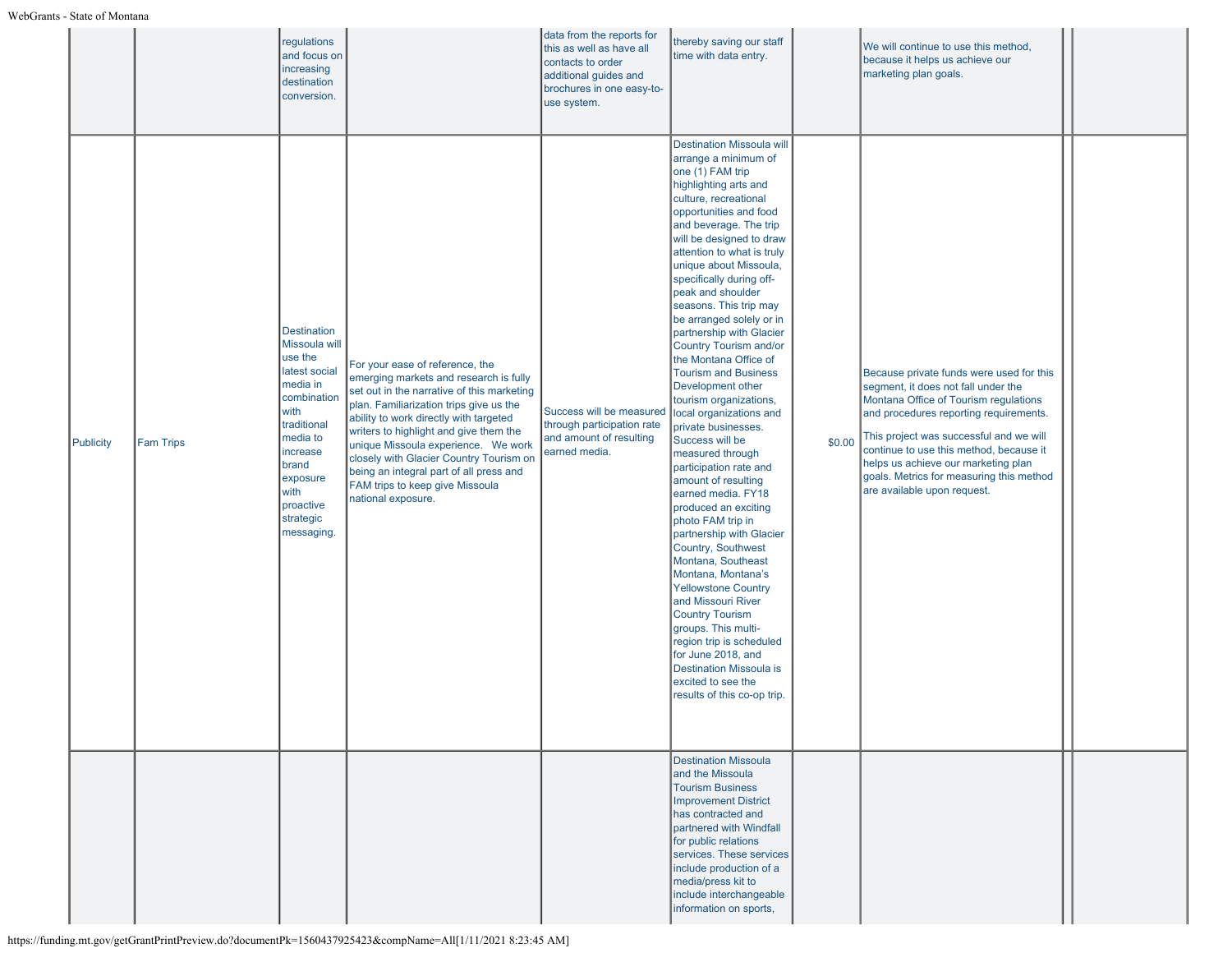| <b>Publicity</b> | <b>Press Promotions/Media</b><br><b>Outreach</b> | <b>Destination</b><br>Missoula will<br>use the<br>latest social<br>media in<br>combination<br>with<br>traditional<br>media to<br>increase<br>brand<br>exposure<br>with<br>proactive<br>strategic<br>messaging. | Destination Missoula used a<br>combination of social influencer<br>outreach and social media targeted<br>posts to create publicity opportunities.<br>Influencer outreach resulted in high<br>value publicity acquisition from<br>publications such as Parade Magazine,<br>New York Times, LA Times, Outside,<br>Backpacker, National Geographic<br><b>Travel, Northwest Travel, Meetings</b><br>Northwest, and a host of targeted blogs,<br>social media pages, and emerging<br>social media technologies were<br>impacted such as SnapChat, Facebook<br>Live, and more. We launched the first<br>Montana tourism SnapChat Filter which<br>has generated over 100,000<br>engagements this fiscal year. We<br>hosted as the primary provider or<br>partnered with Glacier Country and<br>other CVBs to engage over 141<br>influencers during the fiscal year. We<br>covered influencers on site in Seattle<br>and San Francisco, as well as attended<br><b>Travel and Words with Northwest Travel</b><br>Magazine where we engaged journalists<br>and influencers directly in solo<br>interviews. We sent out over 50 media<br>kits to prospective media influencers<br>during the year and utilized Cision to<br>carefully monitor Missoula significant<br>press coverage.<br>We also utilized blog content strategic<br>planning to harness positive publicity<br>about Missoula we were able to identify<br>and witnessed other key stakeholders<br>such as Missoula Economic<br>Partnership, Missoula Area Chamber of<br>Commerce, University of Montana, and<br>even Missoula Parks and Recreation<br>and the City of Missoula re-post,<br>retweet, and share out updates to over<br>1 million additional potential readers<br>during the year. | Success will be measured<br> by<br>participation/engagement<br>rate and amount of<br>earned media tracked by<br>Cision (media<br>management tool).<br>Our digital influencer<br>recruitment strategy will<br>be boosted by the use of<br>Cision for prospecting,<br>social media planning and<br>earned media tracking. | conference planning,<br>press releases and story<br>pitches to appropriate<br>publications in our drive<br>and direct flight markets.<br>These storylines will be<br>directed to appropriate<br>writers and publications<br>to bolster our paid<br>media endeavors and<br>meet our goal of driving<br>shoulder season<br>business. Missoula will<br>produce press boxes<br>that will be sent directly<br>to niche influencers who<br>we want to attract to<br>Missoula. These boxes<br>will serve as a unique<br>and fun introduction to<br>Missoula and our PR<br>team. Destination<br>Missoula is partnering<br>with the music venues in<br>Missoula to help<br>promote our emerging<br>live-music scene. We<br>will arrange and execute<br>a press trip with music-<br>focused travel writers to<br>help get the word out<br>about music in Missoula<br>and to entice music<br>lovers to travel to<br>Missoula to experience<br>it for themselves.<br>Success will be<br>measured by<br>participation rate and<br>amount of earned<br>media.<br><b>Destination Missoula will</b><br>also work in partnership<br>with the Montana Office<br>of Tourism and<br><b>Business Development,</b><br><b>Glacier Country Tourism</b><br>and other industry<br>partners to directly<br>promote Montana and<br>Missoula to media<br>partners throughout the<br>Northwest. This year,<br><b>Destination Missoula</b><br>partnered with Glacier<br>Country Tourism on a<br>press tour to Dallas to<br>promote the new<br><b>American Airlines direct</b><br>flight into Missoula. We<br>hope that this event will<br>be highly successful and<br>well attended garnering<br>continuing interest in our<br>area from writers. We | \$8,500.00 | No Bed Tax dollars were used to pay for<br>FAMs, travel writers, etc. Bed Tax dollars<br>were used to purchase Cision Software to<br>track the efforts of these initiatives.<br>Press Promotion/Media Outreach-Our<br>objective was met. Here are some<br>statistics:<br>$\bullet$ \$1,277,933 in earned media<br>• 6.5 Million impressions<br>• 299,100 Engagements<br>• 1,381,500 Million potential<br>viewers exposed to Destination<br><b>Missoula</b><br>• 140 Articles mentioning<br>"Destination Missoula"<br>• Influencers in market included:<br>• Ally and Bobby Talley -<br><b>Traveling Newlyweds</b><br><b>.</b> Sue Reddel and Diana<br>Laskaris - Food Travelist<br><b>• Adeina Anderson</b><br>o Anna-Marie Walsh<br>o Jessica Pickett<br>o Tianna Gratta<br>We will continue to use this method,<br>because it helps us achieve our<br>marketing plan goals. |
|------------------|--------------------------------------------------|----------------------------------------------------------------------------------------------------------------------------------------------------------------------------------------------------------------|-----------------------------------------------------------------------------------------------------------------------------------------------------------------------------------------------------------------------------------------------------------------------------------------------------------------------------------------------------------------------------------------------------------------------------------------------------------------------------------------------------------------------------------------------------------------------------------------------------------------------------------------------------------------------------------------------------------------------------------------------------------------------------------------------------------------------------------------------------------------------------------------------------------------------------------------------------------------------------------------------------------------------------------------------------------------------------------------------------------------------------------------------------------------------------------------------------------------------------------------------------------------------------------------------------------------------------------------------------------------------------------------------------------------------------------------------------------------------------------------------------------------------------------------------------------------------------------------------------------------------------------------------------------------------------------------------------------------------------------------------------|-------------------------------------------------------------------------------------------------------------------------------------------------------------------------------------------------------------------------------------------------------------------------------------------------------------------------|-----------------------------------------------------------------------------------------------------------------------------------------------------------------------------------------------------------------------------------------------------------------------------------------------------------------------------------------------------------------------------------------------------------------------------------------------------------------------------------------------------------------------------------------------------------------------------------------------------------------------------------------------------------------------------------------------------------------------------------------------------------------------------------------------------------------------------------------------------------------------------------------------------------------------------------------------------------------------------------------------------------------------------------------------------------------------------------------------------------------------------------------------------------------------------------------------------------------------------------------------------------------------------------------------------------------------------------------------------------------------------------------------------------------------------------------------------------------------------------------------------------------------------------------------------------------------------------------------------------------------------------------------------------------------------------------------------------------------|------------|-------------------------------------------------------------------------------------------------------------------------------------------------------------------------------------------------------------------------------------------------------------------------------------------------------------------------------------------------------------------------------------------------------------------------------------------------------------------------------------------------------------------------------------------------------------------------------------------------------------------------------------------------------------------------------------------------------------------------------------------------------------------------------------------------------------------------------------------------------------------------------|
|------------------|--------------------------------------------------|----------------------------------------------------------------------------------------------------------------------------------------------------------------------------------------------------------------|-----------------------------------------------------------------------------------------------------------------------------------------------------------------------------------------------------------------------------------------------------------------------------------------------------------------------------------------------------------------------------------------------------------------------------------------------------------------------------------------------------------------------------------------------------------------------------------------------------------------------------------------------------------------------------------------------------------------------------------------------------------------------------------------------------------------------------------------------------------------------------------------------------------------------------------------------------------------------------------------------------------------------------------------------------------------------------------------------------------------------------------------------------------------------------------------------------------------------------------------------------------------------------------------------------------------------------------------------------------------------------------------------------------------------------------------------------------------------------------------------------------------------------------------------------------------------------------------------------------------------------------------------------------------------------------------------------------------------------------------------------|-------------------------------------------------------------------------------------------------------------------------------------------------------------------------------------------------------------------------------------------------------------------------------------------------------------------------|-----------------------------------------------------------------------------------------------------------------------------------------------------------------------------------------------------------------------------------------------------------------------------------------------------------------------------------------------------------------------------------------------------------------------------------------------------------------------------------------------------------------------------------------------------------------------------------------------------------------------------------------------------------------------------------------------------------------------------------------------------------------------------------------------------------------------------------------------------------------------------------------------------------------------------------------------------------------------------------------------------------------------------------------------------------------------------------------------------------------------------------------------------------------------------------------------------------------------------------------------------------------------------------------------------------------------------------------------------------------------------------------------------------------------------------------------------------------------------------------------------------------------------------------------------------------------------------------------------------------------------------------------------------------------------------------------------------------------|------------|-------------------------------------------------------------------------------------------------------------------------------------------------------------------------------------------------------------------------------------------------------------------------------------------------------------------------------------------------------------------------------------------------------------------------------------------------------------------------------------------------------------------------------------------------------------------------------------------------------------------------------------------------------------------------------------------------------------------------------------------------------------------------------------------------------------------------------------------------------------------------------|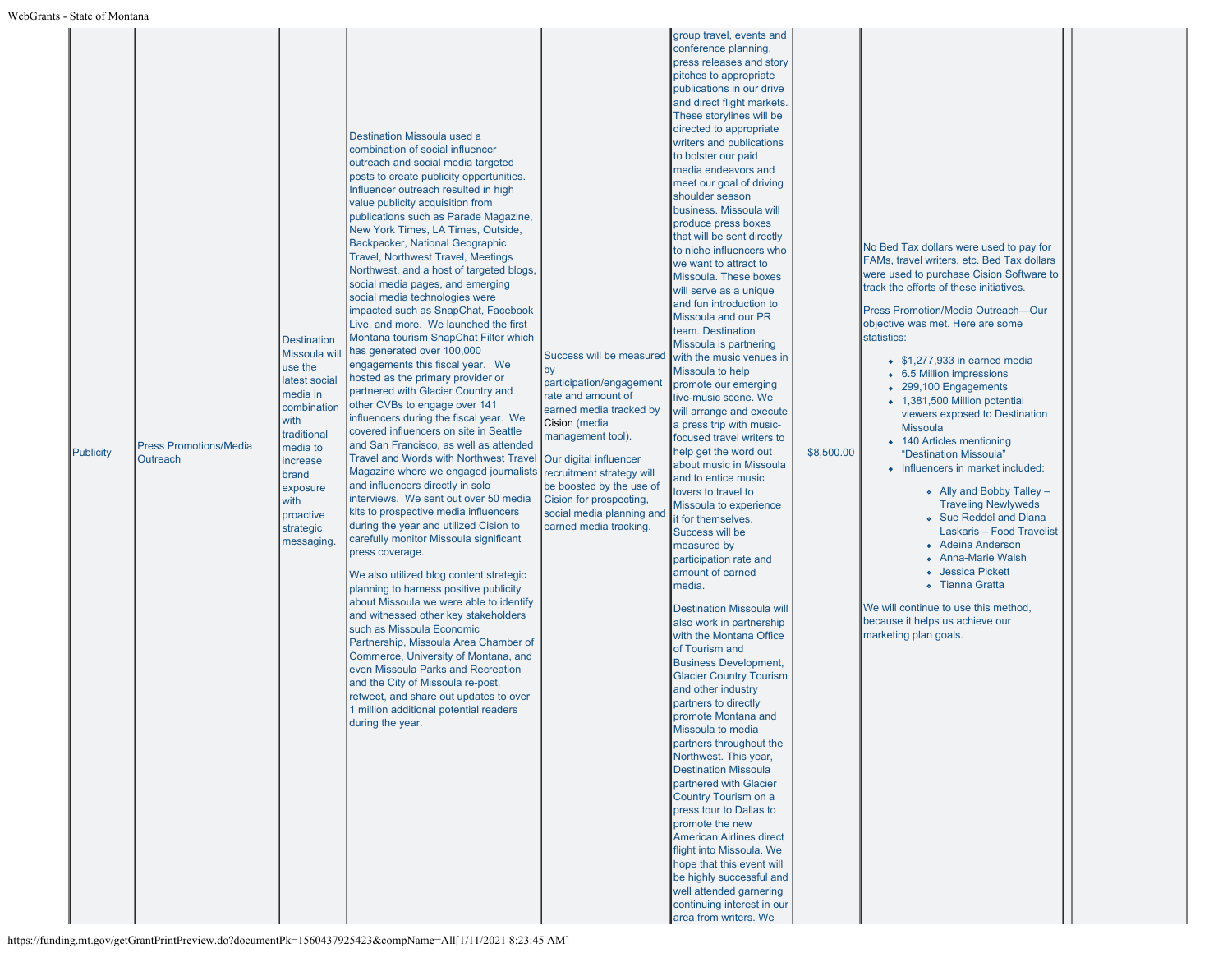# *Markething Method Evaluation Attachments*

| <b>Attachment 1</b>  | PieCharts_FY19-20 updated.xlsx                                     |
|----------------------|--------------------------------------------------------------------|
| <b>Attachment 2</b>  | FY20 Missoula CVB Budget to Actual comparison pie chart update.pdf |
| <b>Attachment 3</b>  |                                                                    |
| <b>Attachment 4</b>  |                                                                    |
| <b>Attachment 5</b>  |                                                                    |
| <b>Attachment 6</b>  |                                                                    |
| <b>Attachment 7</b>  |                                                                    |
| <b>Attachment 8</b>  |                                                                    |
| <b>Attachment 9</b>  |                                                                    |
| <b>Attachment 10</b> |                                                                    |
|                      |                                                                    |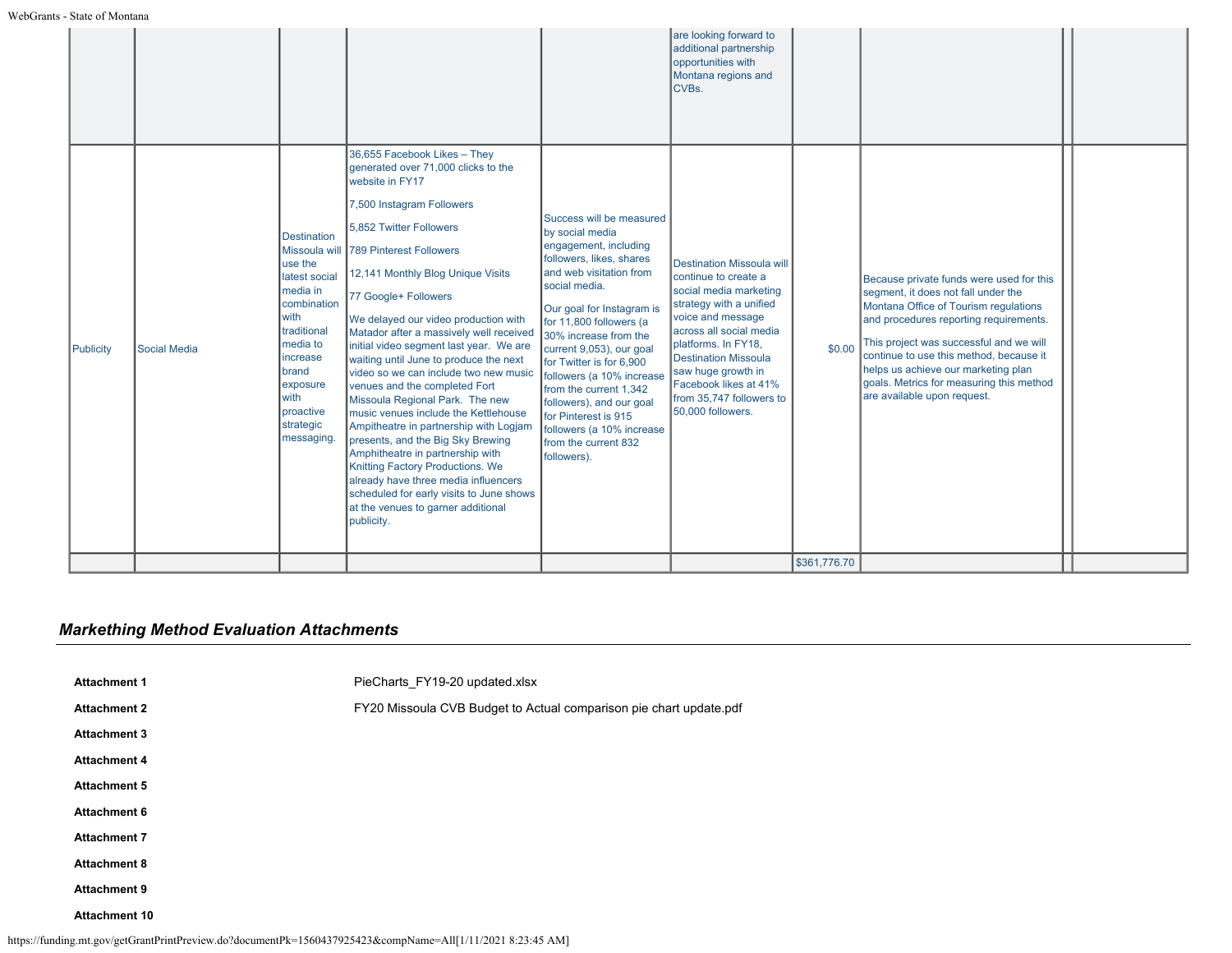# *Marketing Method Budget*

| <b>Marketing Segment</b> | <b>Marketing Method</b>                    | Bed tax funded budget | Non bed tax funded budget (optional) |
|--------------------------|--------------------------------------------|-----------------------|--------------------------------------|
| Consumer                 | Photo/Video Library                        | \$10,000.00           | \$0.00                               |
| Consumer                 | <b>Online/Digital Advertising</b>          | \$17,000.00           | \$0.00                               |
| Consumer                 | Electronic Adv - Newsletter, E-blast       | \$21,000.00           | \$0.00                               |
| Consumer                 | <b>Print Advertising</b>                   | \$59,000.00           | \$0.00                               |
| Consumer                 | <b>Search Engine Marketing</b>             | \$0.00                | \$0.00                               |
| <b>Consumer</b>          | <b>Search Engine Optimization</b>          | \$7,000.00            | \$0.00                               |
| Consumer                 | Website/Internet Development/Updates       | \$0.00                | \$0.00                               |
| Consumer                 | <b>Joint Ventures</b>                      | \$15,800.00           | \$0.00                               |
| Consumer                 | <b>Opportunity Marketing</b>               | \$28,030.25           | \$0.00                               |
|                          |                                            | \$157,830.25          | \$0.00                               |
| <b>Group Marketing</b>   | Electronic Adv - Newsletter, E-blast       | \$0.00                | \$0.00                               |
| <b>Group Marketing</b>   | <b>Fam Trips</b>                           | \$0.00                | \$0.00                               |
| <b>Group Marketing</b>   | <b>Online/Digital Advertising</b>          | \$0.00                | \$0.00                               |
| <b>Group Marketing</b>   | <b>Print Advertising</b>                   | \$0.00                | \$0.00                               |
| <b>Group Marketing</b>   | <b>Social Media</b>                        | \$0.00                | \$0.00                               |
| <b>Group Marketing</b>   | <b>Travel/Trade Shows</b>                  | \$0.00                | \$0.00                               |
| <b>Group Marketing</b>   | <b>Group Marketing Personnel</b>           | \$0.00                | \$0.00                               |
|                          |                                            | \$0.00                | \$0.00                               |
| <b>Marketing Support</b> | Administration                             | \$64,382.00           | \$0.00                               |
| Marketing Support        | <b>DMO Program Participation</b>           | \$6,000.00            | \$0.00                               |
| Marketing Support        | Fulfillment/Telemarketing/Call Center      | \$54,856.00           | \$0.00                               |
| Marketing Support        | TAC/Governor's Conference meetings         | \$2,000.00            | \$0.00                               |
| Marketing Support        | VIC Funding/Staffing/Signage               | \$42,200.00           | \$0.00                               |
| Marketing Support        | <b>Crisis Management</b>                   | \$100.00              | \$0.00                               |
| <b>Marketing Support</b> | <b>Joint Ventures</b>                      | \$0.00                | \$0.00                               |
| <b>Marketing Support</b> | <b>Digital Asset Management/Aquisition</b> | \$2,440.00            | \$0.00                               |
| Marketing Support        | Research                                   | \$25,663.00           | \$0.00                               |
|                          |                                            | \$197,641.00          | \$0.00                               |
| Publicity                | <b>Fam Trips</b>                           | \$0.00                | \$0.00                               |
| Publicity                | <b>Press Promotions/Media Outreach</b>     | \$8,500.00            | \$0.00                               |
| Publicity                | <b>Social Media</b>                        | \$0.00                | \$0.00                               |
|                          |                                            | \$8,500.00            | \$0.00                               |
|                          |                                            | \$363,971.25          | \$0.00                               |

# *Miscellaneous Attachments*

| <b>Description</b> | <b>File Name</b>     | <b>File Size</b> |
|--------------------|----------------------|------------------|
| Coop Pie Charts    | Coop Pie Charts.docx | 1.1 MB           |